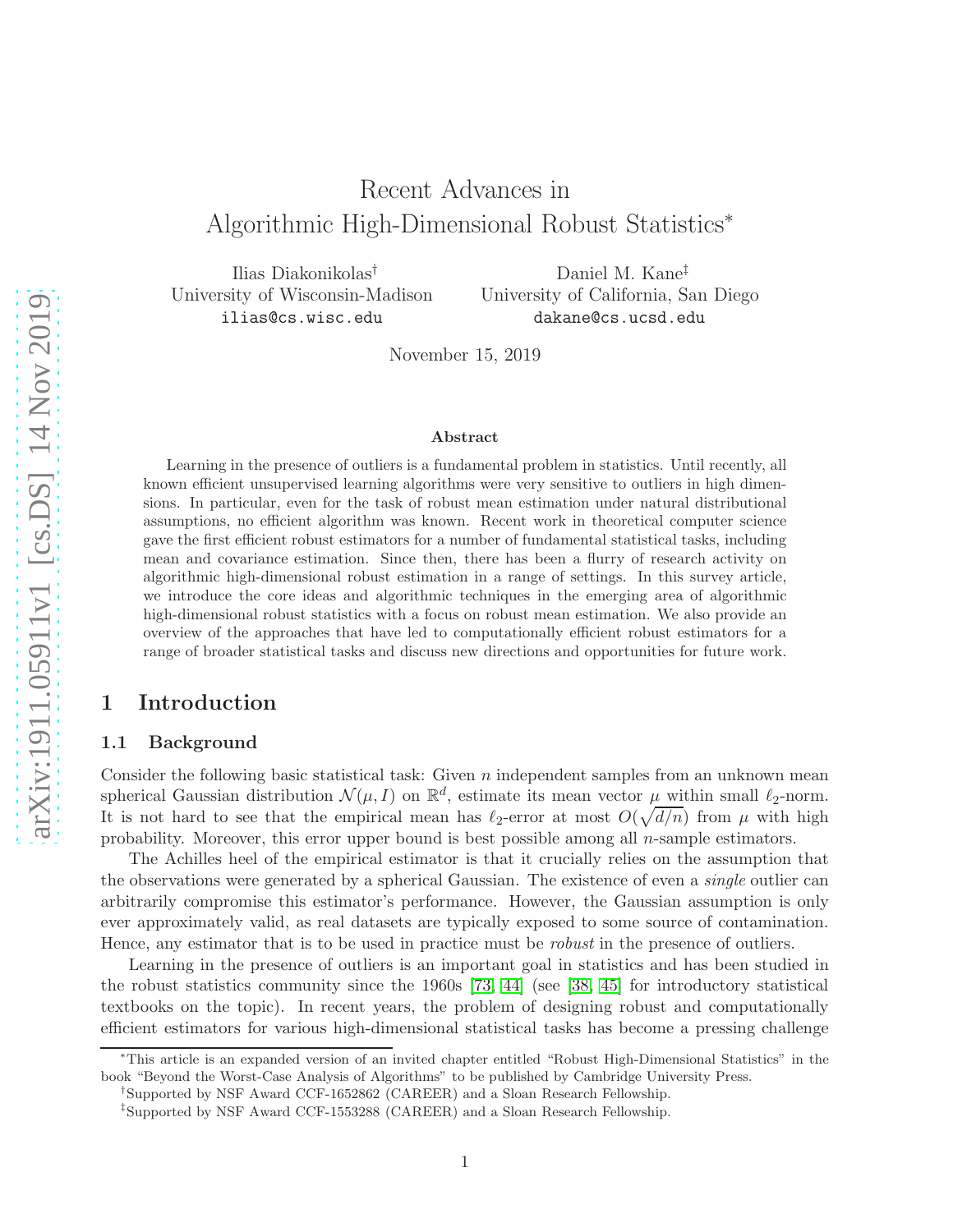in a number of data analysis applications. These include the analysis of biological datasets, where natural outliers are common [\[68,](#page-37-1) [64,](#page-37-2) [58\]](#page-36-0) and can contaminate the downstream statistical analysis, and *data poisoning attacks* in machine learning [\[4\]](#page-33-0), where even a small fraction of fake data (outliers) can substantially degrade the quality of the learned model [\[9,](#page-33-1) [70\]](#page-37-3).

Classical work in robust statistics pinned down the minimax risk of high-dimensional robust estimation in several basic settings of interest. In contrast, until very recently, even the most basic computational questions in this field were poorly understood. For example, the Tukey median [\[74\]](#page-37-4) is a sample-efficient robust mean estimator for spherical Gaussian distributions. However, it is NP-hard to compute in general [\[47\]](#page-36-1) and the heuristics proposed to approximate it degrade in the quality of their approximation as the dimension scales. Similar hardness results have been shown [\[5,](#page-33-2) [39\]](#page-35-3) for essentially all known classical estimators in robust statistics.

Until recently, all known computationally efficient estimators could only tolerate a negligible fraction of outliers in high dimensions, even for the basic task of mean estimation. Recent work by Diakonikolas, Kamath, Kane, Li, Moitra, and Stewart [\[21\]](#page-34-0), and by Lai, Rao, and Vempala [\[57\]](#page-36-2) gave the first efficient robust estimators for various high-dimensional unsupervised learning tasks, including mean and covariance estimation. Specifically, [\[21\]](#page-34-0) obtained the first polynomial-time robust estimators with *dimension-independent* error guarantees, i.e., with error scaling only with the fraction of corrupted samples and not with the dimensionality of the data. Since the dissemination of these works [\[21,](#page-34-0) [57\]](#page-36-2), there has been significant research activity on designing computationally efficient robust estimators in a variety of settings.

#### 1.2 Contamination Model

Throughout this article, we focus on the following model of data contamination that generalizes several other existing models:

<span id="page-1-0"></span>**Definition 1.1** (Strong Contamination Model). Given a parameter  $0 < \epsilon < 1/2$  and a distribution family D on  $\mathbb{R}^d$ , the *adversary* operates as follows: The algorithm specifies a number of samples n, and n samples are drawn from some unknown  $X \in \mathcal{D}$ . The adversary is allowed to inspect the samples, remove up to  $\epsilon n$  of them and replace them with arbitrary points. This modified set of n points is then given as input to the algorithm. We say that a set of samples is  $\epsilon$ -corrupted if it is generated by the above process.

The contamination model of Definition [1.1](#page-1-0) can be viewed as a semi-random input model: First, nature draws a set S of i.i.d. samples from a statistical model of interest, and then an adversary is allowed to change the set S in a bounded way to obtain an  $\epsilon$ -corrupted set T. The parameter  $\epsilon$  is the proportion of contamination and quantifies the power of the adversary. Intuitively, among our samples, an unknown  $(1 - \epsilon)$  fraction are generated from a distribution of interest and are called inliers, and the rest are called outliers.

One can consider less powerful adversaries, giving rise to weaker contamination models. An adversary may be (i) adaptive or oblivious to the inliers, (ii) only allowed to add outliers, or only allowed to remove inliers, or allowed to do both. We provide some examples of natural and well-studied such models in the following paragraphs.

In Huber's contamination model [\[44\]](#page-35-0), the adversary is oblivious to the inliers and is only allowed to add outliers. More specifically, in Huber's model, the adversary generates samples from a mixture distribution P of the form  $P = (1 - \epsilon)X + \epsilon N$ , where  $X \in \mathcal{D}$  is the unknown target distribution and  $N$  is an adversarially chosen noise distribution. Another natural contamination model very common in theoretical computer science allows the adversary to perturb the distribution X by at most  $\epsilon$  in total variation distance, i.e., the adversary generates samples from a distribution Y that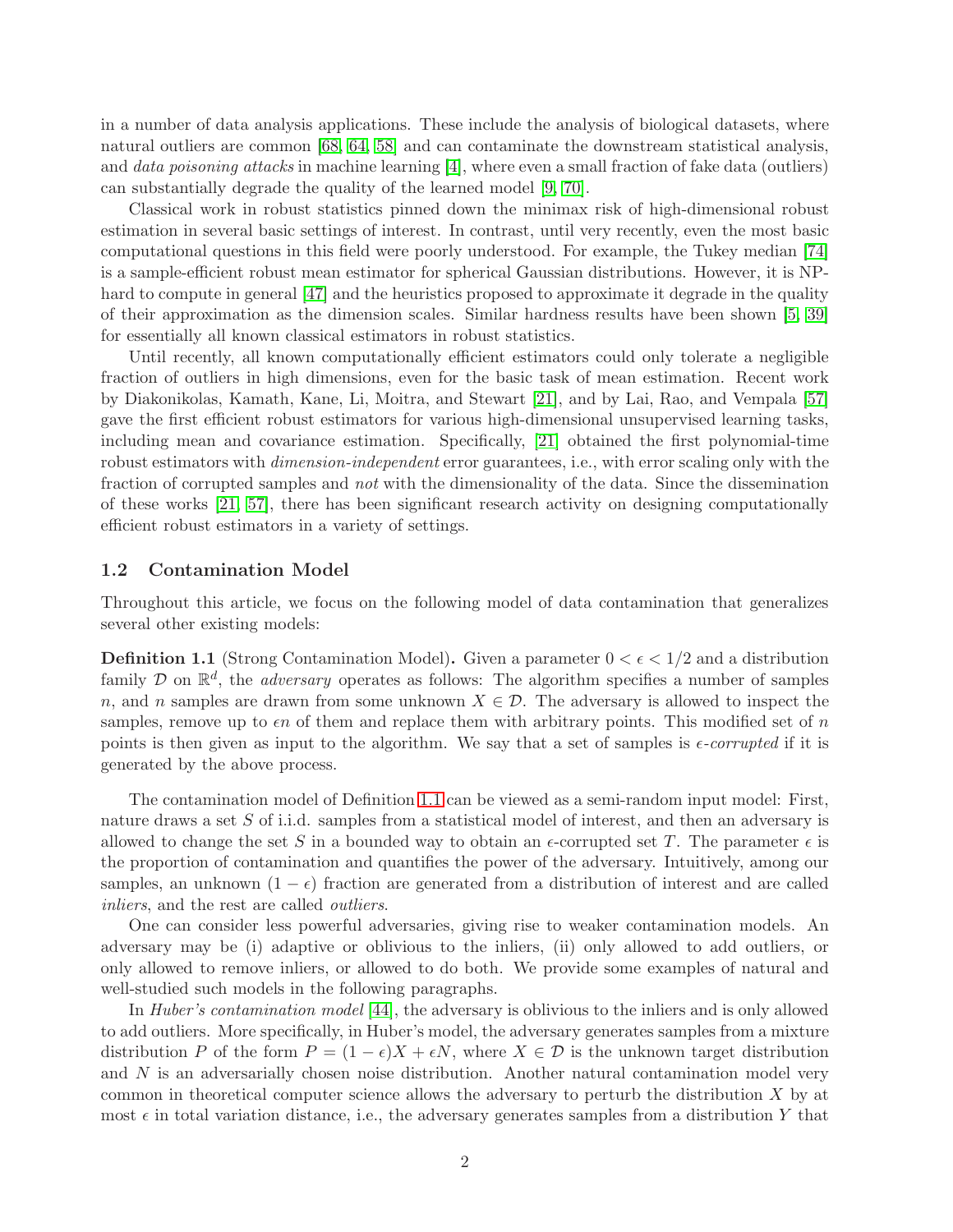satisfies  $d_{\text{TV}}(Y, X) \leq \epsilon$ . Intuitively, the adversary in this model is oblivious to the inliers and is allowed to both add outliers and remove inliers. This model is very similar to a contamination model proposed by Hampel [\[37\]](#page-35-4). We note that contamination in total variation distance is strictly stronger than Huber's model. More broadly, one can naturally modify this model to study model misspecification with respect to different loss functions (see, e.g., [\[76\]](#page-37-5)).

In computational learning theory, the contamination model of Definition [1.1](#page-1-0) is related to the agnostic model [\[40,](#page-35-5) [49\]](#page-36-3), where the goal is to learn a labeling function whose agreement with some underlying target function is close to the best possible, among all functions in some given class. An important difference with our setting is that the agnostic model requires that we fit all the data, while in our robust setting we only want to fit the uncorrupted data.

The strong contamination model can be viewed as the unsupervised analogue of the challenging nasty noise model [\[13\]](#page-33-3) (itself a strengthening of the malicious model [\[75,](#page-37-6) [51\]](#page-36-4)). In the nasty model, an adversary is allowed to corrupt an  $\epsilon$ -fraction of both the labels and the samples, and the goal of the learning algorithm is to output a hypothesis with small misclassification error with respect to the clean data generating distribution.

In robust mean estimation, given an  $\epsilon$ -corrupted set of samples from a well-behaved distribution (e.g.,  $\mathcal{N}(\mu, I)$ ), we want to output a vector  $\hat{\mu}$  that closely approximates the unknown mean vector  $\mu$ . A natural choice of metric between the means for identity covariance distributions is the  $\ell_2$ error  $\|\hat{\mu} - \mu\|_2$ , and in this article we focus on designing robust estimators minimizing  $\|\hat{\mu} - \mu\|_2$ . We note however that the same algorithms typically lead to small Mahalanobis distance, i.e.,  $\|\hat{\mu} - \mu\|_{\Sigma} = |(\hat{\mu} - \mu)^{T} \Sigma^{-1} (\hat{\mu} - \mu)|^{1/2}$ , when the underlying distribution has covariance  $\Sigma$ .

One can analogously define robust estimation for other parameters of high-dimensional distributions (e.g., covariance matrix and higher-order moment tensors) with respect to natural loss functions (e.g., Frobenius norm, spectral norm). A more general statistical task is that of robust density estimation: Given an  $\epsilon$ -corrupted set of samples from an unknown distribution  $X \in \mathcal{D}$ , output a hypothesis distribution H (not necessarily in  $\mathcal{D}$ ) such that the total variation distance  $d_{\text{TV}}(H, X)$  is minimized. We note that robust density estimation and robust parameter estimation are closely related to each other. For many natural parametric distributions, the latter can be reduced to the former for an appropriate choice of metric between the parameters.

In all these settings, the goal is to design computationally efficient learning algorithms that achieve *dimension-independent* error, i.e., error that scales only with the contamination parameter  $\epsilon$ , but not with the dimension d. The information-theoretic limits of robust estimation depend on our assumptions about the distribution family  $\mathcal{D}$ . In the following subsection, we provide the basic relevant background.

#### 1.3 Basic Background: Sample Efficient Robust Estimation

Before we proceed with presenting computationally efficient robust estimators in the next sections, we provide a few basic facts on the information-theoretic limits of robust estimation. For concreteness, we focus here on robust mean estimation. We note that similar arguments can be applied to various other parameter estimation tasks. The interested reader is referred to [\[21\]](#page-34-0) and to [\[15,](#page-33-4) [59\]](#page-36-5) (and references therein) for recent information-theoretic work from the statistics community.

We first note that some assumptions on the underlying distribution family  $\mathcal D$  are necessary for robust mean estimation to be information-theoretically possible. Consider for example, the family  $\mathcal{D} = \{D_x, x \in \mathbb{R}\},\$  where  $D_x$  is a probability distribution on the real line with only one point  $x \in \mathbb{R}$ having positive mass  $Pr[D_x = x] = \epsilon > 0$  and such that  $E[D_x] = x$ . While estimating the mean of an arbitrary distribution in  $\mathcal D$  is straightforward without corruptions (by taking samples until we see a sample twice, which must be the true mean), an adversary can erase all information about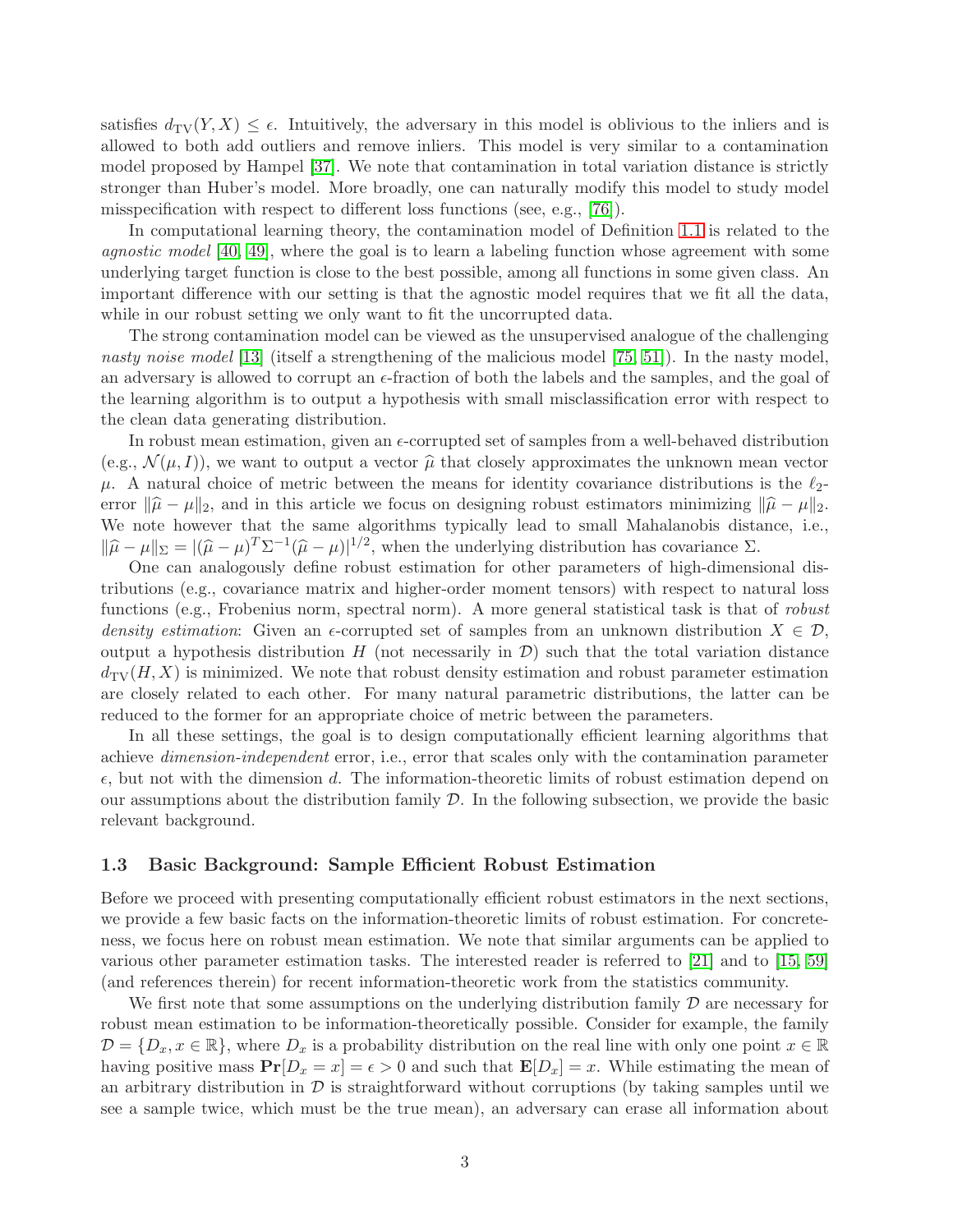the mean in an  $\epsilon$ -corrupted sample from  $D_x$ . Indeed, an adversary can delete the samples at x and move them at an arbitrary location to arbitrarily corrupt the sample mean.

Typical assumptions on the family  $\mathcal D$  are either parametric (e.g.,  $\mathcal D$  could be the family of all Gaussian distributions) or are defined by concentration properties (e.g., each distribution in  $\mathcal D$ satisfies sub-gaussian concentration) or conditions on low-degree moments (e.g., each distribution in  $D$  has appropriately bounded higher-order moments).

Another basic observation is that, in contrast to the uncorrupted setting, in the contaminated setting of Definition [1.1](#page-1-0) it is *not* possible to obtain consistent estimators — that is, estimators with error converging to zero in probability as the sample size increases indefinitely. Typically, there is an information-theoretic limit on the minimum attainable error that depends on the proportion of contamination  $\epsilon$  and structural properties of the underlying distribution family.

In particular, for the robust mean estimation of a high-dimensional Gaussian, we have:

<span id="page-3-0"></span>**Fact 1.2.** For any  $d \geq 1$ , any robust estimator for the mean of  $X = \mathcal{N}(\mu_X, I)$  on  $\mathbb{R}^d$ , must have  $\ell_2$ -error  $\Omega(\epsilon)$ , even in Huber's contamination model.

This fact can be shown as follows: Given two distinct distributions  $\mathcal{N}(\mu_1, I)$  and  $\mathcal{N}(\mu_2, I)$ with  $\|\mu_1 - \mu_2\|_2 = \Theta(\epsilon)$ , the adversary constructs two noise distributions  $N_1, N_2$  on  $\mathbb{R}^d$  such that  $Y = (1 - \epsilon)\mathcal{N}(\mu_1, I) + \epsilon N_1 = (1 - \epsilon)\mathcal{N}(\mu_2, I) + \epsilon N_2$ . Consequently, even in the infinite sample regime, any algorithm can at best learn that its samples are coming from Y, but will be unable to distinguish between the cases where the real distribution is  $\mathcal{N}(\mu_1, I)$  and where it is  $\mathcal{N}(\mu_2, I)$ . This proves Fact [1.2.](#page-3-0)

If the target distribution X is allowed to come from a broader class of distributions (such as allowing any distribution with subgaussian tails, or any distribution with bounded covariance), the situation is even worse. If one can find two distributions  $X$  and  $X'$  in the desired class with  $d_{\text{TV}}(X, X') \leq \epsilon$ , it becomes information-theoretically impossible for an algorithm to distinguish between the two. However, if the difference between X and  $X'$  is concentrated in the tails of the distribution, then  $X$  and  $X'$  might have very different means. This implies that for the class of distributions with sub-gaussian tails (and identity covariance) we cannot hope to learn the mean to  $\ell_2$ -error better than  $\Omega(\epsilon \sqrt{\log(1/\epsilon)})$ ; and for the class of distributions with covariance  $\Sigma$  bounded by  $\sigma^2 I$ , we cannot expect to do better than  $\Omega(\sigma\sqrt{\epsilon})$ . It turns out that these bounds are informationtheoretically optimal, and in fact as we will see, the means of such distributions can be robustly estimated to these errors in many cases.

The problem of robust mean estimation for  $\mathcal{N}(\mu, I)$  seems so innocuous that one could naturally wonder why simple approaches do not work. In the one-dimensional case, it is well-known that the median is a robust estimator of the mean, matching the lower bound of Fact [1.2.](#page-3-0) Specifically, it is easy to show that the median  $\hat{\mu}$  of a multiset of  $n = \Omega(\log(1/\tau)/\epsilon^2)$   $\epsilon$ -corrupted samples from a one-dimensional Gaussian  $\mathcal{N}(\mu, 1)$  satisfies  $|\hat{\mu} - \mu| \le O(\epsilon)$  with probability at least  $1 - \tau$ .

In high dimensions, the situation is more subtle. There are many reasonable ways to attempt to generalize the median as a robust estimator in high dimensions, but unfortunately, most natural ones lead to  $\ell_2$ -error of  $\Omega(\epsilon\sqrt{d})$  in d dimensions, even in the infinite sample regime (see, e.g., [\[21,](#page-34-0) [57\]](#page-36-2)).

Perhaps the most obvious high-dimensional generalization of the median is the *coordinate-wise median.* Here the *i*-th coordinate of the output is the median of the *i*-th coordinates of the input samples. This estimator guarantees that every coordinate of the output is within  $O(\epsilon)$  of the corresponding coordinate of the input. This estimator suffices for obtaining small  $\ell_{\infty}$ -error, but if one wants  $\ell_2$ -error (which is natural in the case of Gaussians), then there exist instances where the coordinate-wise median has  $\ell_2$ -error as large as  $\Omega(\epsilon \sqrt{d})$ . Another potential way to generalize the median to high dimensions is via the *geometric median*, i.e., the point  $x^*$  that minimizes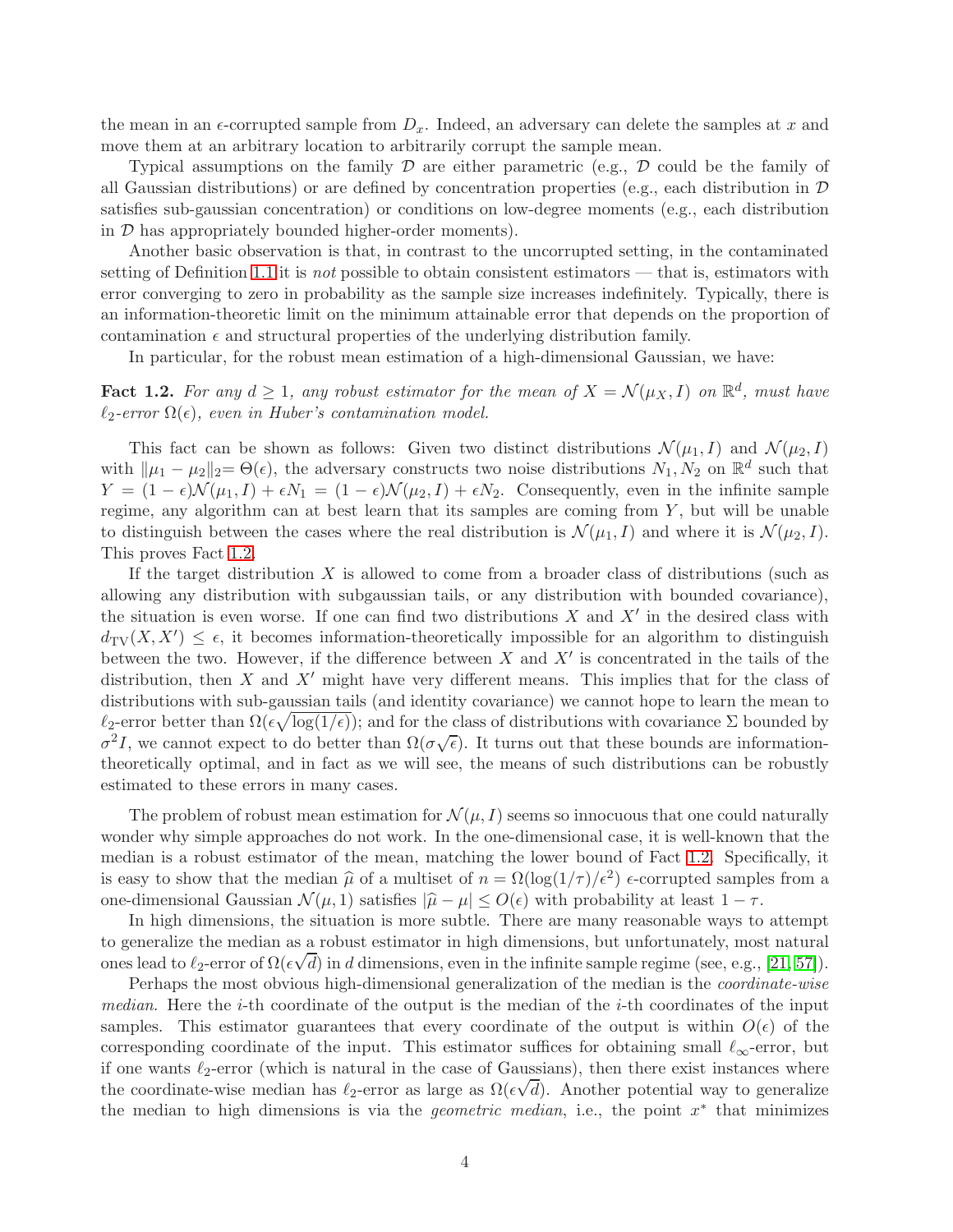$\sum_i ||x^{(i)} - x^*||_2$ . Unfortunately, the geometric median can also produce  $\ell_2$ -error of  $\Omega(\epsilon \sqrt{d})$  if the adversary adds the  $\epsilon$ -fraction of the outliers all off from the mean in the same direction.

A third high-dimensional generalization of the median relies on the observation that taking the median of any univariate projection of our input points gives us an approximation to the projected mean. Finding a mean vector that minimizes the error over the *worst direction* can actually be used to obtain  $\ell_2$ -error of  $O(\epsilon)$  with high probability. In other words, it is possible to reduce the high-dimensional robust mean estimation problem to a collection of one-dimensional robust mean estimation problems. This is the underlying idea in Tukey's median [\[74\]](#page-37-4), which is known to be a robust mean estimator for spherical Gaussians and for more general symmetric distributions. But unfortunately, the Tukey median relies on combining information for infinitely many directions, and is unsurprisingly NP-Hard to compute in general.

The following proposition gives a computationally inefficient robust mean estimator matching the lower bound of Fact [1.2:](#page-3-0)

<span id="page-4-0"></span>**Proposition 1.3.** There exists an algorithm that, on input an  $\epsilon$ -corrupted set of samples from  $X = \mathcal{N}(\mu_X, I)$  of size  $n = \Omega((d + \log(1/\tau))/\epsilon^2)$ , runs in poly $(n, 2^d)$  time, and outputs  $\widehat{\mu} \in \mathbb{R}^d$  such that with probability at least  $1 - \tau$ , it holds that  $\|\widehat{\mu} - \mu_X\|_2 = O(\epsilon)$ .

The algorithm to establish Proposition [1.3](#page-4-0) proceeds by using a one-dimensional robust mean estimator to estimate  $v \cdot \mu$ , for an appropriate net of  $2^{O(d)}$  unit vectors  $v \in \mathbb{R}^d$ , and then combines these estimates (by solving a large linear program) to obtain an accurate estimate of  $\mu$ . When  $X = \mathcal{N}(\mu_X, I)$ , our one-dimensional robust mean estimator will be the median, giving the  $O(\epsilon)$ error in Proposition [1.3.](#page-4-0)

We note that the same procedure is applicable to other distribution families as well (even non-symmetric ones), as long as there is an accurate robust mean estimator for each univariate projection. Specifically, if X has tails bounded by those of a Gaussian with covariance  $\sigma^2 I$ , one can use the *trimmed mean* for each univariate projection. This gives error of  $O(\sigma \epsilon \sqrt{\log(1/\epsilon)})$ . If X is only assumed to have bounded covariance matrix  $(\Sigma_X \preceq \sigma^2 I)$ , we can similarly use the trimmed mean, which leads to total error of  $O(\sigma\sqrt{\epsilon})$ . By the discussion following Fact [1.2,](#page-3-0) both these upper bounds are optimal, within constant factors, under the corresponding assumptions.

#### 1.4 Structure of this Article

In Section [2,](#page-5-0) we provide a unified presentation of two related algorithmic techniques that gave the first computationally efficient algorithms for high-dimensional robust mean estimation. Section [2](#page-5-0) is the main technical section of this article and showcases a number of core ideas and techniques that can be applied to several high-dimensional robust estimation tasks. Section [3](#page-17-0) provides an overview of recent algorithmic progress for more general robust estimation tasks. Finally, in Section [4](#page-32-0) we conclude with a few general directions for future work.

#### 1.5 Preliminaries and Notation

For a distribution X, we will use the notation  $x \sim X$  to denote that x is a sample drawn from X. For a finite set S, we will write  $x \sim_u S$  to denote that x is drawn from the uniform distribution on S. The probability of event  $\mathcal E$  will be denoted by  $\Pr[\mathcal E]$ .

We will use  $\mathbf{E}[X]$  and  $\mathbf{Var}[X]$  to denote the expectation and the variance of random variable X. If X is multivariate, we will denote by  $\mathbf{Cov}[X]$  its covariance matrix. We will also use the notation  $\mu_X$  and  $\Sigma_X$  for the mean and covariance of X. Similarly, for a finite set S, we will denote by  $\mu_S$  and  $\Sigma_S$  the sample mean and sample covariance of S.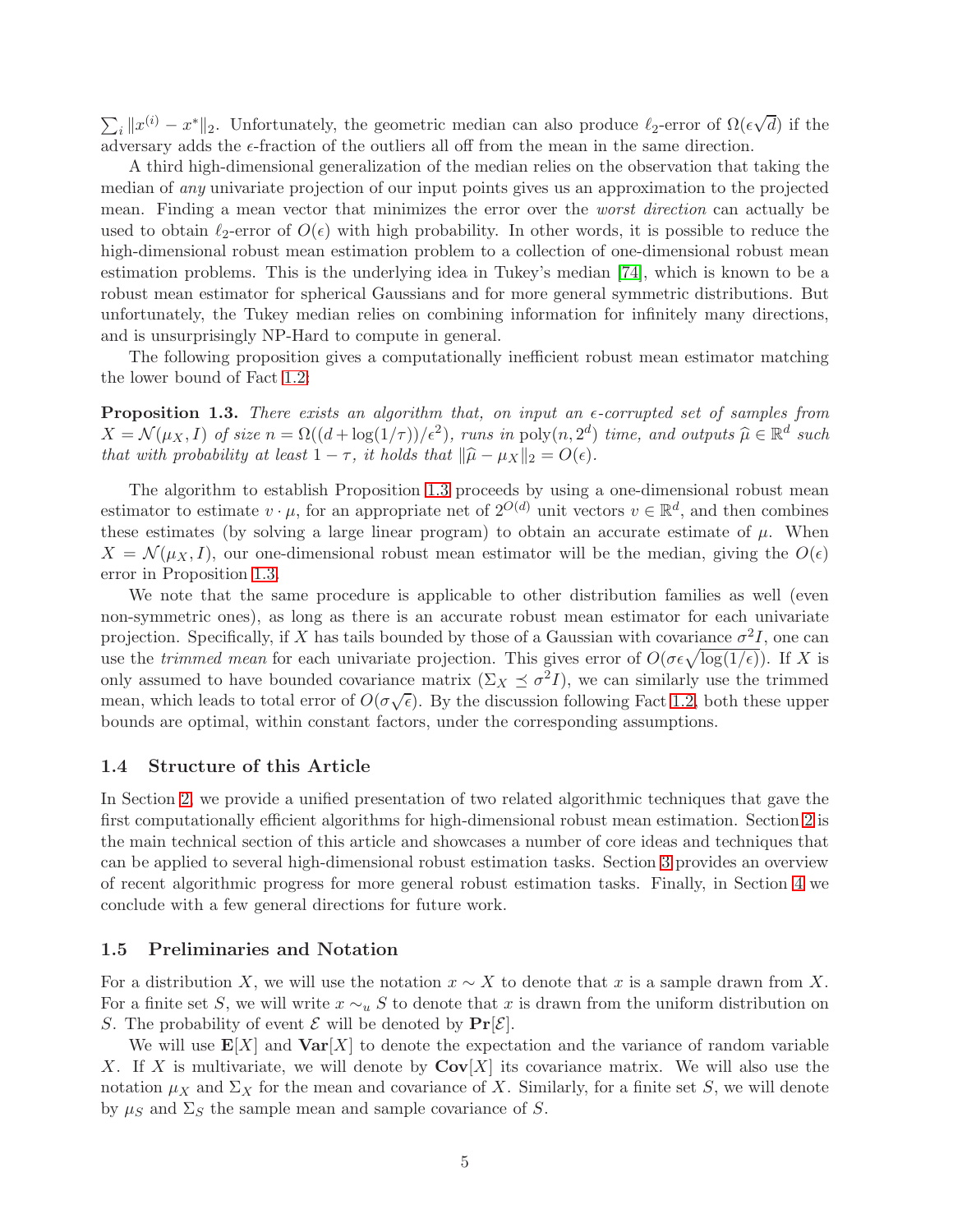For a vector v, we will use  $||v||_2$  to denote its  $\ell_2$ -norm. For a matrix A, we will denote by  $||A||_2$ and  $||A||_F$  its spectral and Frobenius norms respectively, and by  $tr(A)$  its trace. We will denote by  $\preceq$  the Loewner order between matrices.

We will use standard asymptotic notation  $O(\cdot)$ ,  $\Omega(\cdot)$ . The  $\tilde{O}(\cdot)$  notation hides logarithmic factors in its argument.

# <span id="page-5-0"></span>2 High-Dimensional Robust Mean Estimation

In this section, we illustrate the main insights underlying recent robust high-dimensional learning algorithms by focusing on the problem of robust mean estimation. The algorithmic techniques presented in this section were introduced in [\[21,](#page-34-0) [22\]](#page-34-1). Here we give a simplified and unified presentation that illustrates the key ideas and the connections between them.

The objective of this section is to provide the intuition and background required to develop robust learning algorithms in an accessible way. As such, we will not attempt to optimize the sample or computational complexities of the algorithms presented, other than to show that they are polynomial in the relevant parameters.

In the problem of robust mean estimation, we are given an  $\epsilon$ -corrupted set of samples from a distribution X on  $\mathbb{R}^d$  and our goal is to approximate the mean of X, within small error in  $\ell_2$ -norm. In order for such a goal to be information-theoretically possible, it is required that  $X$  belongs to a suitably well-behaved family of distributions. A typical assumption is that X belongs to a family whose moments are guaranteed to satisfy certain conditions, or equivalently, a family with appropriate concentration properties. In our initial discussion, we will use the running example of a spherical Gaussian, although the results presented here hold in greater generality. That is, the reader is encouraged to imagine that X is of the form  $\mathcal{N}(\mu, I)$ , for some unknown  $\mu \in \mathbb{R}^d$ .

**Structure of this Section.** In Section [2.1,](#page-5-1) we discuss the basic intuition underlying the presented approach. In Section [2.2,](#page-6-0) we will describe a stability condition that is necessary for the algorithms in this section to succeed. In the subsequent subsections, we present two related algorithmic techniques taking advantage of the stability condition in different ways. Specifically, in Section [2.3,](#page-10-0) we describe an algorithm that relies on convex programming. In Section [2.4,](#page-11-0) we describe an iterative outlier removal technique, which has been the method of choice in practice. In Section [2.5,](#page-16-0) we conclude with an overview of the relevant literature.

#### <span id="page-5-1"></span>2.1 Key Difficulties and High-Level Intuition

Arguably the most natural idea to robustly estimate the mean of a distribution would be to identify the outliers and output the empirical mean of the remaining points. The key conceptual difficulty is the fact that, in high dimensions, the outliers cannot be identified at an individual level even when they move the mean significantly. In many cases, we can easily identify the "extreme outliers" — via a pruning procedure exploiting the concentration properties of the inliers. Alas, such naive approaches typically do not suffice to obtain non-trivial error guarantees.

The simplest example illustrating this difficulty is that of a high-dimensional spherical Gaussian. Typical samples will be at  $\ell_2$ -distance approximately  $\Theta(\sqrt{d})$  from the true mean. That is, we can certainly identify as outliers all points of our dataset at distance more than  $\Omega(\sqrt{d})$  from the coordinate-wise median of the dataset. All other points cannot be removed via such a procedure, as this could result in removing many inliers as well. However, by placing an  $\epsilon$ -fraction of outliers at distance  $\sqrt{d}$  in the same direction from the unknown mean, an adversary can corrupt the sample mean by as much as  $\Omega(\epsilon \sqrt{d})$ .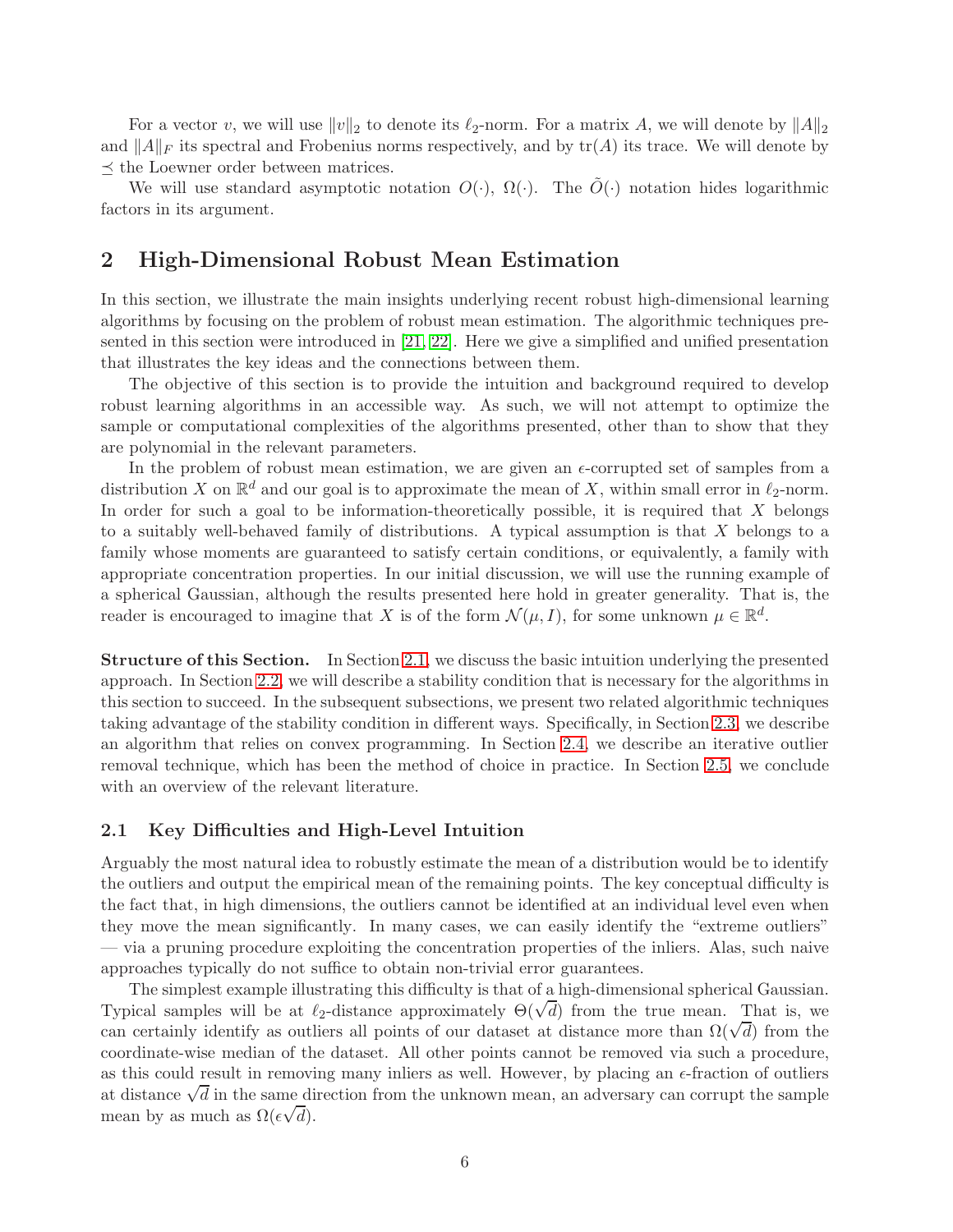This leaves the algorithm designer with a dilemma of sorts. On the one hand, potential outliers at distance  $Θ(\sqrt{d})$  from the unknown mean could lead to large  $\ell_2$ -error, scaling polynomially with d. On the other hand, if the adversary places outliers at distance approximately  $\Theta(\sqrt{d})$  from the true mean in *random directions*, it may be information-theoretically impossible to distinguish them from the inliers. The way out is the realization that it is in fact not necessary to detect and remove all outliers. It is only required that the algorithm can detect the "consequential outliers", i.e., the ones that can significantly impact our estimates of the mean.

Let us assume without loss of generality that there no extreme outliers (as these can be removed via pre-processing). Then the only way that the empirical mean can be far from the true mean is if there is a "conspiracy" of many outliers, all producing errors in approximately the same direction. Intuitively, if our corrupted points are at distance  $O(\sqrt{d})$  from the true mean in random directions, their contributions will on average cancel out, leading to a small error in the sample mean. In conclusion, it suffices to be able to detect these kinds of conspiracies of outliers.

The next key insight is simple and powerful. Let T be an  $\epsilon$ -corrupted set of points drawn from  $\mathcal{N}(\mu, I)$ . If such a conspiracy of outliers substantially moves the empirical mean  $\hat{\mu}$  of T, it must move  $\hat{\mu}$  in some direction. That is, there is a unit vector v such that these outliers cause  $v \cdot (\hat{\mu} - \mu)$ to be large. For this to happen, it must be the case that these outliers are on average far from  $\mu$ in the v-direction. In particular, if an  $\epsilon$ -fraction of corrupted points in T move the sample average of  $v \cdot (U_T - \mu)$ , where  $U_T$  is the uniform distribution on T, by more than  $\delta$  ( $\delta$  should be thought of as small, but substantially larger than  $\epsilon$ ), then on average these corrupted points x must have  $v \cdot (x - \mu)$  at least  $\delta/\epsilon$ . This in turn means that these corrupted points will have a contribution of at least  $\epsilon \cdot (\delta/\epsilon)^2 = \delta^2/\epsilon$  to the variance of  $v \cdot U_T$ . Fortunately, this condition can actually be algorithmically detected! In particular, by computing the top eigenvector of the sample covariance matrix, we can efficiently determine whether or not there is any direction  $\nu$  for which the variance of  $v \cdot U_T$  is abnormally large.

The aforementioned discussion leads us to the overall structure of the algorithms we will describe in this section. Starting with an  $\epsilon$ -corrupted set of points T (perhaps weighted in some way), we compute the sample covariance matrix and find the eigenvector  $v^*$  with largest eigenvalue  $\lambda^*$ . If  $\lambda^*$  is not much larger than what it should be (in the absence of outliers), by the above discussion, the empirical mean is close to the true mean, and we can return that as an answer. Otherwise, we have obtained a particular direction  $v^*$  for which we know that the outliers play an unusual role, i.e., behave significantly differently than the inliers. The distribution of the points projected in the  $v^*$ -direction can then be used to perform some sort of outlier removal. The outlier removal procedure can be quite subtle and crucially depends on our distributional assumptions about the clean data.

#### <span id="page-6-0"></span>2.2 Good Sets and Stability

In this section, we give a deterministic condition on the uncorrupted data that we call *stability* (Definition [2.1\)](#page-7-0), which is necessary for the algorithms presented here to succeed. Furthermore, we provide an efficiently checkable condition under which the empirical mean is certifiably close to the true mean (Lemma [2.4\)](#page-8-0).

Let S be a set of n i.i.d. samples drawn from X. We will typically call these sample points good. The adversary can select up to an  $\epsilon$ -fraction of points in S and replace them with arbitrary points to obtain an  $\epsilon$ -corrupted set T, which is given as input to the algorithm. To establish correctness of an algorithm, we need to show that with high probability over the choice of the set  $S$ , for any choice of how to corrupt the good samples that the adversary makes, the algorithm will output an accurate estimate of the target mean.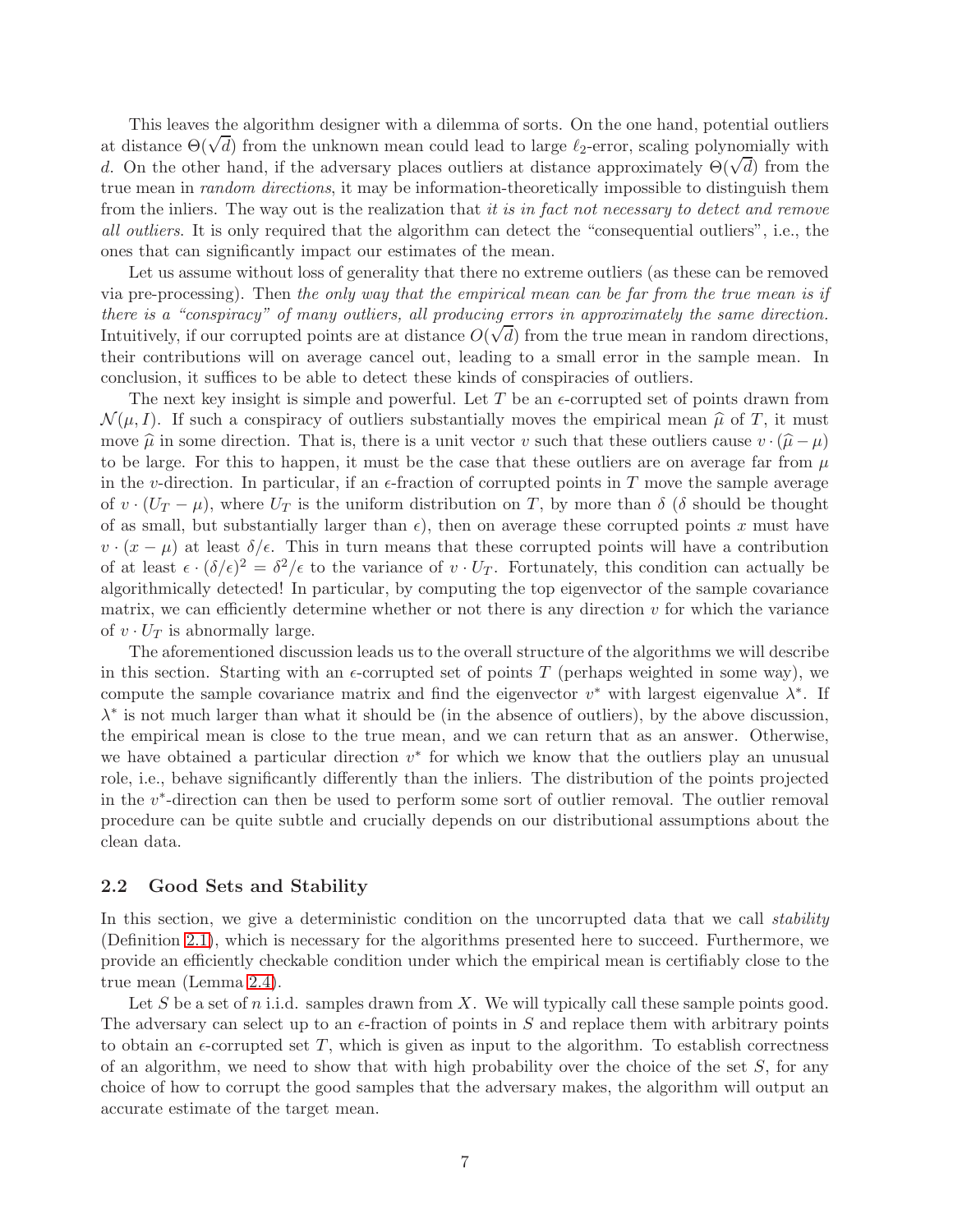To carry out such an analysis, it is convenient to explicitly state a collection of sufficient deterministic conditions on the set S. Specifically, we will define a notion of a "stable" set, quantified by the proportion of contamination  $\epsilon$  and the distribution X. The precise stability conditions vary considerably based on the underlying estimation task and the assumptions on the distribution family of the uncorrupted data. Roughly speaking, we require that the uniform distribution over a stable set S behaves similarly to the distribution  $X$  with respect to higher moments and, potentially, tail bounds. Importantly, we require that these conditions hold even after removing an arbitrary  $\epsilon$ -fraction of points in S.

The notion of a stable set must have two critical properties:  $(1)$  A set of *n* i.i.d. samples from X is stable with high probability, when  $n$  is at least a sufficiently large polynomial in the relevant parameters; and (2) If S is a stable set and T is obtained from S by changing at most an  $\epsilon$ -fraction of the points in  $S$ , then the algorithm when run on the set  $T$  will succeed.

The robust mean estimation algorithms that will be presented in this section crucially rely on considering sample means and covariances. The following stability condition is an important ingredient in the success criteria of these algorithms:

<span id="page-7-0"></span>**Definition 2.1** (Stability Condition). Fix  $0 < \epsilon < 1/2$  and  $\delta \geq \epsilon$ . A finite set  $S \subset \mathbb{R}^d$  is  $(\epsilon, \delta)$ stable (with respect to a distribution X) if for every unit vector  $v \in \mathbb{R}^d$  and every  $S' \subseteq S$  with  $|S'| \geq (1 - \epsilon)|S|$ , the following conditions hold:

1.     $\frac{1}{|S'|}\sum_{x\in S'} v\cdot (x-\mu_X)\Big| \leq \delta$ , and 2.  $\vert$  $\frac{1}{|S'|}\sum_{x\in S'}(v\cdot(x-\mu_X))^2-1\Big|\leq \delta^2/\epsilon.$ 

The aforementioned stability condition or a variant thereof is used in every known robust mean estimation algorithm. Definition [2.1](#page-7-0) requires that after restricting to a  $(1 - \epsilon)$ -density subset S', the sample mean of S' is within  $\delta$  of the mean of X,  $\mu_X$ , and the sample variance of S' is  $1 \pm \delta^2/\epsilon$ in every direction. (We note that Definition [2.1](#page-7-0) is intended for distributions  $X$  with covariance  $\Sigma_X = I$  or, more generally,  $\Sigma_X \preceq I$ . The case of arbitrary known or bounded covariance can be reduced to this case via an appropriate linear transformation of the data.)

The fact that the conditions of Definition [2.1](#page-7-0) must hold *for every* large subset  $S'$  of  $S$  might make it unclear if they can hold with high probability. However, one can show the following:

<span id="page-7-1"></span>Proposition 2.2. A set of *i.i.d.* samples from an identity covariance sub-qaussian distribution of size  $\Omega(d/\epsilon^2)$  is  $(\epsilon, O(\epsilon \sqrt{\log(1/\epsilon)})$ -stable with high probability.

We sketch a proof of Proposition [2.2.](#page-7-1) The only property required for the proof is that the distribution of the uncorrupted data has identity covariance and sub-gaussian tails in each direction, i.e., the tail probability of each univariate projection is bounded from above by the Gaussian tail.

Fix a direction v. To show that the first condition holds for this  $v$ , we note that we can maximize  $\frac{1}{|S'|}\sum_{x\in S'} v\cdot(x-\mu_X)$  by removing from S the  $\epsilon$ -fraction of points x for which  $v\cdot x$  is smallest. Since the empirical mean of S is close to  $\mu_X$  with high probability, we need to understand how much this quantity is altered by removing the  $\epsilon$ -tail in the v-direction. Given our assumptions on the distribution of the uncorrupted data, removing the  $\epsilon$ -tail only changes the mean by  $O(\epsilon \sqrt{\log(1/\epsilon)})$ . Therefore, if the empirical distribution of  $v \cdot x$ ,  $x \in S$ , behaves like a spherical Gaussian in this way, the first condition is satisfied.

The second condition follows via a similar analysis. We can minimize the relevant quantity by removing the  $\epsilon$ -fraction of points  $x \in S$  with  $|v \cdot (x - \mu_X)|$  as large as possible. If  $v \cdot x$  is distributed like a unit-variance sub-gaussian, the total mass of its square over the  $\epsilon$ -tails is  $O(\epsilon \log(1/\epsilon))$ . We have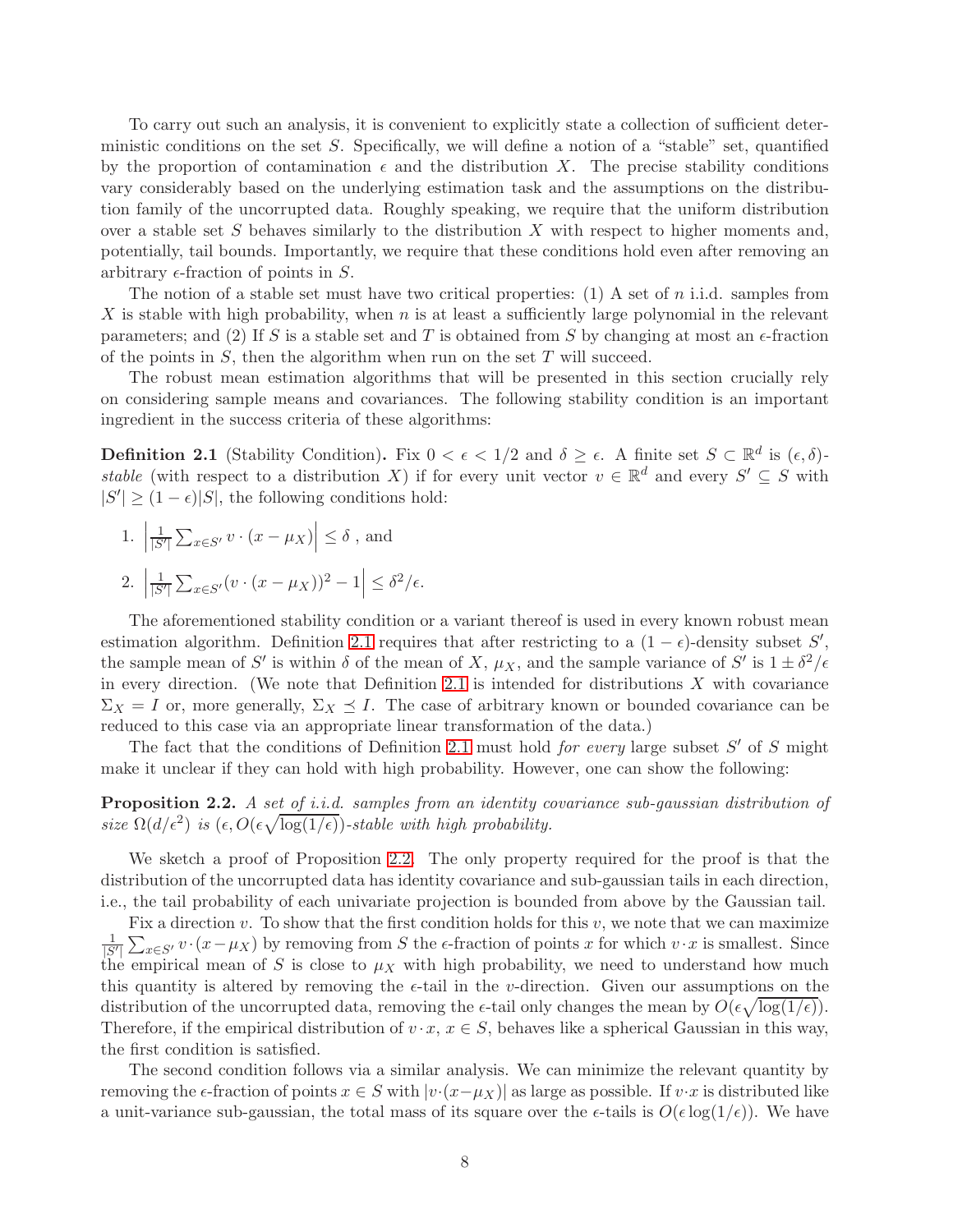thus established that both conditions hold with high probability for any fixed direction. Showing that the conditions hold with high probability for all directions simultaneously can be shown by an appropriate covering argument.

More generally, one can show quantitatively different stability conditions under various distributional assumptions. In particular, we state the following proposition without proof. (The interested reader is referred to [\[22\]](#page-34-1) for a proof.)

<span id="page-8-1"></span>**Proposition 2.3.** A set of i.i.d. samples from a distribution with covariance  $\Sigma \preceq I$  of size  $\Omega(d/\epsilon)$ is  $(\epsilon, O(\sqrt{\epsilon}))$ -stable with high probability.

We note that analogous bounds can be easily shown for *identity covariance* distributions with bounded higher central moments. For example, if our distribution has identity covariance and its k-th central moment is bounded from above by a constant, one can show that a set of  $\Omega(d/\epsilon^{2-2/k})$ samples is  $(\epsilon, O(\epsilon^{1-1/k}))$ -stable with high probability.

The aforementioned notion of stability is powerful and suffices for robust mean estimation. Some of the algorithms that will be presented in this section only work under the stability condition, while others require additional conditions beyond stability.

The main reason why stability suffices is quantified in the following lemma:

<span id="page-8-0"></span>**Lemma 2.4** (Certificate for Empirical Mean). Let S be an  $(\epsilon, \delta)$ -stable set with respect to a distribution X, for some  $\delta \geq \epsilon > 0$ . Let T be an  $\epsilon$ -corrupted version of S. Let  $\mu_T$  and  $\Sigma_T$  be the empirical mean and covariance of T. If the largest eigenvalue of  $\Sigma_T$  is at most  $1 + \lambda$ , for some  $\lambda \geq 0$ , then  $||\mu_T - \mu_X||_2 \leq O(\delta + \sqrt{\epsilon \lambda}).$ 

*Proof of Lemma [2.4.](#page-8-0)* Let  $S' = S \cap T$  and  $T' = T \setminus S'$ . By replacing S' with a subset if necessary, we may assume that  $|S'| = (1 - \epsilon)|S|$  and  $|T'| = \epsilon|S|$ . Let  $\mu_{S'}, \mu_{T'}, \Sigma_{S'}, \Sigma_{T'}$  represent the empirical means and covariance matrices of  $S'$  and  $T'$ . A simple calculation gives that

$$
\Sigma_T = (1 - \epsilon) \Sigma_{S'} + \epsilon \Sigma_{T'} + \epsilon (1 - \epsilon) (\mu_{S'} - \mu_{T'}) (\mu_{S'} - \mu_{T'})^T.
$$

Let v be the unit vector in the direction of  $\mu_{S'} - \mu_{T'}$ . We have that

$$
1 + \lambda \ge v^T \Sigma_T v = (1 - \epsilon) v^T \Sigma_{S'} v + \epsilon v^T \Sigma_{T'} v + \epsilon (1 - \epsilon) v^T (\mu_{S'} - \mu_{T'}) (\mu_{S'} - \mu_{T'})^T v
$$
  
\n
$$
\ge (1 - \epsilon) (1 - \delta^2 / \epsilon) + \epsilon (1 - \epsilon) ||\mu_{S'} - \mu_{T'}||_2^2
$$
  
\n
$$
\ge 1 - O(\delta^2 / \epsilon) + (\epsilon / 2) ||\mu_{S'} - \mu_{T'}||_2^2,
$$

where we used the variational characterization of eigenvalues, the fact that  $\Sigma_{T'}$  is positive semidefinite, and the second stability condition for S'. By rearranging, we obtain that  $\|\mu_{S'} - \mu_{T'}\|_2 =$  $O(\delta/\epsilon + \sqrt{\lambda/\epsilon})$ . Therefore, we can write

$$
\|\mu_T - \mu_X\|_2 = \|(1 - \epsilon)\mu_{S'} + \epsilon \mu_{T'} - \mu_X\|_2 = \|\mu_{S'} - \mu_X + \epsilon(\mu_{T'} - \mu_{S'})\|_2
$$
  
\n
$$
\leq \|\mu_{S'} - \mu_X\|_2 + \epsilon \|\mu_{S'} - \mu_{T'}\|_2 = O(\delta) + \epsilon \cdot O(\delta/\epsilon + \sqrt{\lambda/\epsilon})
$$
  
\n
$$
= O(\delta + \sqrt{\lambda \epsilon}),
$$

where we used the first stability condition for S' and our bound on  $\|\mu_{S'} - \mu_{T'}\|_2$ .

 $\Box$ 

We note that the proof of Lemma [2.4](#page-8-0) only used the lower bound part in the second condition of Definition [2.1,](#page-7-0) i.e., that the sample variance of S' in each direction is at least  $1 - \delta^2/\epsilon$ . The upper bound part will be crucially used in the design and analysis of our robust mean estimation algorithms in the following sections.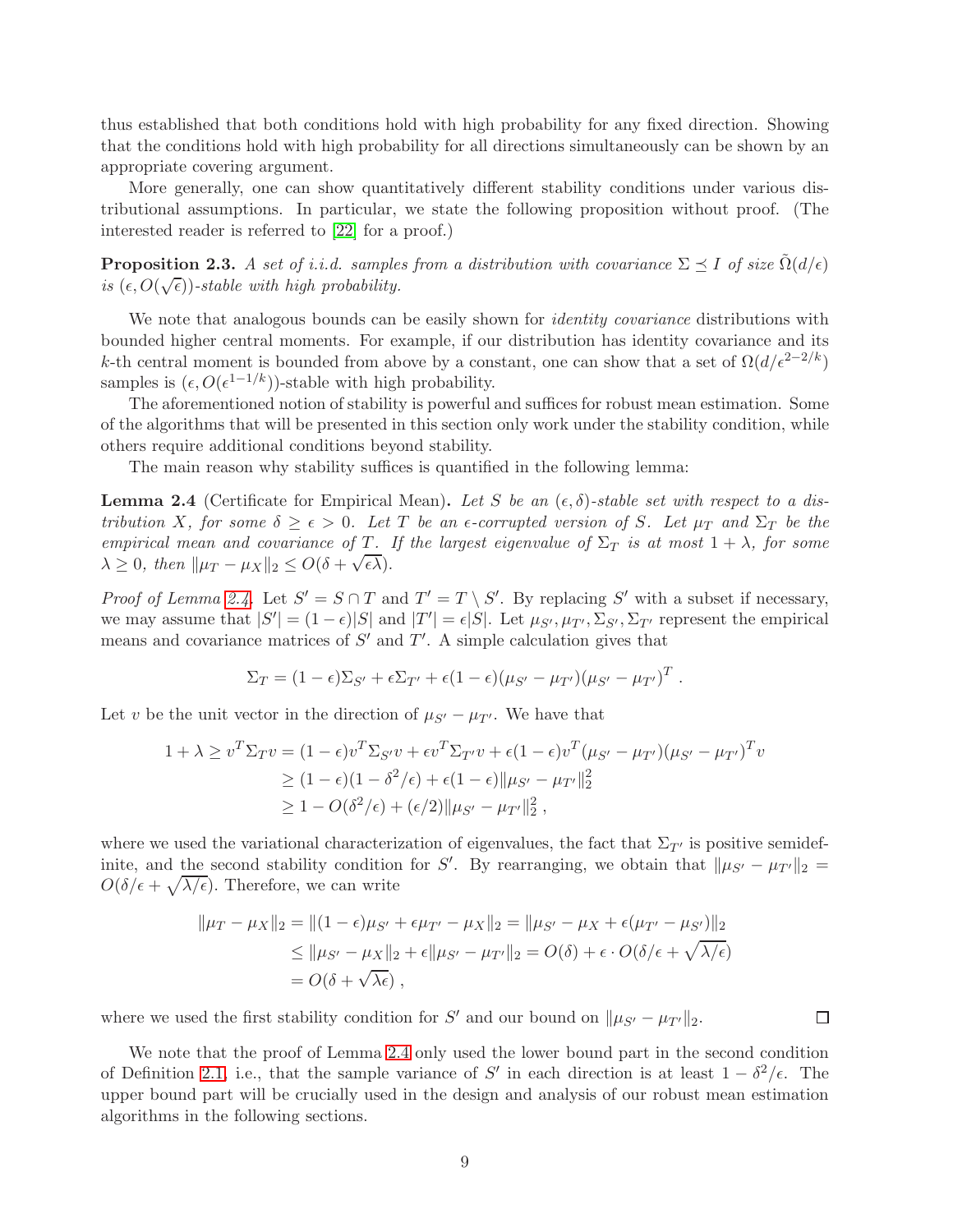Lemma [2.4](#page-8-0) says that if our input set of points T is an  $\epsilon$ -corrupted version of any stable set S and has bounded sample covariance, the sample mean of  $T$  closely approximates the true mean. This lemma, or a variant thereof, is a key result in all known robust mean estimation algorithms.

Unfortunately, we are not always guaranteed that the set T we are given has this property. In order to deal with this, we will want to find a subset of  $T$  with bounded covariance and large intersection with S. However, for some of the algorithms presented, it will be convenient to find a probability distribution over  $T$  rather than a subset. For this, we will need a slight generalization of Lemma [2.4.](#page-8-0)

<span id="page-9-0"></span>**Lemma 2.5.** Let S be an  $(\epsilon, \delta)$ -stable set with respect to a distribution X, for some  $\delta \geq \epsilon > 0$  with  $|S| > 1/\epsilon$ . Let W be a probability distribution that differs from  $U_S$ , the uniform distribution over S, by at most  $\epsilon$  in total variation distance. Let  $\mu_W$  and  $\Sigma_W$  be the mean and covariance of W. If the largest eigenvalue of  $\Sigma_W$  is at most  $1 + \lambda$ , for some  $\lambda \ge 0$ , then  $\|\mu_W - \mu_X\|_2 \le O(\delta + \sqrt{\epsilon \lambda})$ .

Note that this subsumes Lemma [2.4](#page-8-0) by letting  $W$  be the uniform distribution over  $T$ . The proof is essentially identical to that of Lemma [2.4,](#page-8-0) except that we need to show that the mean and variance of the conditional distribution  $W|S$  are approximately correct, whereas in Lemma [2.4](#page-8-0) the bounds on the mean and variance of  $S \cap T$  followed directly from stability.

Lemma [2.5](#page-9-0) clarifies the goal of our outlier removal procedure. In particular, given our initial  $\epsilon$ -corrupted set T, we will attempt to find a distribution W supported on T so that  $\Sigma_W$  has no large eigenvalues. The weight  $W(x)$ ,  $x \in T$ , quantifies our belief whether point x is an inlier or an outlier. We will also need to ensure that any such  $W$  we choose is close to the uniform distribution over S.

More concretely, we now describe a framework that captures our robust mean estimation algorithms. We start with the following definition:

**Definition 2.6.** Let S be a  $(3\epsilon, \delta)$ -stable set with respect to X and let T be an  $\epsilon$ -corrupted version of S. Let C be the set of all probability distributions W supported on T, where  $W(x) \leq \frac{1}{|T| (1)}$  $\frac{1}{|T|(1-\epsilon)}$ for all  $x \in T$ .

We note that *any* distribution in C differs from  $U<sub>S</sub>$ , the uniform distribution on S, by at most 3 $\epsilon$ . Indeed, for  $\epsilon \leq 1/3$ , we have that:

$$
d_{\text{TV}}(U_S, W) = \sum_{x \in T} \max\{W(x) - U_S(x), 0\}
$$
  
= 
$$
\sum_{x \in S \cap T} \max\{W(x) - 1/|T|, 0\} + \sum_{x \in T \setminus S} W(x)
$$
  

$$
\leq \sum_{x \in S \cap T} \frac{\epsilon}{|T|(1 - \epsilon)} + \sum_{x \in T \setminus S} \frac{1}{|T|(1 - \epsilon)}
$$
  

$$
\leq |T| \left(\frac{\epsilon}{|T|(1 - \epsilon)}\right) + \epsilon |T| \left(\frac{1}{|T|(1 - \epsilon)}\right)
$$
  
= 
$$
\frac{2\epsilon}{1 - \epsilon} \leq 3\epsilon.
$$

Therefore, if we find  $W \in \mathcal{C}$  with  $\Sigma_W$  having no large eigenvalues, Lemma [2.5](#page-9-0) implies that  $\mu_W$  is a good approximation to  $\mu_X$ . Fortunately, we know that such a W exists! In particular, if we take W to be  $W^*$ , the uniform distribution over  $S \cap T$ , the largest eigenvalue is at most  $1 + \delta^2/\epsilon$ , and thus we achieve  $\ell_2$ -error  $O(\delta)$ .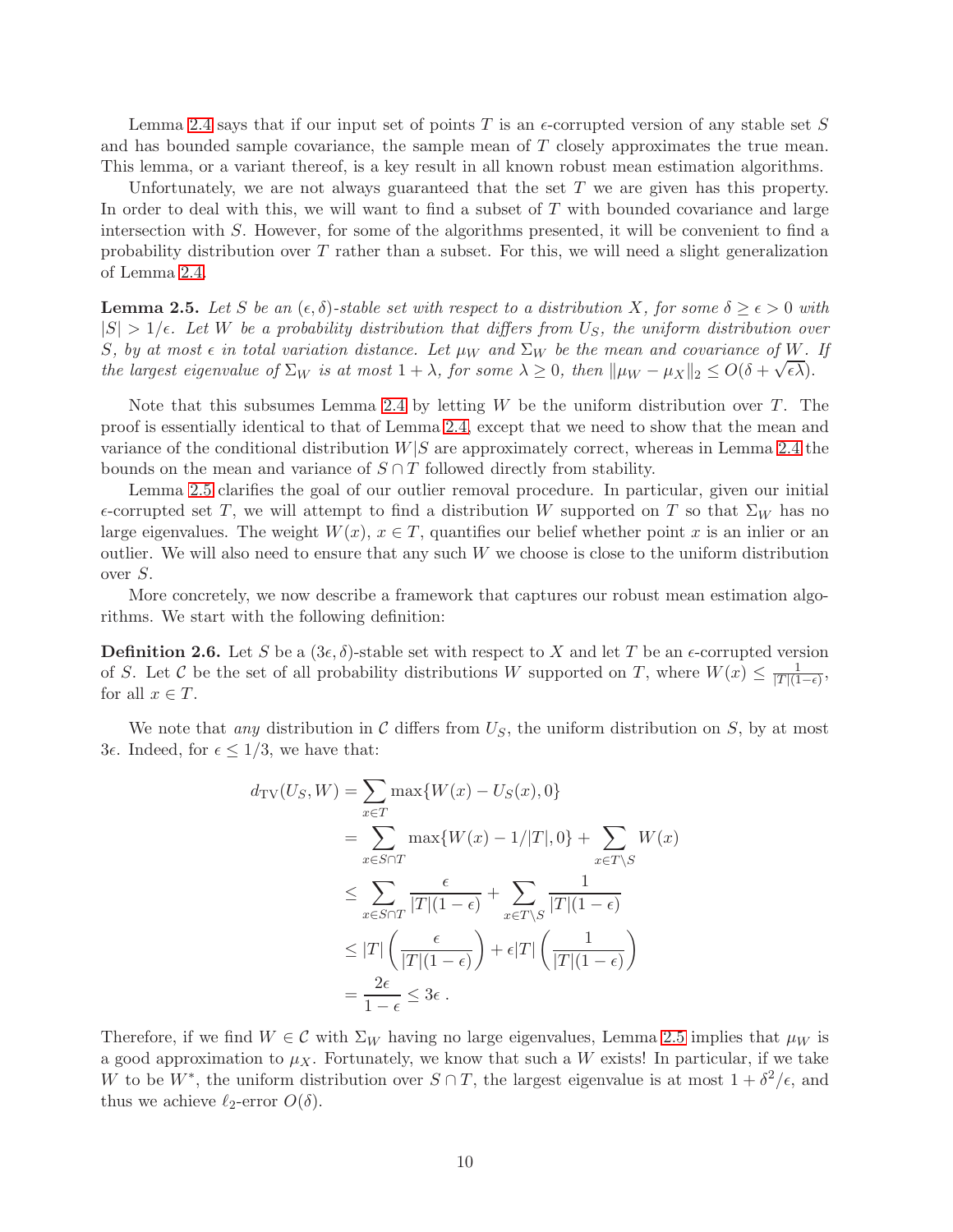At this point, we have an *inefficient* algorithm for approximating  $\mu_X$ : Find any  $W \in \mathcal{C}$  with bounded covariance. The remaining question is how we can efficiently find one. There are two basic algorithmic techniques to achieve this, that we present in the subsequent subsections.

The first algorithmic technique we will describe is based on convex programming. We will call this the unknown convex programming method. Note that  $\mathcal C$  is a convex set and that finding a point in  $\mathcal C$  that has bounded covariance is *almost* a convex program. It is not quite a convex program, because the variance of  $v \cdot W$ , for fixed v, is not a convex function of W. However, one can show that given a W with variance in some direction significantly larger than  $1 + \delta^2/\epsilon$ , we can efficiently construct a hyperplane separating W from  $W^*$  (recall that  $W^*$  is the uniform distribution over  $S \cap T$ ) (Section [2.3\)](#page-10-0). This method has the advantage of naturally working under only the stability assumption. On the other hand, as it relies on the ellipsoid algorithm, it is quite slow (although polynomial time).

Our second technique, which we will call filtering, is an iterative outlier removal method that is typically faster, as it relies primarily on spectral techniques. The main idea of the method is the following: If  $\Sigma_W$  does not have large eigenvalues, then the empirical mean is close to the true mean. Otherwise, there is some unit vector v such that  $\text{Var}[v \cdot W]$  is substantially larger than it should be. This can only be the case if W assigns substantial mass to elements of  $T \setminus S$  that have values of  $v \cdot x$  very far from the true mean of  $v \cdot \mu$ . This observation allows us to perform some kind of outlier removal, in particular by removing (or down-weighting) the points x that have  $v \cdot x$ inappropriately large. An important conceptual property is that one cannot afford to remove only outliers, but it is possible to ensure that more outliers are removed than inliers. Given a  $W$  where  $\Sigma_W$  has a large eigenvalue, one filtering step gives a new distribution  $W' \in \mathcal{C}$  that is closer to  $W^*$ than  $W$  was. Repeating the process eventually gives a  $W$  with no large eigenvalues. The filtering method and its variations are discussed in Section [2.4.](#page-11-0)

#### <span id="page-10-0"></span>2.3 The Unknown Convex Programming Method

By Lemma [2.5,](#page-9-0) it suffices to find a distribution  $W \in \mathcal{C}$  with  $\Sigma_W$  having no large eigenvalues. We note that this condition *almost* defines a convex program. This is because  $\mathcal C$  is a convex set of probability distributions and the bounded covariance condition says that  $\text{Var}[v \cdot W] \leq 1 + \lambda$  for all unit vectors v. Unfortunately, the variance  $\text{Var}[v \cdot W] = \mathbf{E}[|v \cdot (W - \mu_W)|^2]$  is not quite linear in W. (If we instead had  $\mathbf{E}[|v \cdot (W - \nu)|^2]$ , where  $\nu$  is some fixed vector, this would be linear in W.) However, we will show that a unit vector v for which  $\text{Var}[v \cdot W]$  is too large, can be used to obtain a separation oracle, i.e., a linear function L for which  $L(W) > L(W^*)$ .

Suppose that we identify a unit vector v such that  $\text{Var}[v \cdot W] = 1 + \lambda$ , where  $\lambda > c(\delta^2/\epsilon)$  for a sufficiently large universal constant  $c > 0$ . Applying Lemma [2.5](#page-9-0) to the one-dimensional projection v · W, gives  $|v \cdot (\mu_W - \mu_X)| \le O(\delta + \sqrt{\epsilon \lambda}) = O(\sqrt{\epsilon \lambda}).$ 

Let  $L(Y) := \mathbf{E}_X[|v \cdot (Y - \mu_W)|^2]$  and note that L is a linear function of the probability distribution Y with  $L(W) = 1 + \lambda$ . We can write

$$
L(W^*) = \mathbf{E}_{W^*} [ |v \cdot (W^* - \mu_W)|^2 ] = \mathbf{Var} [v \cdot W^*] + |v \cdot (\mu_W - \mu_{W^*})|^2
$$
  
\n
$$
\leq 1 + \delta^2 / \epsilon + 2 |v \cdot (\mu_W - \mu_X)|^2 + 2 |v \cdot (\mu_{W^*} - \mu_X)|^2
$$
  
\n
$$
\leq 1 + O(\delta^2 / \epsilon + \epsilon \lambda) < 1 + \lambda = L(W).
$$

In summary, we have an explicit convex set  $\mathcal C$  of probability distributions from which we want to find one with eigenvalues bounded by  $1 + O(\delta^2/\epsilon)$ . Given any  $W \in \mathcal{C}$  which does not satisfy this condition, we can produce a linear function L that separates W from  $W^*$ . Using the ellipsoid algorithm, we obtain the following general theorem: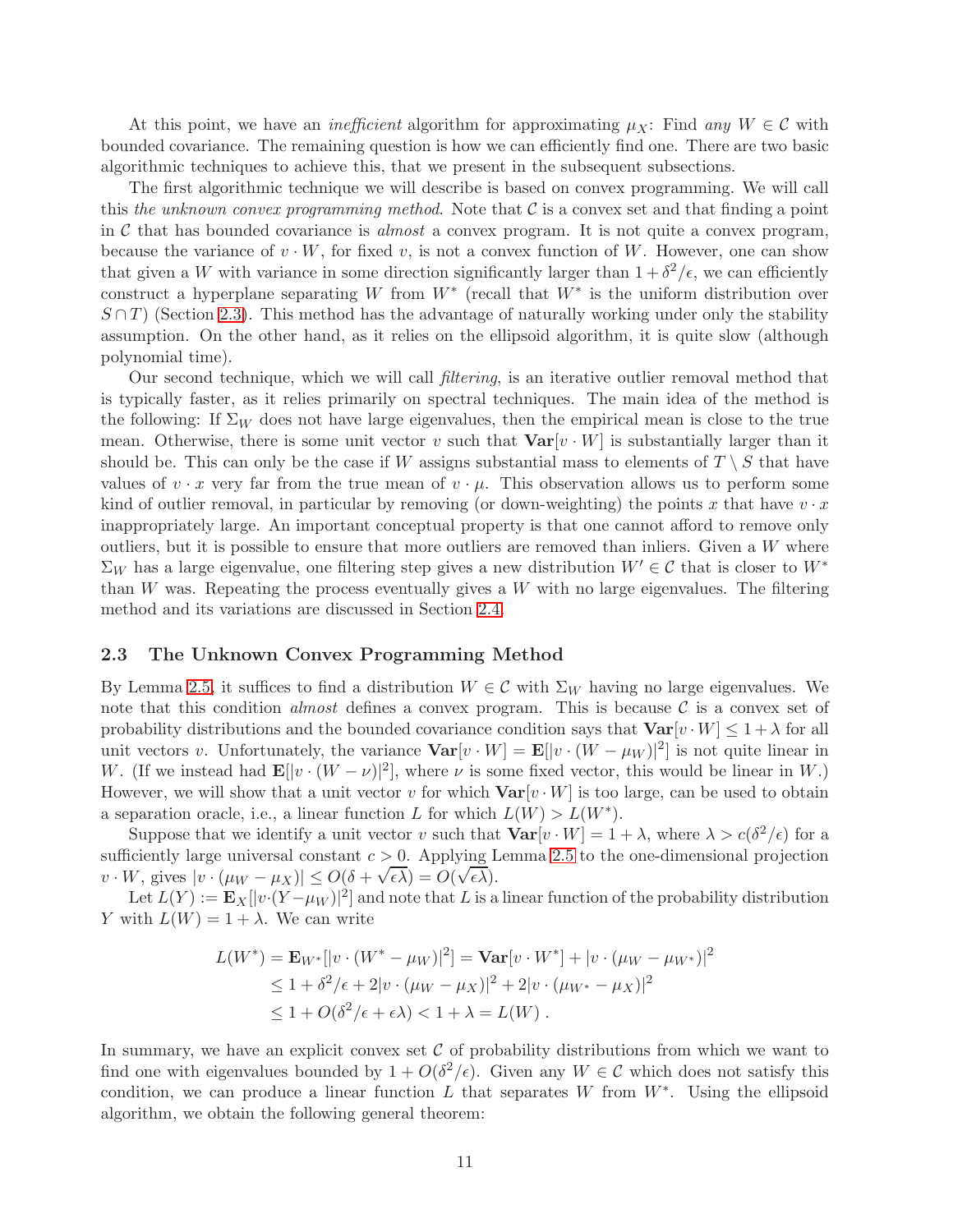<span id="page-11-1"></span>**Theorem 2.7.** Let S be a  $(3\epsilon, \delta)$ -stable set with respect to a distribution X and let T be an  $\epsilon$ corrupted version of S. There exists a polynomial time algorithm which given T returns  $\hat{\mu}$  such that  $\|\widehat{\mu} - \mu_X\|_2 = O(\delta).$ 

Implications for Concrete Distribution Families. Combining Theorem [2.7](#page-11-1) with corresponding stability bounds, we obtain a number of concrete applications for various distribution families of interest. Using Proposition [2.2,](#page-7-1) we obtain:

<span id="page-11-2"></span>**Corollary 2.8** (Identity Covariance Sub-gaussian Distributions). Let T be an  $\epsilon$ -corrupted set of samples of size  $\Omega(d/\epsilon^2)$  from an identity covariance sub-gaussian distribution X on  $\mathbb{R}^d$ . There exists a polynomial time algorithm which given T returns  $\hat{\mu}$  such that with high probability  $\|\hat{\mu} - \mu_X\|_2 =$  $O(\epsilon \sqrt{\log(1/\epsilon)})$ .

We note that Corollary [2.8](#page-11-2) can be immediately adapted for identity covariance distributions satisfying weaker concentration assumptions. For example, if X satisfies sub-exponential concentration in each direction, we obtain an efficient robust mean estimation algorithm with  $\ell_2$ -error of  $O(\epsilon \log(1/\epsilon))$ . If X has identity covariance and bounded k-th central moments,  $k \geq 2$ , we obtain error  $O(\epsilon^{1-1/k})$ . These error bounds are information-theoretically optimal, within constant factors.

For distributions with unknown bounded covariance, using Proposition [2.3](#page-8-1) we obtain:

Corollary 2.9 (Unknown Bounded Covariance Distributions). Let T be an  $\epsilon$ -corrupted set of samples of size  $\tilde{\Omega}(d/\epsilon)$  from a distribution X on  $\mathbb{R}^d$  with unknown bounded covariance  $\Sigma_X \preceq \sigma^2 I$ . There exists a polynomial time algorithm which given T returns  $\hat{\mu}$  such that with high probability  $\|\widehat{\mu} - \mu_X\|_2 = O(\sigma\sqrt{\epsilon}).$ 

By the discussion following Fact [1.2,](#page-3-0) the above error bound is also information-theoretically optimal, within constant factors.

#### <span id="page-11-0"></span>2.4 The Filtering Method

As in the unknown convex programming method, the goal of the filtering method is to find a distribution  $W \in \mathcal{C}$  so that  $\Sigma_W$  has bounded eigenvalues. Given a  $W \in \mathcal{C}$ ,  $\Sigma_W$  either has bounded eigenvalues (in which case the weighted empirical mean works) or there is a direction  $v$  in which  $\textbf{Var}[v \cdot W]$  is too large. In the latter case, the projections  $v \cdot W$  must behave very differently from the projections  $v \cdot S$  or  $v \cdot X$ . In particular, since an  $\epsilon$ -fraction of outliers are causing a much larger increase in the standard deviation, this means that the distribution of  $v \cdot W$  will have many "extreme points" — more than one would expect to find in  $v \cdot S$ . This fact allows us to identify a non-empty subset of extreme points the majority of which are outliers. These points can then be removed (or down-weighted) in order to "clean up" our sample. Formally, given a  $W \in \mathcal{C}$  without bounded eigenvalues, we can efficiently find a  $W' \in \mathcal{C}$  so that  $W'$  is closer to  $W^*$  than W was. Iterating this procedure eventually terminates giving a W with bounded eigenvalues.

We note that while it may be conceptually useful to consider the above scheme for general distributions  $W$  over points, in most cases it suffices to consider only  $W$  given as the uniform distribution over some set of points. The filtering step in this case consists of replacing the set T by some subset  $T' = T \setminus R$ , where  $R \subset T$ . To guarantee progress towards  $W^*$  (the uniform distribution over  $S \cap T$ , it suffices to ensure that at most a third of the elements of R are also in S, or equivalently that at least two thirds of the removed points are outliers (perhaps in expectation). The algorithm will terminate when the current set of points  $T'$  has bounded empirical covariance, and the output will be the empirical mean of  $T'$ .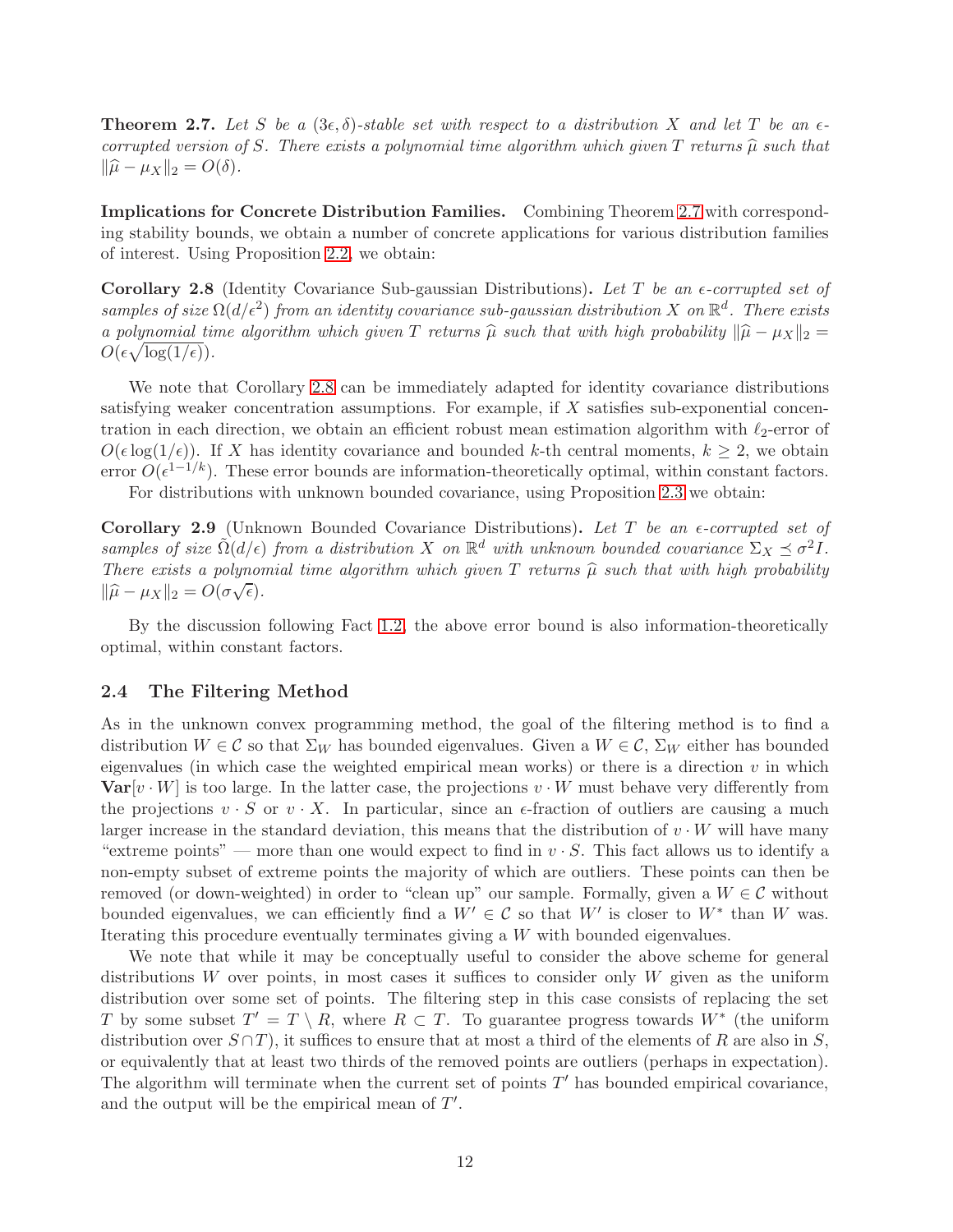Before we proceed with a more detailed technical discussion, we note that there are several possible ways to implement the filtering step, and that the method used has a significant impact on the analysis. In general, a filtering step removes all points that are "far" from the sample mean in a large variance direction. However, the precise way that this is quantified can vary in important ways.

#### 2.4.1 Basic Filtering

In this subsection, we present a filtering method that yields efficient robust mean estimators with optimal error bounds for identity covariance (or, more generally, known covariance) distributions whose univariate projections satisfy appropriate tail bounds. For the purpose of this section, we will restrict ourselves to the Gaussian setting. We note however that this method immediately extends to distributions with weaker concentration properties, e.g., sub-exponential or even inverse polynomial concentration, with appropriate modifications.

We note that the filtering method presented here requires an additional condition on our good set of samples, on top of the stability condition. This is quantified in the following definition:

<span id="page-12-1"></span>**Definition 2.10.** A set  $S \subset \mathbb{R}^d$  is tail-bound-good (with respect to  $X = \mathcal{N}(\mu_X, I)$ ) if for any unit vector v, and any  $t > 0$ , we have

<span id="page-12-0"></span>
$$
\mathbf{Pr}_{x \sim uS} \left[ |v \cdot (x - \mu_X)| > 2t + 2 \right] \le e^{-t^2/2} \,. \tag{1}
$$

Since any univariate projection of  $X$  is distributed like a standard Gaussian, Equation  $(1)$ should hold if the uniform distribution over S were replaced by X. It can be shown that this condition holds with high probability if  $S$  consists of i.i.d. random samples from  $X$  of a sufficiently large polynomial size [\[21\]](#page-34-0).

Intuitively, the additional tail condition of Definition [2.10](#page-12-1) is needed to guarantee that the filtering method used here will remove more outliers than inliers. Formally, we have the following:

<span id="page-12-2"></span>**Lemma 2.11.** Let  $\epsilon > 0$  be a sufficiently small constant. Let  $S \subset \mathbb{R}^d$  be both  $(2\epsilon, \delta)$ -stable and tail-bound-good with respect to  $X = \mathcal{N}(\mu_X, I)$ , with  $\delta = c \epsilon \sqrt{\log(1/\epsilon)}$ , for  $c > 0$  a sufficiently large constant. Let  $T \subset \mathbb{R}^d$  be such that  $|T \cap S| \geq (1 - \epsilon) \max(|T|, |S|)$  and assume we are given a unit vector  $v \in \mathbb{R}^d$  for which  $\text{Var}[v \cdot T] > 1 + 2\delta^2/\epsilon$ . There exists a polynomial time algorithm that returns a subset  $R \subset T$  satisfying  $|R \cap S| < |R|/3$ .

To see why Lemma [2.11](#page-12-2) suffices for our purposes, note that by replacing T by  $T' = T \setminus R$ , we obtain a less noisy version of  $S$  than  $T$  was. In particular, it is easy to see that the size of the symmetric difference between  $S$  and  $T'$  is strictly smaller than the size of the symmetric difference between S and T. From this it follows that the hypothesis  $|T \cap S| \geq (1 - \epsilon) \max(|T|, |S|)$  still holds when T is replaced by  $T'$ , allowing us to iterate this process until we are left with a set with small variance.

Proof. Let  $\text{Var}[v \cdot T] = 1 + \lambda$ . By applying Lemma [2.4](#page-8-0) to the set T, we get that  $|v \cdot \mu_X - v \cdot \mu_T| \leq c \sqrt{\lambda \epsilon}$ . By [\(1\)](#page-12-0), it follows that  $\mathbf{Pr}_{x \sim uS} \left[ |v \cdot (x - \mu_T)| > 2t + 2 + c\sqrt{\lambda \epsilon} \right] \leq e^{-t^2/2}$ . We claim that there exists a threshold  $t_0$  such that

<span id="page-12-3"></span>
$$
\mathbf{Pr}_{x \sim_u T} \left[ |v \cdot (x - \mu_T)| > 2t_0 + 2 + c\sqrt{\lambda \epsilon} \right] > 4e^{-t_0^2/2}, \tag{2}
$$

where the constants have not been optimized. Given this claim, the set  $R = \{x \in T : |v \cdot (x - \mu_T)| >$  $2t_0 + 2 + c\sqrt{\lambda \epsilon}$  will satisfy the conditions of the lemma.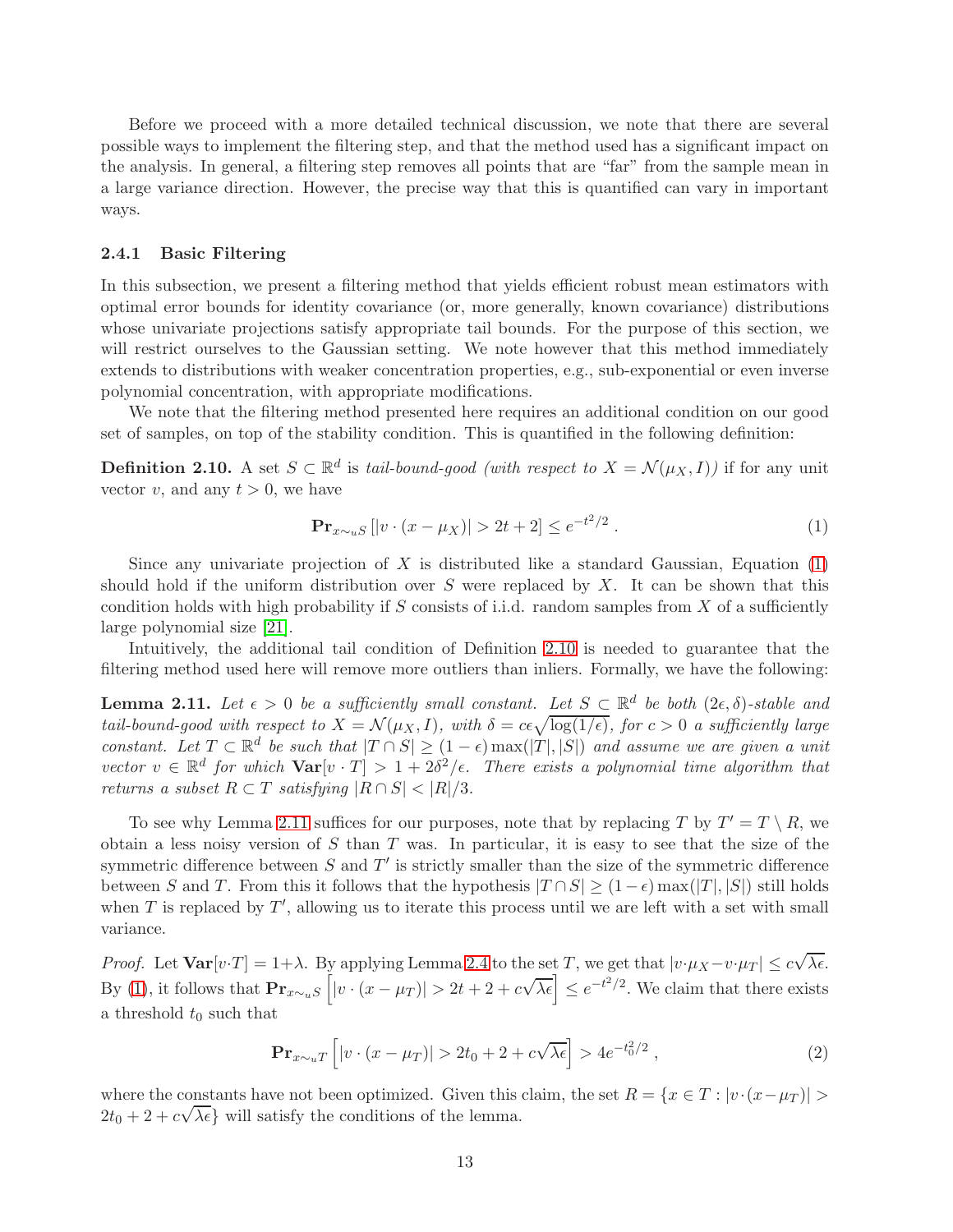To prove our claim, we analyze the variance of  $v \cdot T$  and note that much of the excess must  $\sum_{x\in T} |v \cdot (x - \mu_T)|^2 = |T| \textbf{Var}[v \cdot T] = |T|(1 + \lambda)$ , where  $\lambda > 2\delta^2/\epsilon$ . The contribution from the be due to points in  $T \setminus S$ . In particular, by our assumption on the variance in the v-direction, points  $x \in S \cap T$  is at most

$$
\sum_{x \in S} |v \cdot (x - \mu_T)|^2 = |S| \left( \mathbf{Var}[v \cdot S] + |v \cdot (\mu_T - \mu_S)|^2 \right) \le |S| (1 + \delta^2/\epsilon + 2c^2\lambda\epsilon)
$$
  

$$
\le |T| (1 + 2c^2\lambda\epsilon + 3\lambda/5),
$$

where the first inequality uses the stability of S, and the last uses that  $|T| > (1 - \epsilon)|S|$ . If  $\epsilon$  is sufficiently small relative to c, it follows that  $\sum_{x \in T \setminus S} |v \cdot (x - \mu_T)|^2 \ge |T| \lambda/3$ . On the other hand, by definition we have:

<span id="page-13-0"></span>
$$
\sum_{x \in T \backslash S} |v \cdot (x - \mu_T)|^2 = |T| \int_0^\infty 2t \mathbf{Pr}_{x \sim uT} \left[ |v \cdot (x - \mu_T)| > t, x \notin S \right] dt. \tag{3}
$$

Assume for the sake of contradiction that there is no  $t_0$  for which Equation [\(2\)](#page-12-3) is satisfied. Then the RHS of [\(3\)](#page-13-0) is at most

$$
|T|\left(\int_0^{2+c\sqrt{\lambda\epsilon}+10\sqrt{\log(1/\epsilon)}}2t\mathbf{Pr}_{x\sim_uT}[x \notin S]dt+\int_{2+c\sqrt{\lambda\epsilon}+10\sqrt{\log(1/\epsilon)}}^{\infty}2t\mathbf{Pr}_{x\sim_uT}\left[|v\cdot(x-\mu_T)|>t\right]dt\right)
$$
  
\n
$$
\leq |T|\left(\epsilon(2+c\sqrt{\lambda\epsilon}+10\sqrt{\log(1/\epsilon)})^2+\int_{5\sqrt{\log(1/\epsilon)}}^{\infty}16(2t+2+c\sqrt{\lambda\epsilon})e^{-t^2/2}dt\right)
$$
  
\n
$$
\leq |T|\left(O(c^2\lambda\epsilon^2+\epsilon\log(1/\epsilon))+O(\epsilon^2(\sqrt{\log(1/\epsilon)}+c\sqrt{\lambda\epsilon}))\right)
$$
  
\n
$$
\leq |T|O(c^2\lambda\epsilon^2+(\delta^2/\epsilon)/c)<|T|\lambda/3,
$$

which is a contradiction. Therefore, the tail bounds and the concentration violation together imply the existence of such a  $t_0$  (which can be efficiently computed).  $\Box$ 

#### 2.4.2 Randomized Filtering

The basic filtering method of the previous subsection is deterministic, relying on the violation of a concentration inequality satisfied by the inliers. In some settings, deterministic filtering seems to fail to give optimal results and we require the filtering procedure to be randomized. A concrete such setting is when the uncorrupted distribution is only assumed to have bounded covariance.

The main idea of randomized filtering is simple: Suppose we can identify a non-negative function  $f(x)$ , defined on the samples x, for which (under some high probability condition on the inliers) it holds that  $\sum_{T} f(x) \geq 2 \sum_{S} f(x)$ , where T is an  $\epsilon$ -corrupted set of samples and S is the corresponding set of inliers. Then we can create a randomized filter by removing each sample point  $x \in T$  with probability proportional to  $f(x)$ . This ensures that the *expected* number of outliers removed is at least the *expected* number of inliers removed. The analysis of such a randomized filter is slightly more subtle, so we will discuss it in the following paragraphs.

The key property the above randomized filter ensures is that the sequence of random variables  $(\#$  Inliers removed) –  $(\#$  Outliers removed) (where "inliers" are points in S and "outliers" points in  $T \setminus S$  across iterations is a sub-martingale. Since the total number of outliers removed across all iterations accounts for at most an  $\epsilon$ -fraction of the total samples, this means that with probability at least  $2/3$ , at no point does the algorithm remove more than a  $2\epsilon$ -fraction of the inliers. A formal statement follows: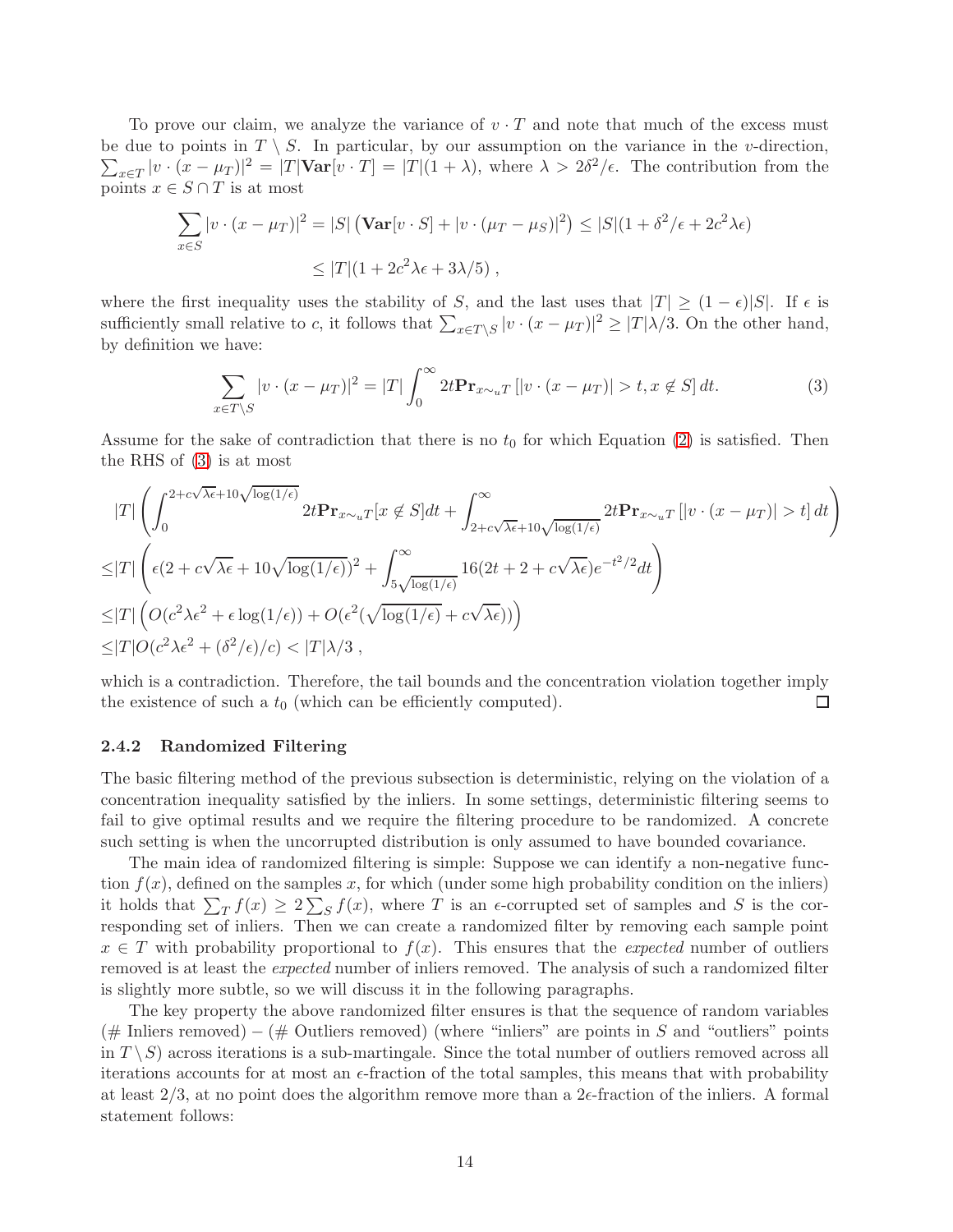<span id="page-14-0"></span>**Theorem 2.12.** Let  $S \subset \mathbb{R}^d$  be a  $(6\epsilon, \delta)$ -stable set (with respect to X) and T be an  $\epsilon$ -corrupted version of S. Suppose that given any  $T' \subseteq T$  with  $|T' \cap S| \ge (1 - 6\epsilon)|S|$  for which  $\text{Cov}[T']$  has an eigenvalue bigger than  $1 + \lambda$ , for some  $\lambda \geq 0$ , there is an efficient algorithm that computes a non-zero function  $f: T' \to \mathbb{R}_+$  such that  $\sum_{x \in T'} f(x) \geq 2 \sum_{x \in T' \cap S} f(x)$ . Then there exists a polynomial time randomized algorithm that computes a vector  $\hat{\mu}$  that with probability at least  $2/3$ satisfies  $\|\widehat{\mu} - \mu_X\|_2 = O(\delta + \sqrt{\epsilon \lambda}).$ 

The algorithm is described in pseudocode below:

#### Algorithm Randomized Filtering

- 1. Compute  $\mathbf{Cov}[T]$  and its largest eigenvalue  $\nu$ .
- 2. If  $\nu \leq 1 + \lambda$ , return  $\mu_T$ .
- 3. Else
	- Compute  $f$  as guaranteed in the theorem statement.
	- Remove each  $x \in T$  with probability  $f(x)/\max_{x \in T} f(x)$  and return to Step 1 with the new set  $T$ .

Proof of Theorem [2.12.](#page-14-0) First, it is easy to see that this algorithm runs in polynomial time. Indeed, as the point  $x \in T$  attaining the maximum value of  $f(x)$  is definitely removed in each filtering iteration, each iteration reduces  $|T|$  by at least one. To establish correctness, we will show that, with probability at least 2/3, at each iteration of the algorithm it holds  $|S \cap T| \geq (1 - 6\epsilon)|S|$ . Assuming this claim, Lemma [2.4](#page-8-0) implies that our final error will be as desired.

To prove the desired claim, we consider the sequence of random variables  $d(T) = |S\Delta T|$  $|S\setminus T| + |T\setminus S|$  across the iterations of the algorithm. We note that, initially,  $d(T) = 2\epsilon|S|$  and that  $d(T)$  cannot drop below 0. Finally, we note that at each stage of the algorithm  $d(T)$  decreases by  $(\#$  Inliers removed) –  $(\#$  Outliers removed), and that the expectation of this quantity is

$$
\sum_{x \in S \setminus T} f(x) - \sum_{x \in T \setminus S} f(x) = 2 \sum_{x \in S \cap T} f(x) - \sum_{x \in T} f(x) \le 0.
$$

This means that  $d(T)$  is a sub-martingale (at least until we reach a point where  $|S \cap T| \leq (1-6\epsilon)|S|$ ). However, if we set a stopping time at the first occasion where this condition fails, we note that the expectation of  $d(T)$  is at most  $2e|S|$ . Since it is at least 0, this means that with probability at least 2/3 it is never more than  $6\epsilon|S|$ , which would imply that  $|S \cap T| \geq (1 - 6\epsilon)|S|$  throughout the algorithm. If this is the case, the inequality  $|T' \cap S| \ge (1 - 6\epsilon)|S|$  will continue to hold throughout our algorithm, thus eventually yielding such a set with the variance of  $T'$  bounded. By Lemma [2.4,](#page-8-0)  $\Box$ the mean of this  $T'$  will be a suitable estimate for the true mean.

Methods of Point Removal. The randomized filtering method described above only requires that each point x is removed with probability  $f(x)/\max_{x\in\mathcal{T}}f(x)$ , without any assumption of independence. Therefore, given an  $f$ , there are several ways to implement this scheme. A few natural ones are given here:

• Randomized Thresholding: Perhaps the easiest method for implementing our randomized filter is generating a uniform random number  $y \in [0, \max_{x \in T} f(x)]$  and removing all points  $x \in T$ for which  $f(x) \geq y$ . This method is practically useful in many applications. Finding the set of such points is often fairly easy, as this condition may well correspond to a simple threshold.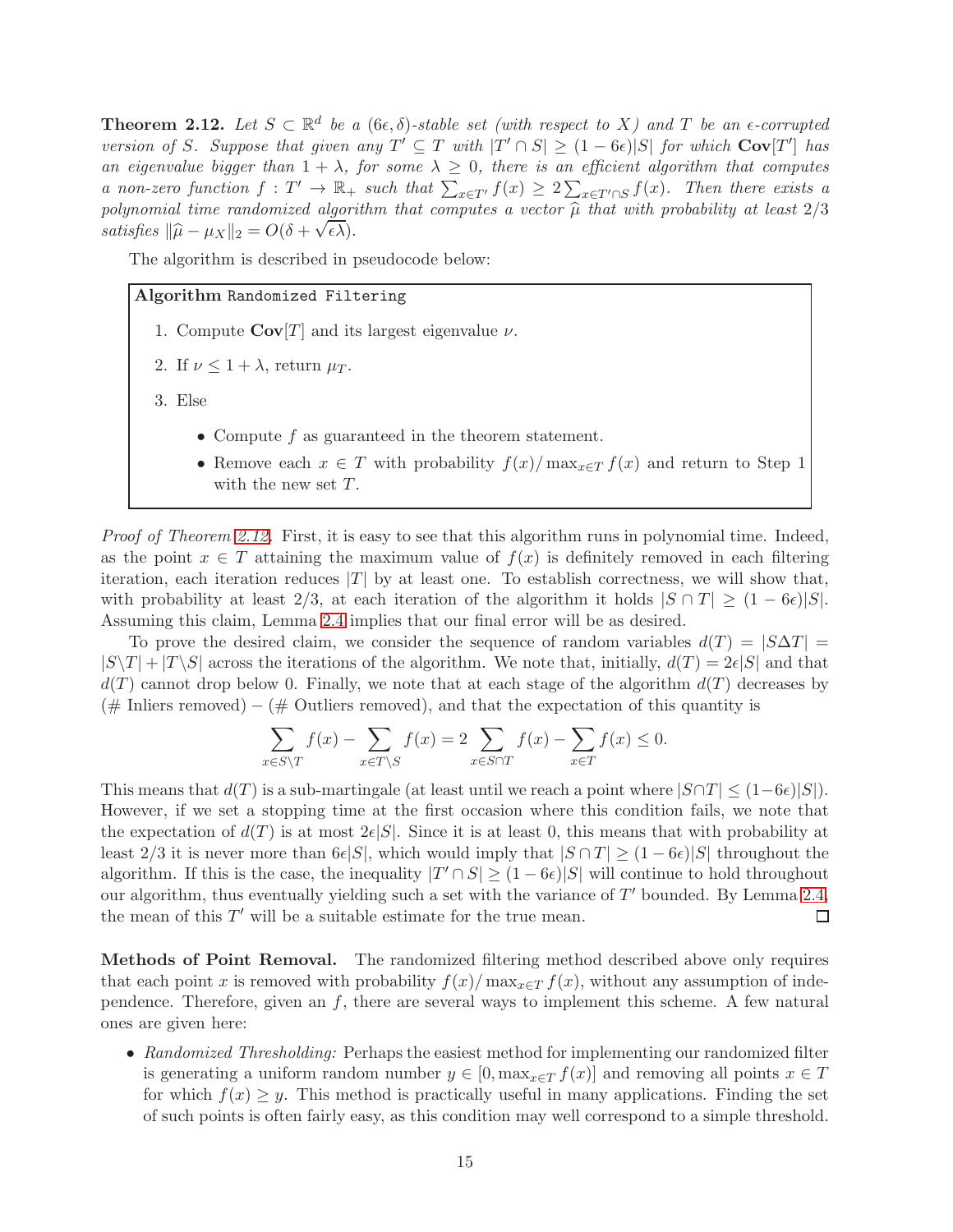- Independent Removal: Each  $x \in T$  is removed independently with probability  $f(x)/\max_{x \in T} f(x)$ . This scheme has the advantage of leading to less variance in  $d(T)$ . A careful analysis of the random walk involved allows one to reduce the failure probability to  $\exp(-\Omega(\epsilon|S|)).$
- Deterministic Reweighting: Instead of removing points, this scheme allows for weighted sets of points. In particular, each point will be assigned a weight in  $[0, 1]$  and we will consider weighted means and covariances. Instead of removing a point with probability proportional to  $f(x)$ , we can remove a fraction of x's weight proportional to  $f(x)$ . This ensures that the appropriate weighted version of  $d(T)$  is definitely non-increasing, implying deterministic correctness of the algorithm.

Practical Considerations. While the aforementioned point removal methods have similar theoretical guarantees, recent implementations [\[24\]](#page-34-2) suggest that they have different practical performance on real datasets. The deterministic reweighting method is somewhat slower in practice as its worst-case runtime and its typical runtime are comparable. In more detail, one can guarantee termination by setting the constant of proportionality so that at each step at least one of the non-zero weights is set to zero. However, in practical circumstances, we will not be able to do better. That is, the algorithm may well be forced to undergo  $\epsilon|S|$  iterations. On the other hand, the randomized versions of the algorithm are likely to remove several points of  $T$  at each filtering step.

Another reason why the randomized versions may be preferable has to do with the quality of the results. The randomized algorithms only produce bad results when there is a chance that  $d(T)$  ends up being very large. However, since  $d(T)$  is a sub-martingale, this will only ever be the case if there is a corresponding possibility that  $d(T)$  will be exceptionally small. Thus, although the randomized algorithms may have a probability of giving worse results some of the time, this will only happen if a corresponding fraction of the time, they also give better results than the theory guarantees. This consideration suggests that the randomized thresholding procedure might have advantages over the independent removal procedure precisely because it has a higher probability of failure. This has been observed experimentally in [\[24\]](#page-34-2): In real datasets (poisoned with a constant fraction of adversarial outliers), the number of iterations of randomized filtering is typically bounded by a small constant.

#### 2.4.3 Universal Filtering

In this subsection, we show how to use randomized filtering to construct a universal filter that works under only the stability condition (Definition [2.1\)](#page-7-0) — not requiring the tail-bound condition of the basic filter (Lemma [2.11\)](#page-12-2). Formally, we show:

<span id="page-15-0"></span>**Proposition 2.13.** Let  $S \subset \mathbb{R}^d$  be an  $(\epsilon, \delta)$ -stable set for  $\epsilon, \delta > 0$  sufficiently small constants and  $\delta$ at least a sufficiently large multiple of  $\epsilon$ . Let T be an  $\epsilon$ -corrupted version of S. Suppose that  $\text{Cov}[T]$ has largest eigenvalue  $1+\lambda > 1+8\delta^2/\epsilon$ . Then there exists a computationally efficient algorithm that, on input  $\epsilon, \delta, T$ , computes a non-zero function  $f: T \to \mathbb{R}_+$  satisfying  $\sum_{x \in T} f(x) \geq 2 \sum_{x \in T \cap S} f(x)$ .

By combining Theorem [2.12](#page-14-0) and Proposition [2.13,](#page-15-0) we obtain a filter-based algorithm establishing Theorem [2.7.](#page-11-1)

*Proof of Proposition [2.13.](#page-15-0)* The algorithm to construct f is the following: We start by computing the sample mean  $\mu_T$  and the top (unit) eigenvector v of  $\text{Cov}[T]$ . For  $x \in T$ , we let  $g(x) = (v \cdot (x - \mu_T))^2$ . Let L be the set of  $\epsilon \cdot |T|$  elements of T on which  $q(x)$  is largest. We define f to be  $f(x) = 0$  for  $x \notin L$ , and  $f(x) = g(x)$  for  $x \in L$ .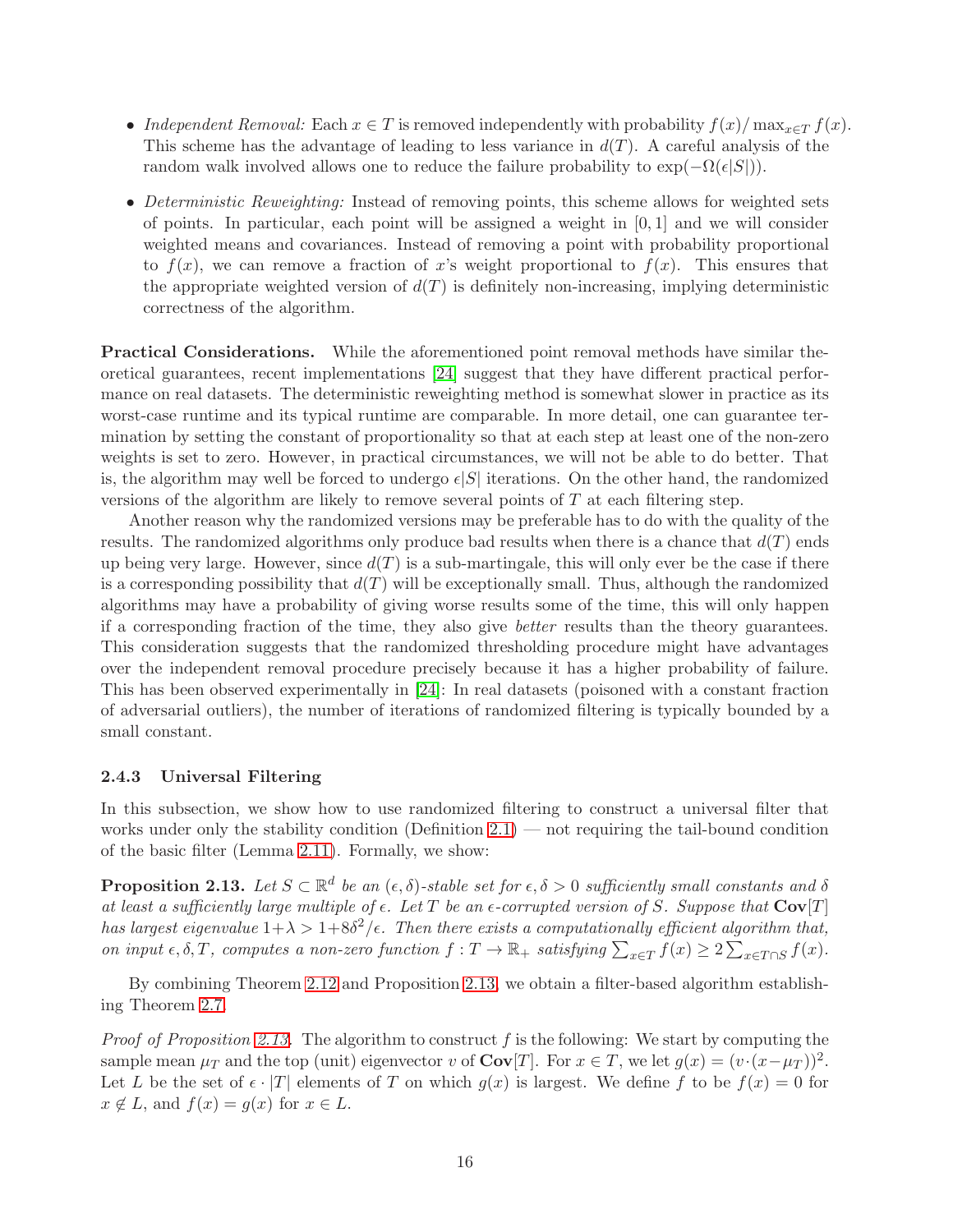Our basic plan of attack is as follows: First, we note that the sum of  $g(x)$  over  $x \in T$  is the variance of  $v \cdot Z$ ,  $Z \sim_u T$ , which is substantially larger than the sum of  $g(x)$  over S, which is approximately the variance of  $v \cdot Z$ ,  $Z \sim_u S$ . Therefore, the sum of  $g(x)$  over the  $\epsilon |S|$  elements of  $T \setminus S$  must be quite large. In fact, using the stability condition, we can show that the latter quantity must be larger than the sum of the largest  $\epsilon|S|$  values of  $g(x)$  over  $x \in S$ . However, since  $|T \setminus S| \leq |L|$ , we have that  $\sum_{x \in T} f(x) = \sum_{x \in L} g(x) \geq \sum_{x \in T \setminus S} g(x) \geq 2 \sum_{x \in S} f(x)$ .

We now proceed with the detailed analysis. First, note that

$$
\sum_{x \in T} g(x) = |T| \mathbf{Var}[v \cdot T] = |T|(1 + \lambda) .
$$

Moreover, for any  $S' \subseteq S$  with  $|S'| \geq (1 - 2\epsilon)|S|$ , we have that

<span id="page-16-1"></span>
$$
\sum_{x \in S'} g(x) = |S'| (\mathbf{Var}[v \cdot S'] + (v \cdot (\mu_T - \mu_{S'}))^2).
$$
\n(4)

By the second stability condition, we have that  $|\text{Var}[v \cdot S'] - 1| \leq \delta^2/\epsilon$ . Furthermore, the stability condition and Lemma [2.4](#page-8-0) give

$$
\|\mu_T - \mu_{S'}\|_2 \le \|\mu_T - \mu_X\|_2 + \|\mu_X - \mu_{S'}\|_2 = O(\delta + \sqrt{\epsilon\lambda}).
$$

Since  $\lambda \geq 8\delta^2/\epsilon$ , combining the above gives that  $\sum_{x \in T \setminus S} g(x) \geq (2/3)|S|\lambda$ . Moreover, since  $|L| \geq |T \setminus S|$  and since g takes its largest values on points  $x \in L$ , we have that

$$
\sum_{x \in T} f(x) = \sum_{x \in L} g(x) \ge \sum_{x \in T \setminus S} g(x) \ge (16/3)|S|\delta^2/\epsilon.
$$

Comparing the results of Equation [\(4\)](#page-16-1) with  $S' = S$  and  $S' = S \setminus L$ , we find that

$$
\sum_{x \in S \cap T} f(x) = \sum_{x \in S \cap L} g(x) = \sum_{x \in S} g(x) - \sum_{x \in S \setminus L} g(x)
$$
  
= |S| (1 \pm \delta^2/\epsilon + O(\delta^2 + \epsilon \lambda)) - |S \setminus L| (1 \pm \delta^2/\epsilon + O(\delta^2 + \epsilon \lambda))  

$$
\leq 2|S|\delta^2/\epsilon + |S|O(\delta^2 + \epsilon \lambda).
$$

The latter quantity is at most  $(1/2) \sum_{x \in T} f(x)$  when  $\delta$  and  $\epsilon/\delta$  are sufficiently small constants. This completes the proof of Proposition [2.13.](#page-15-0)  $\Box$ 

#### <span id="page-16-0"></span>2.5 Bibliographic Notes

The convex programming and filtering methods described in this article appeared in [\[21,](#page-34-0) [22\]](#page-34-1). Here we gave a simplified and unified presentation of these techniques. The idea of removing outliers by projecting on the top eigenvector of the empirical covariance goes back to [\[53\]](#page-36-6), who used it in the context of learning linear separators with malicious noise. That work [\[53\]](#page-36-6) used a "hard" filtering step which only removes outliers, and consequently leads to errors that scale logarithmically with the dimension. Subsequently, the work of [\[1\]](#page-33-5) employed a soft-outlier removal step in the same supervised setting as [\[53\]](#page-36-6), to obtain improved bounds for that problem. It should be noted that the soft-outlier method of [\[1\]](#page-33-5) is similarly insufficient to obtain dimension-independent error bounds for the unsupervised setting.

The work of [\[57\]](#page-36-2) developed a recursive dimension-halving technique for robust mean estimation. Their technique leads to error  $O(\epsilon \sqrt{\log(1/\epsilon)} \sqrt{\log d})$  for Gaussian robust mean estimation in Huber's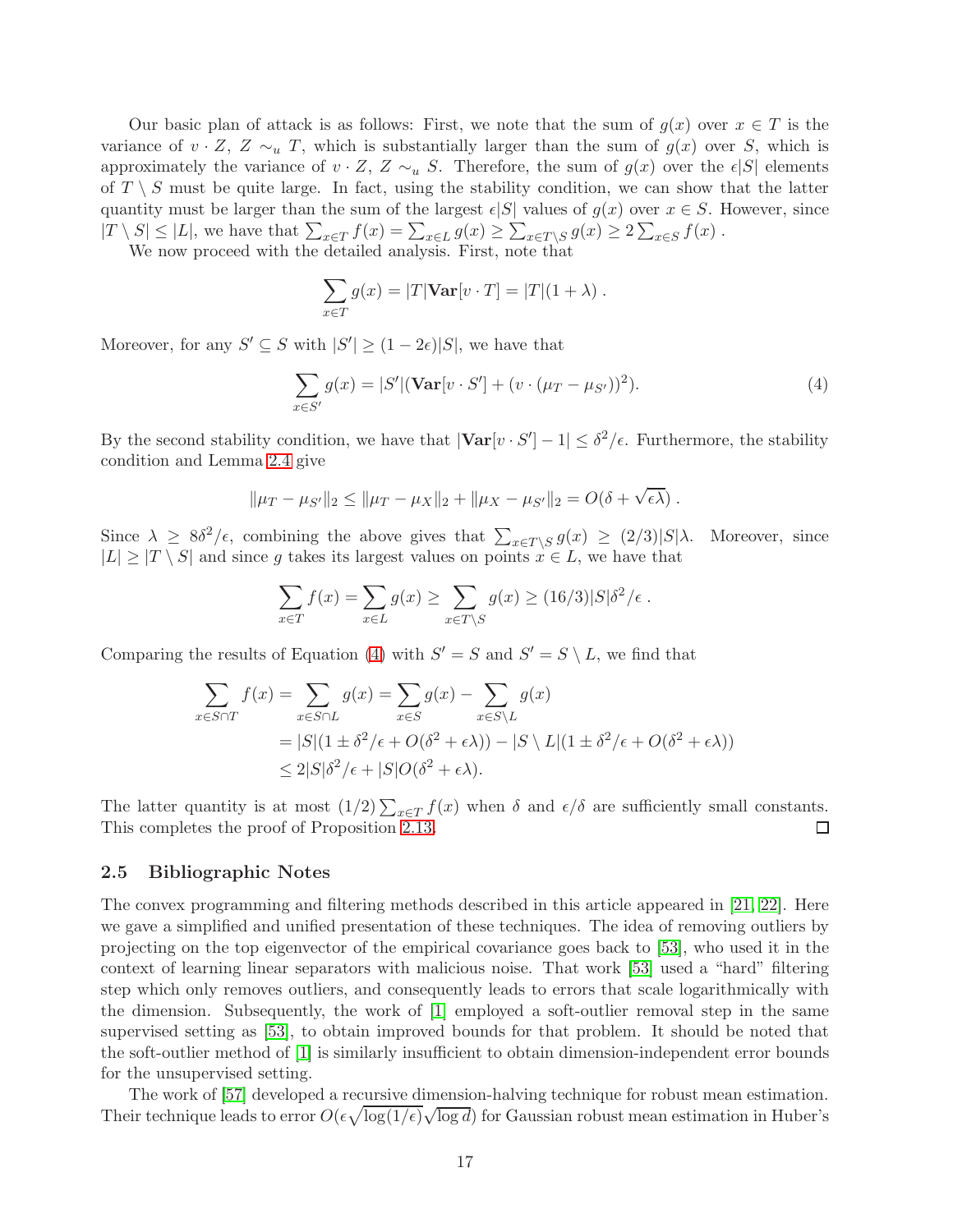contamination model. In short, the algorithm of [\[57\]](#page-36-2) begins by removing any extreme outliers from the input set of  $\epsilon$ -corrupted samples. This ensures that, after this basic outlier removal step, the empirical covariance matrix has trace  $d(1 + O(\epsilon))$ , which implies that the  $d/2$  smallest eigenvalues are all at most  $1 + \tilde{O}(\epsilon)$ . This allows [\[57\]](#page-36-2) to show, using techniques akin to Lemma [2.4,](#page-8-0) that the projections of the true mean and the empirical mean onto the subspace spanned by the corresponding (small) eigenvectors are close. The [\[57\]](#page-36-2) algorithm then uses this approximation for this projection of the mean, projects the remaining points onto the orthogonal subspace, and recursively finds the mean of the other projection.

In addition to robust mean and covariance estimation, [\[21,](#page-34-0) [57\]](#page-36-2) gave robust learning algorithms for various other statistical tasks, including robust density estimation for mixtures of spherical Gaussians and binary product distributions, robust independent component analysis (ICA), and robust singular value decomposition (SVD). Building on the robust mean estimation techniques of [\[21\]](#page-34-0), [\[18\]](#page-34-3) gave robust parameter estimation algorithms for Bayesian networks with known graph structure. Another extension of these results was found by [\[69\]](#page-37-7) who gave an efficient algorithm for robust mean estimation with respect to all  $\ell_p$ -norms.

The algorithmic approaches described in this section robustly estimate the mean of a spherical Gaussian within error  $O(\epsilon \sqrt{\log(1/\epsilon)})$  in the strong contamination model of Definition [1.1.](#page-1-0) A more sophisticated filtering technique that achieves the optimal error of  $O(\epsilon)$  in the additive contamination model was developed in [\[23\]](#page-34-4). Very roughly, this algorithm proceeds by using a novel filter to remove bad points if the empirical covariance matrix has many eigenvalues of size  $1 + \Omega(\epsilon)$ . Otherwise, the algorithm uses the empirical mean to estimate the mean on the space spanned by small eigenvectors, and then uses brute force to estimate the projection onto the few principal eigenvectors. For the strong contamination model, it was shown in [\[26\]](#page-34-5) that any improvement on the  $O(\epsilon \sqrt{\log(1/\epsilon)})$  error requires super-polynomial time in the Statistical Query model.

Finally, we note that ideas from [\[21\]](#page-34-0) have led to proof-of-concept improvements in the analysis of genetic data [\[22\]](#page-34-1) and in adversarial machine learning [\[24,](#page-34-2) [72\]](#page-37-8).

### <span id="page-17-0"></span>3 Beyond Robust Mean Estimation

In this section, we provide an overview of the ideas behind recently developed robust estimators for more general statistical tasks. This section follows the structure of a STOC 2019 tutorial by the authors [\[29\]](#page-34-6).

#### 3.1 Robust Stochastic Optimization

It turns out that the algorithmic techniques for high-dimensional robust mean estimation described in the previous section can be viewed as useful primitives for robustly solving a range of machine learning problems. More specifically, we will argue in this section that any efficient robust mean estimator can be used (in essentially a black-box manner) to obtain efficient robust algorithms for machine learning tasks that can be expressed as stochastic optimization problems.

In a stochastic optimization problem, we are given samples from an unknown distribution  $\mathcal F$ over functions  $f : \mathbb{R}^d \to \mathbb{R}$ , and our goal is to find an approximate minimizer of the function  $F(w) = \mathbf{E}_{f \sim \mathcal{F}}[f(w)]$  over  $\mathcal{W} \subseteq \mathbb{R}^d$ . This framework encapsulates a number of well-studied machine learning problems. First, we note that the problem of mean estimation can be expressed in this form, by observing that the mean of a distribution X is the value  $\mu = \arg \min_{w \in \mathbb{R}^d} \mathbf{E}_{x \sim X} [\|w-x\|_2^2].$ That is, given a sample  $x \sim X$ , the distribution F over functions  $f_x(w) = ||w - x||_2^2$  turns the task of mean estimation into a stochastic optimization problem. A more interesting example is the problem of least-squares linear regression: Given a distribution  $D$  over pairs  $(x, y)$ , where  $x \in \mathbb{R}^d$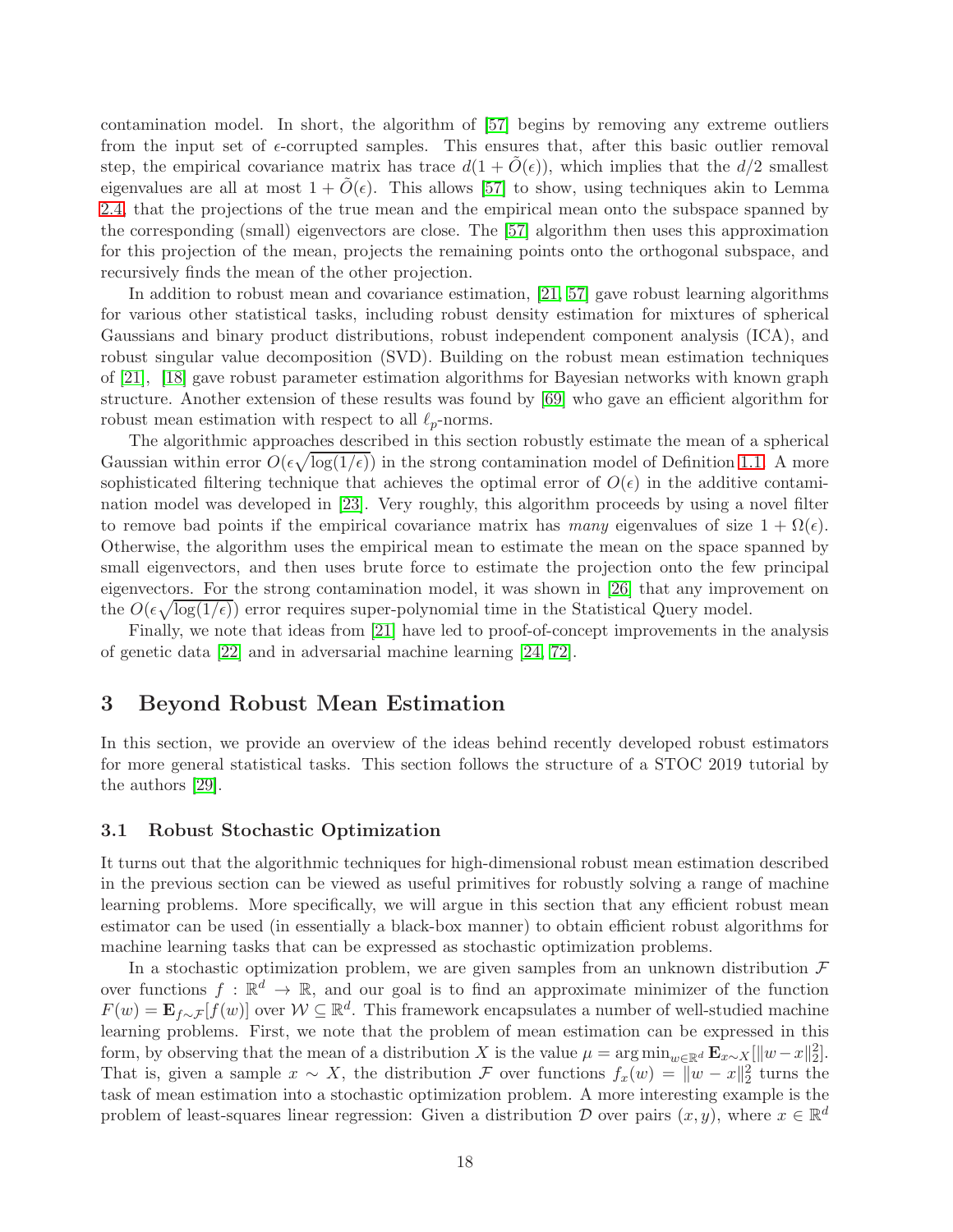and  $y \in \mathbb{R}$ , we want to find a vector  $w \in \mathbb{R}^d$  minimizing  $\mathbf{E}_{(x,y)\sim\mathcal{D}}[(w \cdot x - y)^2]$ . Similarly, the problem of linear regression fits in the stochastic optimization framework by defining the distribution  $\mathcal F$  over functions  $f_{(x,y)}(w) = (w \cdot x - y^2)$ , where  $(x, y) \sim \mathcal{D}$ . Similar formulations exist for numerous other machine learning problems, including  $L_1$ -regression, logistic regression, support vector machines, and generalized linear models (see, e.g., [\[24\]](#page-34-2)). Finally, we note that the stochastic optimization framework encompasses non-convex problems as well. For example, the general and challenging problem of training a neural net can be expressed in this framework, where w represents some high-dimensional vector of parameters classifying the net and each function  $f(w)$  quantifies how well that particular net classifies a given data point.

Before we discuss robust stochastic optimization, we make a few basic remarks regarding the non-robust setting. We start by noting that, without any assumptions, the problem of optimizing the function  $F(w) = \mathbf{E}_{f \sim \mathcal{F}}[f(w)]$ , even approximately, is NP-hard. On the other hand, in many situations, it suffices to find an approximate critical point of F, i.e., a point w such that  $\|\nabla F(w)\|_2$ is small. For example, if F is convex (which holds if each  $f \sim \mathcal{F}$  is convex), an approximate critical point is also an approximate global minimum. For several structured non-convex problems, an approximate critical point is also considered a satisfactory solution. On input a set of clean samples, i.e., an i.i.d. set of functions  $f_1, \ldots, f_n \sim \mathcal{F}$ , we can efficiently find an approximate critical point of F using (projected) gradient descent. For more structured problems, e.g., linear regression, faster and more direct methods may be available.

In the robust setting, we have access to an  $\epsilon$ -corrupted training set of functions  $f_1, \ldots, f_n$  from  $F$ . Unfortunately, even a *single* corrupted sample can completely compromise the guarantees of gradient descent. The robust version of this problem was first studied by [\[14\]](#page-33-6), who considered the problem in the case where a majority of the datapoints are outliers. The vanilla outlier-robust setting, where  $\epsilon < 1/2$ , was first studied in two concurrent works [\[65,](#page-37-9) [24\]](#page-34-2). The main intuition present in both these works is that robustly estimating the gradient of the objective function can be viewed as a robust mean estimation problem. As a result, if an efficient robust gradient oracle is available, we can "simulate" gradient descent and compute an approximate critical point of F. Note that this method employs a robust mean estimation algorithm at every step of gradient descent.

The work of [\[24\]](#page-34-2) also proposed an alternative approach, which turns out to be much faster in practice. Instead of using a robust gradient estimator as a black-box, one uses any approximate empirical risk minimizer (ERM) in conjunction with the filtering algorithm for robust mean estimation of the previous section. This method only requires black-box access to an approximate ERM and calls the filtering routine only when the ERM reaches an approximate critical point. The correctness of this algorithm relies on structural properties of the filtering method. Roughly speaking, the main idea is as follows: Suppose that we have reached an approximate critical point  $w$  of the empirical risk and at this stage we apply a filtering step. By the guarantees of the filter, we know that we are in one of two cases: either the filtering step removes more outliers (corrupted functions) than inliers (in expectation), or it certifies that the gradient of F at w is close to the gradient of the empirical risk at w. In the former case, we make progress as we produce a "cleaner" set of functions. In the latter case, since  $w$  is an approximate critical point of the empirical risk, our certificate implies that  $w$  is also an approximate critical point of  $F$ , as desired.

For the above robust optimization approaches to be computationally efficient, we require some assumptions on the distribution of the clean samples (functions). With no such assumption, most of the size of F could be determined by a small fraction of the f's in such a way that it is computationally intractable to determine whether these values are due to corruptions or not. A natural condition used in [\[14,](#page-33-6) [24\]](#page-34-2) is that for every w the covariance matrix of the gradient distribution, Cov f∼ $\mathcal{F}[\nabla f(w)]$ , is bounded from above. Under this condition, if one has enough samples from  $\mathcal F$ (so that the empirical covariance of the clean samples is bounded for all  $w$ ), one can use the filtering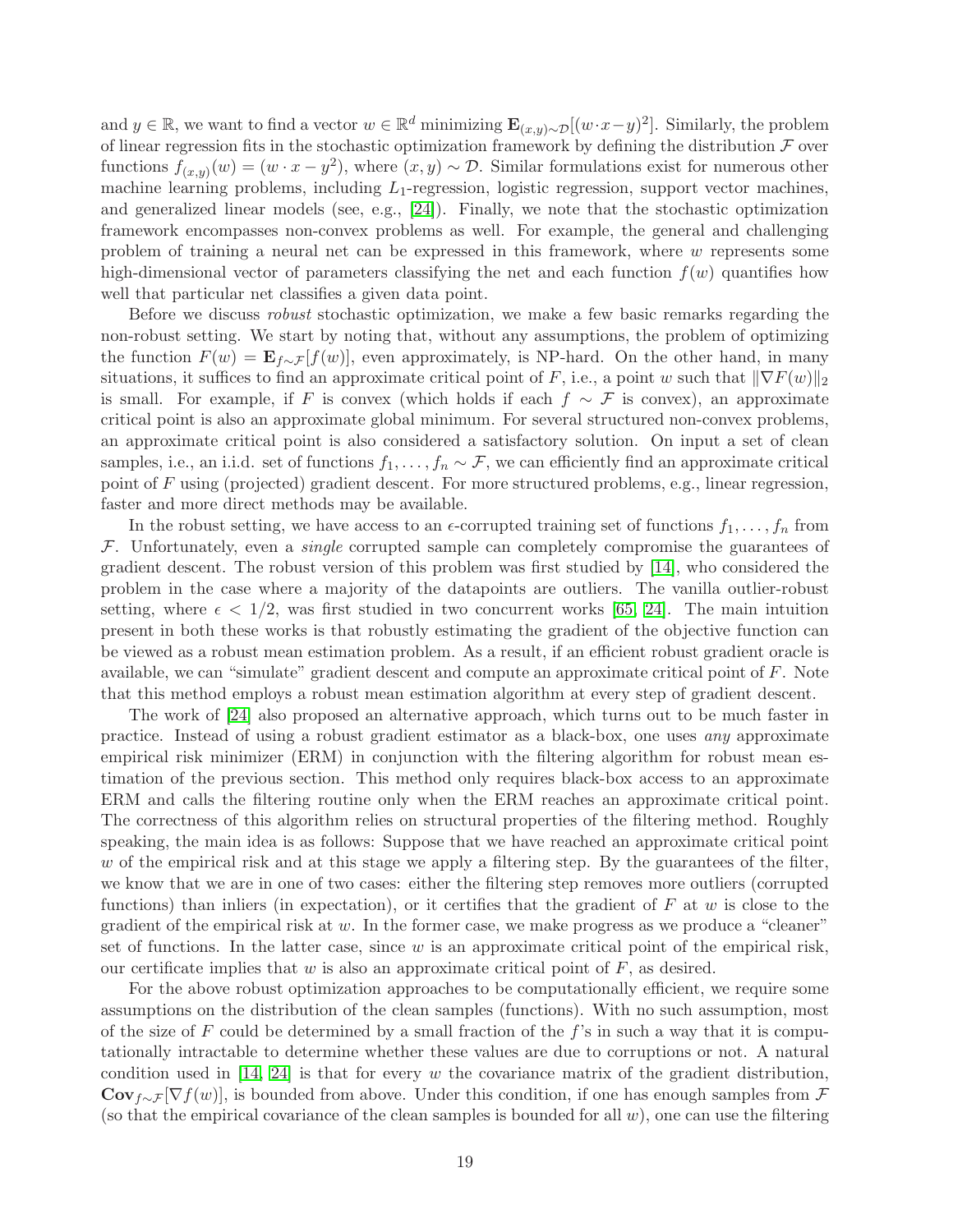algorithm of Section [2.4](#page-11-0) to robustly estimate  $\nabla F(w)$  to  $\ell_2$ -error  $O(\sqrt{\epsilon})$  for any w. Using either of the two afore-described approaches, one can find a point w such that  $\|\nabla F(w)\|_2 = O(\sqrt{\epsilon})$  [\[24\]](#page-34-2). We note that [\[65\]](#page-37-9) uses the robust mean estimator of [\[57\]](#page-36-2), which requires somewhat stronger distributional assumptions and incurs error scaling logarithmically with the dimension.

In summary, we have described two meta-algorithms for robust stochastic optimization. An interesting open problem is to obtain a faster algorithm for this general task, in particular one that has information-theoretically optimal sample complexity and uses a minimum number of queries to an ERM oracle.

Robust Linear Regression. As already mentioned, if  $F$  is convex, the approximate critical point computed via robust stochastic optimization translates to an approximate global minimizer. In the following paragraphs, we describe how to obtain an approximate global minimum for the fundamental task of linear regression. Several other applications are given in [\[24,](#page-34-2) [65\]](#page-37-9).

We will focus on the following standard setup: We are given a collection of labeled examples  $(x^{(i)}, y^{(i)})$ , where  $x^{(i)}$  is drawn from a distribution X on  $\mathbb{R}^d$  and  $y^{(i)} = \beta \cdot x^{(i)} + e^{(i)}$ , where  $e^{(i)}$  is drawn from a distribution  $e$  that is independent of  $X$ , and has mean 0 and variance 1. The objective is to find a vector  $w^* \in \mathbb{R}^d$  that approximately minimizes the function  $F(w) = \mathbf{E}_{(x,y)}[f_{(x,y)}(w)],$ where  $f_{(x,y)}(w) = (w \cdot x - y)^2$ .

Recall that the robust stochastic optimization approach described in the previous paragraphs relies on the assumption that the covariance matrix of the gradients  $\mathbf{Cov}_{f \sim \mathcal{F}}[\nabla f(w)]$  is bounded. This condition translates to certain necessary conditions about the distribution  $X$ . To better understand these conditions, we first consider the gradient of  $f$ . We have that

$$
\nabla_w f_{(x,y)}(w) = 2(w \cdot x - y)x = 2((w - \beta) \cdot x - e)x.
$$

Using this expression, it is not hard to see that the variance of the gradient  $\nabla_w f_{(x,y)}(w)$  in the v direction is equal to

$$
4\mathbf{E}_{x\sim X}[(v\cdot x)^2] + 4\mathbf{E}_{x\sim X}[(v\cdot x)^2((w-\beta)\cdot x)^2].
$$

Note that the first term above is bounded, as long as X has bounded covariance. To bound the second, we will need to assume that  $X$  has bounded fourth moments. In particular, if we assume that X has  $\mathbf{E}_{x \sim X}[(v \cdot x)^4] = O(1)$  for all unit vectors v, the covariance of the gradients has maximum eigenvalue bounded by  $O(1 + \|w - \beta\|_2^2)$ . For simplicity, let us assume that we know a priori a ball of constant  $\ell_2$ -radius containing  $\beta$ . Then, using our robust stochastic optimization routine, we can efficiently compute an approximate critical point with gradient of  $\ell_2$ -norm  $O(\sqrt{\epsilon})$ .

We now show that such an approximate critical point is also an approximate global minimum. Note that the gradient of F at w equals  $\mathbf{E}[2((w - \beta) \cdot x - e)x] = 2\mathbf{E}[XX^T](w - \beta)$ . For convenience, we will additionally assume that  $E[XX^T]$  is bounded from below by a constant multiple of the identity matrix. This means that for any  $w \in \mathbb{R}^d$  we have that  $||w - \beta||_2 = O(||\nabla_w F(w)||_2)$ . Therefore, an approximate critical point of F is equivalent to a good approximation of  $\beta$ , which is the global minimizer of  $F$ .

The above immediately gives an approximate global minimizer with  $\ell_2$ -error  $O(\sqrt{\epsilon})$ , assuming we started with a constant radius ball containing  $\beta$ . It is not difficult to handle a very rough approximation to  $\beta$  with error at most R. A simple (but somewhat inefficient) method is to search for w within a ball of radius R in which the covariance of the gradients is bounded by  $O(1 + R^2)$ . For  $R > 1$ , this guarantees a new point which approximates  $\beta$  within  $\ell_2$ -error  $O(\sqrt{\epsilon}R)$ . Iterating this procedure, we can achieve a final error of  $O(\sqrt{\epsilon})$ . A detailed and more efficient procedure is described in [\[24\]](#page-34-2).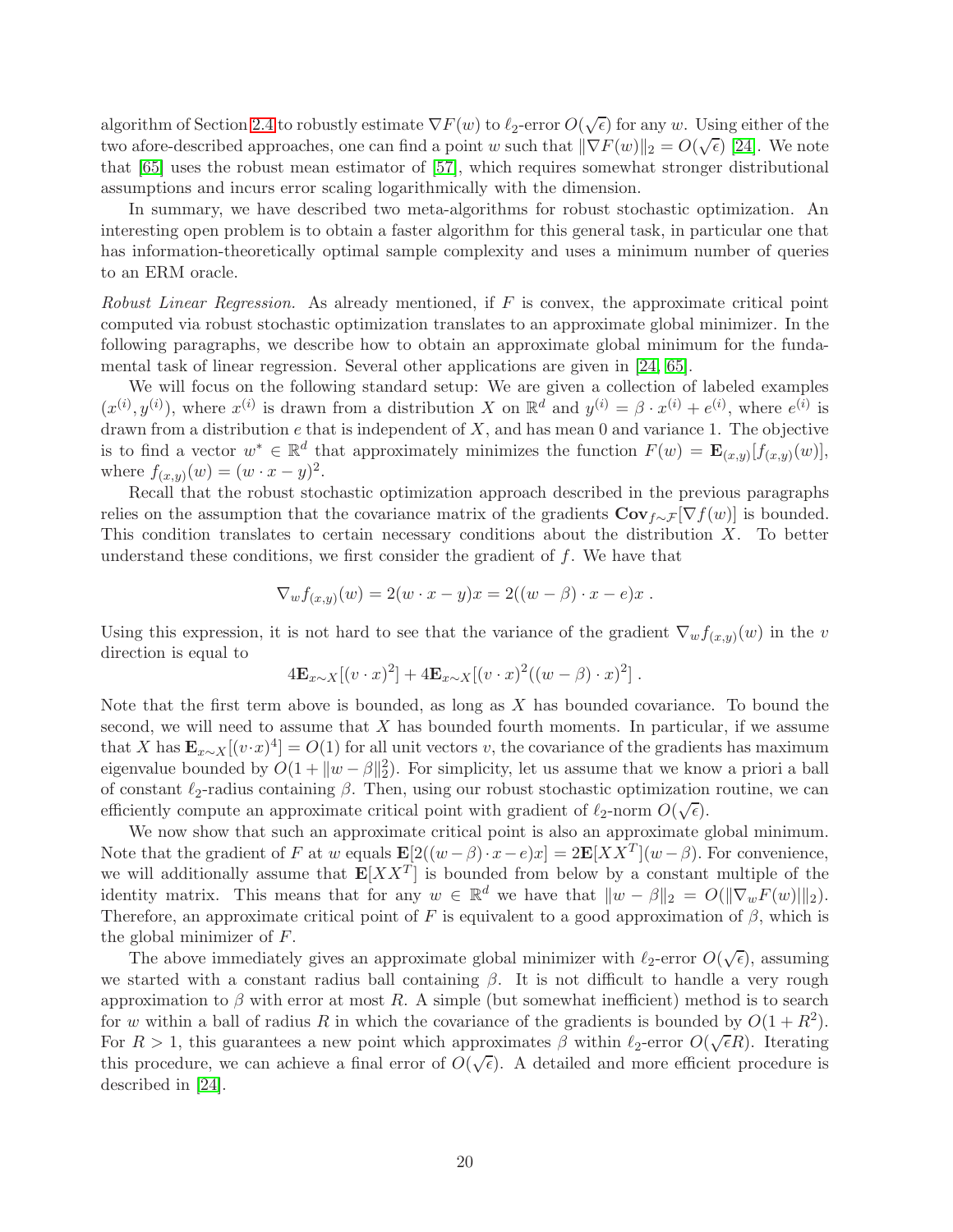Finally, it should be noted that the problem of robust linear regression has been extensively studied in recent years. Using the Sums-of-Squares hierarchy, [\[52\]](#page-36-7) developed computationally efficient algorithms for robust linear regression. For the case where the covariates follow a Gaussian distribution, [\[31\]](#page-35-6) obtained computationally efficient algorithms with near-minimax sample complexity and error guarantee. There has also been recent related work [\[8,](#page-33-7) [7,](#page-33-8) [71\]](#page-37-10), which proposed efficient algorithms for "robust" linear regression in a restrictive corruption model that only allows adversarial corruptions to the responses, but not to the covariates.

#### <span id="page-20-0"></span>3.2 Robust Covariance Estimation

The algorithmic techniques for high-dimensional robust mean estimation described in Section [2](#page-5-0) can be generalized to robustly estimate higher moments under appropriate assumptions. In this section, we describe how to adapt the filter technique to robustly estimate the covariance matrix  $\Sigma$  of a distribution X satisfying appropriate moment conditions.

First note that we can assume without loss of generality that  $X$  is centered. Specifically, by considering the differences between pairs of  $\epsilon$ -corrupted samples from X, we have access to a set of 2 $\epsilon$ -corrupted samples from a distribution X' with mean 0 and covariance matrix  $2\Sigma$ .

The basic idea underlying this section is fairly simple: Robustly estimating the covariance matrix of a centered random variable  $X$  is essentially equivalent to robustly estimating the mean of the random variable  $Y = XX<sup>T</sup>$ . That is, the problem of robust covariance estimation can be "reduced" to the problem of robust mean estimation of a more complicated random variable. If the random variable Y satisfies appropriate moment conditions (or tail bounds), we can hope to apply the techniques of the previous section. This is the approach taken by [\[21,](#page-34-0) [57\]](#page-36-2). At a very high-level, it is possible to design a robust covariance estimation algorithm using the filtering method [\[21\]](#page-34-0), where each filtering step removes points based on the empirical fourth moment tensor.

Formalizing the above approach requires some care for the following reason: The robust mean estimation techniques for a distribution Y require an a priori upper bound on its covariance  $\text{Cov}[Y]$ . Unfortunately, such bounds do not hold for our random variable  $Y = XX^T$ , even if X is a Gaussian distribution. To handle this issue, we need to use additional structural properties of  $X$ . Specifically, if  $X \sim \mathcal{N}(0, \Sigma)$ , we can leverage the fact that the covariance of Y can be expressed as a function of the covariance of X. An upper bound on  $\Sigma$  will give us an upper bound on the covariance of Y. which can then be used to obtain a better approximation of  $\Sigma$ . Applying this idea iteratively will allow us to bootstrap better and better approximations, until we end up with an approximation to  $\Sigma$  with error close to the information-theoretic optimum. This method is proposed and analyzed (with slightly different terminology) in [\[21,](#page-34-0) [23\]](#page-34-4).

Before we proceed with a detailed outline of the method, we should clarify the metric we will use to approximate the covariance matrix. Recall that for mean estimation we used the  $\ell_2$ norm between vectors. A natural choice for the covariance is the Frobenius norm, i.e., we would like to find an estimate  $\hat{\Sigma}$  of the true matrix  $\Sigma$  such that  $\|\hat{\Sigma} - \Sigma\|_F$  is small. Here we will use the Mahalanobis distance, which is affine invariant and intuitively corresponds to multiplicative approximation. Specifically, we want to compute an estimate  $\hat{\Sigma}$  such that  $\|\Sigma^{-1/2}\hat{\Sigma}\Sigma^{-1/2} - I\|_F$  is small. A basic fact motivating the use of this metric is that the total variation distance between two Gaussian distributions  $\mathcal{N}(0, \Sigma)$  and  $\mathcal{N}(0, \widehat{\Sigma})$  is bounded from above by  $O(\|\Sigma^{-1/2}\widehat{\Sigma}\Sigma^{-1/2} - I\|_F)$ .

For the remainder of this section, we will assume for concreteness that  $X \sim \mathcal{N}(0, \Sigma)$  and we will describe an efficient algorithm for robust covariance estimation that achieves Mahalanobis distance  $O(\epsilon \log(1/\epsilon))$ , which is within a logarithmic factor from the information-theoretic optimum of  $\Theta(\epsilon)$ . We note that the same approach gives error  $O(\sqrt{\epsilon})$  for any distribution whose fourth moment tensor is appropriately bounded by a function of the covariance.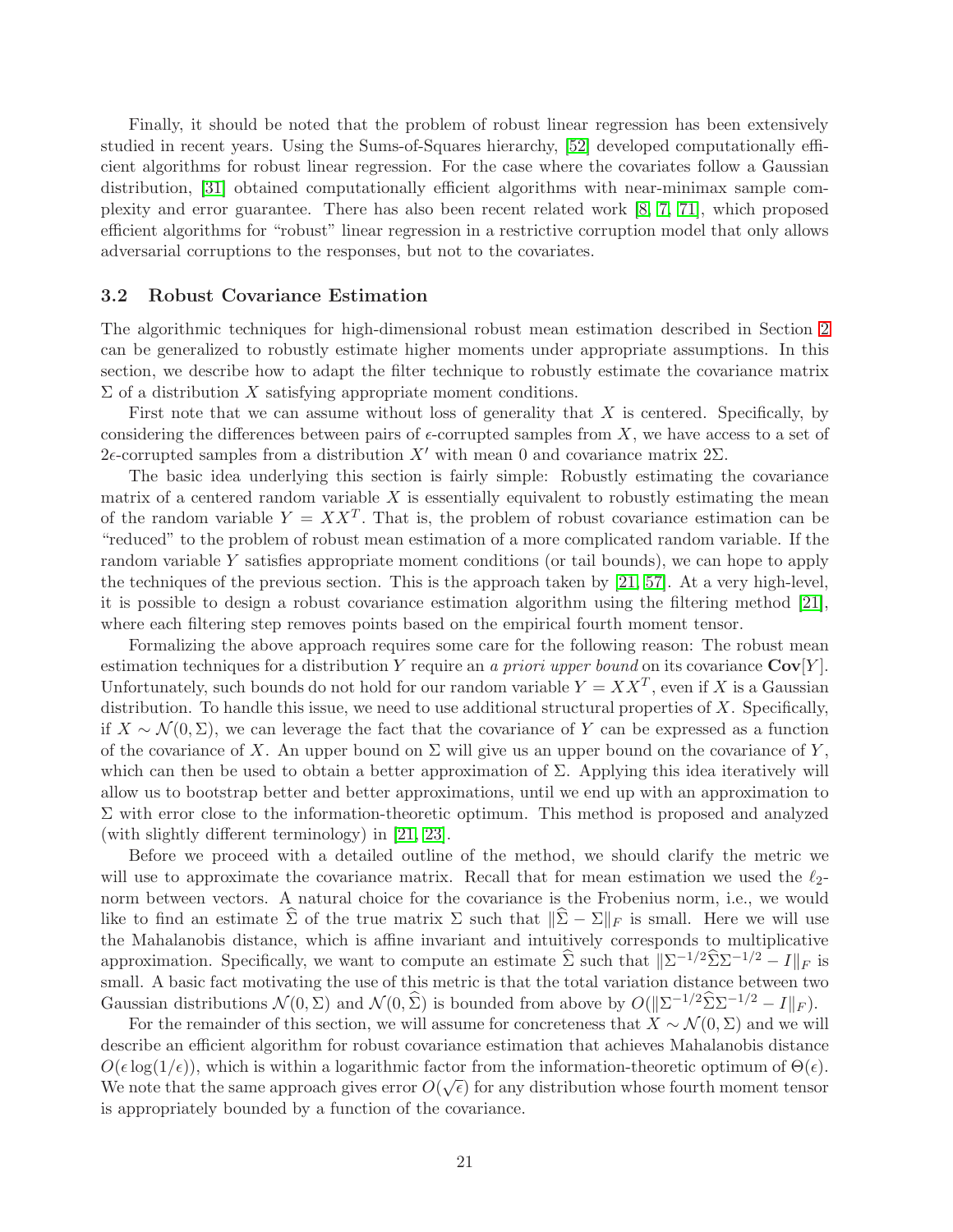To get started, we first need to understand the relationship between  $\Sigma := \mathbf{Cov}[Y]$  and  $\Sigma$ . To that end, let us denote by  $A^{\text{flat}}$  the canonical flattening of a matrix A into a vector. With this notation, it is not hard to verify that

<span id="page-21-0"></span>
$$
A^{\text{flat}} \Sigma A^{\text{flat}} = 2 \left\| \Sigma^{1/2} \left( \frac{A + A^T}{2} \right) \Sigma^{1/2} \right\|_F^2 \,. \tag{5}
$$

This formula essentially expresses  $\Sigma$  in terms of the quadratic form that it defines. An important consequence of Equation [\(5\)](#page-21-0) is the following: Given covariance matrices  $\Sigma$ ,  $\Sigma'$  and the corresponding matrices  $\Sigma, \Sigma'$ , we have that if  $\Sigma \preceq \Sigma'$ , then  $\Sigma \preceq \Sigma'$ . In other words, if we have an upper bound on the true covariance  $\Sigma$ , this gives us an upper bound on the covariance of Y.

Specifically, if  $\Sigma \preceq \Sigma_0$ , for some matrix  $\Sigma_0$ , we have that  $\text{Cov}[\Sigma_0^{-1/2} Y \Sigma_0^{-1/2}] = O(I)$ . Using our robust mean estimator for random variables with bounded covariance will allow us to approximate  $\mathbf{E}[\Sigma_0^{-1/2} Y \Sigma_0^{-1/2}] = \Sigma_0^{-1/2} \Sigma_2^{-1/2}$  to error  $O(\sqrt{\epsilon})$  in Frobenius norm. This gives us an estimate  $\widehat{\Sigma}$ such that  $\|\Sigma_0^{-1/2}(\hat{\Sigma} - \Sigma)\Sigma_0^{-1/2}\|_F = O(\sqrt{\epsilon})$ . This means that, given an upper bound  $\Sigma_0$  on  $\Sigma$ , we can obtain a better one. To obtain an initial upper bound  $\Sigma_0$ , we note that twice the sample covariance of a large set of samples from X provides an upper bound on the true covariance of X even with corruptions, as although corruptions can substantially increase the empirical covariance of  $X$ , they cannot decrease it by much. Starting from  $\Sigma_0$ , we obtain a new approximation  $\Sigma_1 = \Sigma + O(\sqrt{\epsilon})\Sigma_0$ ; from this we can obtain an improved approximation  $\Sigma_2 = \Sigma + O(\sqrt{\epsilon})\Sigma_1$ , and so forth. Iterating this technique yields a matrix  $\hat{\Sigma}$  such that  $\|\Sigma^{-1/2}(\hat{\Sigma} - \Sigma)\Sigma^{-1/2}\|_F = O(\sqrt{\epsilon}).$ 

The error guarantee of  $O(\sqrt{\epsilon})$  achieved above is already fairly accurate. Once we have such a good approximation to the true covariance  $\Sigma$ , we can improve the error guarantee even further by using stronger tail bounds for the Gaussian distribution. In the following, we will assume a rough scale for  $\Sigma$ , namely that  $I \leq \Sigma \leq 2I$ . Suppose that, for some  $\delta > \epsilon$ , we have a matrix  $\Sigma_0$ satisfying  $\|\Sigma_0 - \Sigma\|_F \leq \delta$ . We can then use Equation [\(5\)](#page-21-0) to approximate  $\Sigma$  from  $\Sigma_0$ . It is not hard to see that if we know  $\Sigma$  within Frobenius norm  $\delta$ , this allows us to compute  $\Sigma$  within spectral norm  $O(\delta)$ . Thus, after applying an appropriate linear transformation to Y, we obtain a random variable Y' with covariance within  $O(\delta)$  of the identity matrix in spectral norm. We claim that Y ′ has strong tail bounds. This follows from standard tail bounds for degree-2 polynomials over Gaussian random variables. Specifically, for any unit vector  $v, v \cdot Y'$  is a quadratic polynomial in X with variance  $O(1)$ . Standard results imply that  $v \cdot Y'$  has exponential tails. From this we can show that any sufficiently large number of samples from Y' will be  $(O(\sqrt{\epsilon\delta} + \epsilon \log(1/\epsilon)), \epsilon)$ -stable with high probability. In summary, if we know  $\Sigma$  to Frobenius error  $\delta$ , we can use robust mean estimation techniques to learn it to Mahalanobis error  $O(\sqrt{\epsilon\delta} + \epsilon \log(1/\epsilon))$ . Iterating this, we can obtain a final Mahalanobis error of  $O(\epsilon \log(1/\epsilon))$ , as desired.

We conclude by noting that the aforementioned can be used to robustly learn a Gaussian distribution with unknown mean and covariance as follows: First, one learns the covariance as above (by reducing to the mean 0 case). Then one learns the mean of a Gaussian with an (approximately) known covariance matrix. In summary, one obtains a hypothesis Gaussian  $\mathcal{N}(\widehat{\mu},\widehat{\Sigma})$  within total variation distance  $O(\epsilon \log(1/\epsilon))$  from the uncorrupted distribution  $\mathcal{N}(\mu, \Sigma)$ .

#### 3.3 Robust Sparse Estimation Tasks

The task of leveraging sparsity in high-dimensional parameter estimation is a well-studied problem in statistics. In the context of robust estimation, this problem was first considered in [\[2\]](#page-33-9), which adapted the unknown convex programming method of [\[21\]](#page-34-0) described in this article. Here we focus on robust sparse mean estimation and describe two algorithms: the convex programming algorithm of [\[2\]](#page-33-9) and a novel filtering method [\[30\]](#page-35-7) that only uses spectral operations.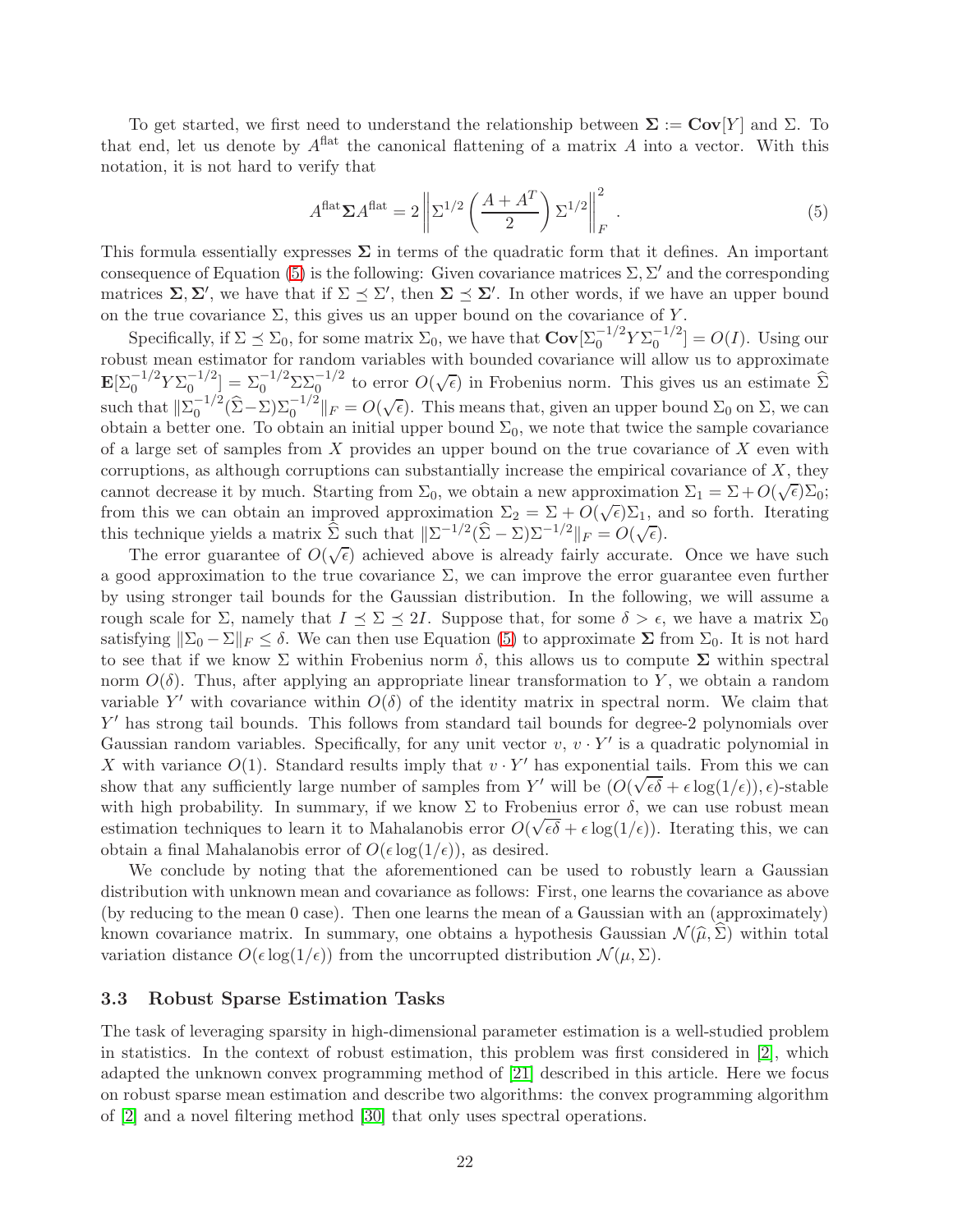Formally, given  $\epsilon$ -corrupted samples from  $\mathcal{N}(\mu, I)$ , where the mean  $\mu$  is unknown and assumed to be k-sparse, i.e., supported on an unknown set of  $k$  coordinates, we would like to approximate  $\mu$ , in  $\ell_2$ -distance. Without corruptions, this problem is easy: We draw  $O(k \log(d/k)/\epsilon^2)$  samples and output the empirical mean truncated in its largest magnitude  $k$  entries. The goal is to obtain similar sample complexity and error guarantees in the robust setting.

At a high level, we note that the truncated sample mean should be accurate as long as there is no k-sparse direction in which the error between the true mean and sample mean is large. This condition can be certified, as long as we know that the sample variance of  $v \cdot X$  is close to 1 for all unit k-sparse vectors v. This would in turn allow us to create a filter-based algorithm for k-sparse robust mean estimation that uses only  $O(k \log(d/k)/\epsilon^2)$  samples. While this idea naturally leads to a sample-optimal robust algorithm for the problem, it is computationally infeasible. This holds because the problem of determining whether there is a k-sparse direction with large variance (sparse PCA) is known to be computationally hard, even under natural distributional assumptions [\[6\]](#page-33-10). To circumvent this hardness result, [\[2\]](#page-33-9) considers a convex relaxation of sparse PCA, which leads to a polynomial-time version of the aforementioned algorithm that requires  $O(k^2 \log(d/k)/\epsilon^2)$  samples. Moreover, there is evidence [\[26\]](#page-34-5), in the form of a lower bound in the Statistical Query model (a restricted but powerful computational model), that this quadratic blow-up in the sample complexity is necessary for polynomial-time algorithms. Note that although the  $O(k^2 \log(d/k)/\epsilon^2)$  sample complexity is worse than the information-theoretic optimum of  $\Theta(k \log(d/k)/\epsilon^2)$ , for small k, it is still substantially better than the  $\Omega(d/\epsilon^2)$  sample size required by dense methods.

The convex-programming algorithm of [\[2\]](#page-33-9) works as follows: Let  $\hat{\Sigma}$  be the empirical covariance matrix. If there is a k-sparse unit vector v with  $v^T \hat{\Sigma} v$  large, we have that  $tr(\hat{\Sigma} vv^T)$  is large. Here  $vv<sup>T</sup>$  is a positive semi-definite, trace-1 matrix whose entries have  $\ell_2$ -norm at most 1 and  $\ell_1$ -norm at most k (the latter following from the sparsity of v). The work of [\[2\]](#page-33-9) considers the following convex relaxation of the problem of finding the sparse vector  $v$ : Find a positive semi-definite, trace-1 matrix H, whose entries have  $\ell_2$ -norm at most 1 and  $\ell_1$ -norm at most k, so that tr( $\Sigma H$ ) is as large as possible. If the optimal solution to this convex relaxation is small, we have certified that  $\hat{\Sigma}$  has no sparse directions of large variance, and consequently we have certified the accuracy of the truncated empirical mean. On the other hand, if the optimal value of the convex relaxation is large, we have found a "sparse direction" of large variance and can use this to refine our set of samples. In particular, [\[2\]](#page-33-9) use the ellipsoid method to find a subset of the samples so that for all such H, tr( $\Sigma H$ ) is not too large.

To bound the sample complexity of this method, one needs to show that with a sufficiently large set S of iid samples from  $\mathcal{N}(\mu, I)$  the empirical covariance of S,  $\hat{\Sigma}_{S}$ , satisfies that the trace  $\text{tr}(\widehat{\Sigma}_S H)$  is appropriately small for all such H. One can show this as follows: First, is is easy to see that, given a set S of size  $\Omega(k^2 \log(d)/\epsilon^2)$ , every entry of  $\hat{\Sigma}_S - I$  is  $O(\epsilon/k)$  with high probability. If this holds, then we have that

$$
\operatorname{tr}(\widehat{\Sigma}_S H) = \operatorname{tr}(H) + \operatorname{tr}((\widehat{\Sigma}_S - I)H) = 1 + O(\epsilon/k) \cdot k = 1 + O(\epsilon) ,
$$

where the second equality is because the entries of  $\widehat{\Sigma}_S - I$  have bounded  $\ell_{\infty}$ -norm and the entries of H have bounded  $\ell_1$ -norm. Therefore, with  $\Omega(k^2 \log(d)/\epsilon^2)$  samples, this algorithm can be shown to work with high probability.

In subsequent work, [\[61\]](#page-36-8) gave an iterative filter-based method for robust sparse mean estimation, which avoids the use of the ellipsoid method but still requires multiple solutions to the convex relaxation of sparse PCA in each filtering iteration. Another algorithm for robust sparse mean estimation, proposed by [\[60\]](#page-36-9), works via iterative trimmed thresholding. While this algorithm seems practically viable in terms of runtime, it can tolerate vanishingly small fraction of outliers.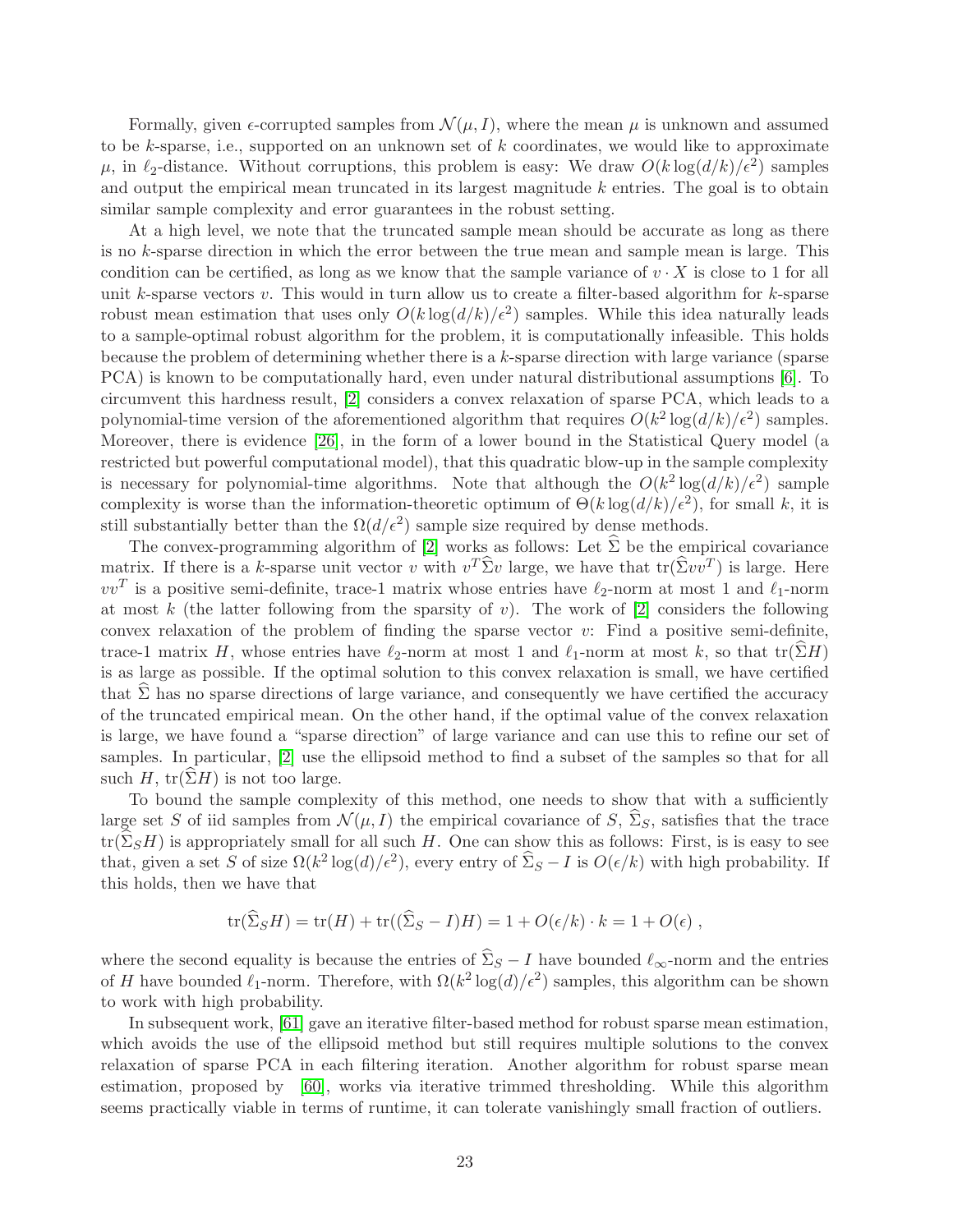More recently, [\[30\]](#page-35-7) developed iterative spectral algorithms for robust sparse estimation tasks (including sparse mean estimation and sparse PCA). These algorithms achieve the same error guarantees as [\[2\]](#page-33-9), while being significantly faster. In the context or robust sparse mean estimation, the algorithm of [\[30\]](#page-35-7) considers the  $O(k^2)$  largest entries of  $\hat{\Sigma} - I$ . If the  $\ell_2$ -norm of these entries is much larger than  $\epsilon$ , it follows that there is a sparse, degree-2 polynomial  $p(x)$  where the expectation of  $p$  over all samples in  $S$  is substantially different from its average value over the clean samples. This allows us to build a filter for points based on their values under  $p$ . On the other hand, if this is not the case, it means that, for sparse vectors v, the contribution to  $v^T(\hat{\Sigma} - I)v$  coming from entries other than the top  $O(k^2)$  ones is small. Therefore,  $v^T \hat{\Sigma} v$  would only be large if we could find such a v supported only on the rows and columns of these  $O(k^2)$  entries. We can then check for all vectors v on this limited support. A careful analysis shows that with  $\tilde{O}(k^2 \log(d)/\epsilon^2)$  samples the appropriate concentration conditions hold for every  $k^2$ -sparse vector and degree-2 polynomial. This allows the appropriate filters to work with this sample size.

#### <span id="page-23-0"></span>3.4 List-Decodable Learning

In this article, we focused on the classical robust statistics setting, where the outliers constitute the minority of the dataset, quantified by the proportion of contamination  $\epsilon < 1/2$ , and the goal is to obtain estimators with error scaling as a function of  $\epsilon$  (and is independent of the dimension d). A related setting of interest focuses on the regime that the fraction  $\alpha$  of clean data (inliers) is small – strictly smaller than  $1/2$ . That is, we observe n samples, an  $\alpha$ -fraction of which (for some  $\alpha < 1/2$ ) are drawn from the distribution of interest, but the rest are arbitrary.

This question was first studied in the context of mean estimation in [\[14\]](#page-33-6). A first observation is that, in this regime, it is information-theoretically impossible to estimate the mean with a single hypothesis. Indeed, an adversary can produce  $\Omega(1/\alpha)$  clusters of points each drawn from a good distribution with different mean. Even if the algorithm could learn the distribution of the samples exactly, it still would not be able to identify which of the clusters is the correct one. To circumvent this bottleneck, the definition of learning must be somewhat relaxed. In particular, the algorithm should be allowed to return a small list of hypotheses with the guarantee that at least one of the hypotheses is close to the true mean. This is the model of *list-decodable learning*, a learning model introduced by [\[3\]](#page-33-11). Another qualitative difference with the small  $\epsilon$  regime is that in list-decodable learning, it is often information-theoretically necessary for the error to increase without bound as the fraction of clean data  $\alpha$  goes to 0. In summary, given polynomially many corrupted samples, we would like to output  $O(1/\alpha)$  (or poly $(1/\alpha)$ ) many hypotheses with the guarantee that (with high probability) at least one hypothesis is within  $f(\alpha)$  of the true mean, where  $f(\alpha)$  depends on the concentration properties of the distribution in question, but otherwise is information-theoretically best possible.

The information-theoretic limits of list-decodable mean estimation have only been addressed very recently. The work [\[28\]](#page-34-7) gave nearly tight bounds on the minimum error achievable for listdecodable mean estimation on  $\mathbb{R}^d$  (with poly $(1/\alpha)$  candidate hypotheses) for structured distribution families, including Gaussians and distributions with bounded covariance. In particular, the optimal  $\ell_2$ -error was determined to be  $\Theta(\sqrt{\log(1/\alpha)})$  for spherical Gaussians and  $\Theta(\alpha^{-1/2})$  for bounded covariance distributions. The algorithmic aspects of list-decodable mean estimation have turned out to be much more challenging. For bounded covariance distributions, [\[14\]](#page-33-6) gave an SDP-based algorithm achieving near-optimal error of  $\tilde{O}(\alpha^{-1/2})$ . In the rest of this section, we describe a generalization of the filtering method for list-decodable mean estimation introduced in [\[28\]](#page-34-7).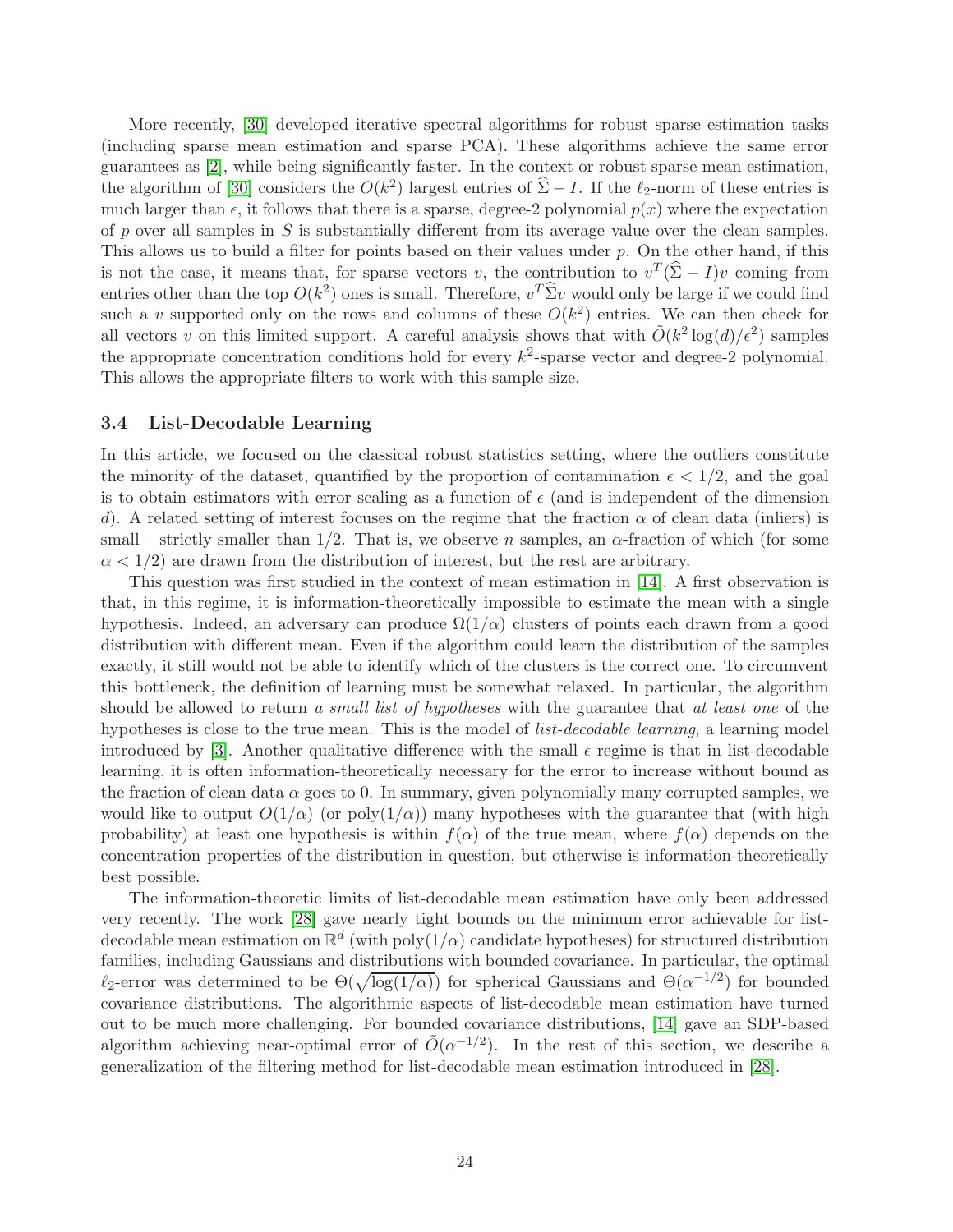List-Decodable Mean Estimation via (Multi-) Filters. The filtering techniques discussed in Section [2.4](#page-11-0) can be adapted to work in the list-decodable setting as well. For the remainder of this discussion, we will restrict ourselves to list-decodable mean estimation when the clean data is drawn from an identity covariance Gaussian distribution. At a high-level, the adaptation of the filtering method works as follows: If the sample covariance matrix has no large eigenvalues, this certifies that the true mean and sample mean are not too far apart. However, if a large eigenvalue exists, the construction of a filter is more elaborate. To some extent, this is a necessary difficulty because the algorithm must return multiple hypotheses. To handle this issue, one needs to construct a *multi-filter*, which may return *several subsets* of the original dataset with the guarantee that at least one of them is cleaner than the original. Such a multi-filter was first introduced in [\[28\]](#page-34-7).

We now proceed with a detailed overview. The main idea is to employ some type of filtering to obtain a subset S of our original dataset T so that the following conditions are satisfied: (i) The set S contains at least half of the original clean samples in  $T$ ; and (ii) The empirical covariance of S is bounded from above by some small parameter  $\sigma > 0$  in every direction. If such a subset S can be efficiently computed, we can certify that the empirical mean of  $S$  will be close to the true mean. To show this, let  $\mu, \mu_G$ , and  $\mu_S$  denote the true mean of the uncorrupted distribution, the mean of the clean samples in S and the mean of all the samples in S, respectively. By condition (i), it is easy to see that  $\|\mu - \mu_G\|_2 = O(1)$ . On the other hand, the variance of S in the  $\mu_G - \mu_S$  direction is at least  $(\alpha/2) \|\mu_G - \mu_S\|_2^2$ , since an at least  $(\alpha/2)$ -fraction of clean samples have distance  $\|\mu_G - \mu_S\|_2$ from the full mean. Combining with condition (ii), we have that  $\|\mu_G - \mu_S\|_2 = O(\sqrt{\sigma/\alpha})$ , and hence by the triangle inequality it follows that  $\|\mu - \mu_S\|_2 = O(1 + \sqrt{\sigma/\alpha}).$ 

We can attempt to use the filtering approach of Section [2.4](#page-11-0) to find such a set S. If the initial set of samples T has bounded covariance, then its empirical mean works, so we can use it as our set S. Otherwise, we can project the samples in  $T$  on a direction of large variance in an attempt to remove outliers. Unfortunately, the outlier removal step cannot be so straightforward in this setting. The filtering steps we have described so far generally work by first deriving an approximation to the true mean and then removing samples that are too far away from it. However, the first step of this procedure inherently fails here, since the outliers constitute the majority of the dataset. In particular, if the initial set of samples  $T$  come in two large but separated clusters, we will not be able to determine which cluster contains the true mean, and thus will not be able to find any points that are definitively outliers. This difficulty is of course necessary, as the list-decodable algorithm is in general required to produce several hypotheses. To circumvent this issue, our algorithm will return *multiple subsets* of points with the guarantee that at least one of these subsets is cleaner than the original. We will call such an algorithm a *multi-filter*.

Given a set  $S$  of samples containing at least half of the original clean points and a direction in which  $S$  has large variance, we want our multi-filter to return a collection of (potentially overlapping) subsets  $S_i$  of S with the following properties: First, we need it to be the case that for at *least one* of these sets, at most an  $\alpha/2$ -fraction of the points in  $S \setminus S_i$  are clean. Second, we need to ensure that the blowup in the number of such subsets is not too large. One way to achieve this is to require that  $\sum_i |S_i|^2 \leq |S|^2$ .

Our overall algorithm will work by maintaining several sets  $S_i$  of samples. If any of these sets has too large variance in some direction, we will apply the multi-filter replacing it with several smaller subsets. We note that by the first condition above, if we started with a set where at most an  $\alpha/2$ -fraction of its complement was clean, at least one of the subsets will also have this property. Therefore, at the end of this procedure, we are guaranteed to end up with at least one  $S_i$  satisfying the conditions necessary to give a good approximation to the true mean. Our second condition will imply that at any stage of this algorithm, the sum of the squares of the sizes of the  $S_i$ 's will never exceed the squared size of our original set of samples. This condition guarantees that the sample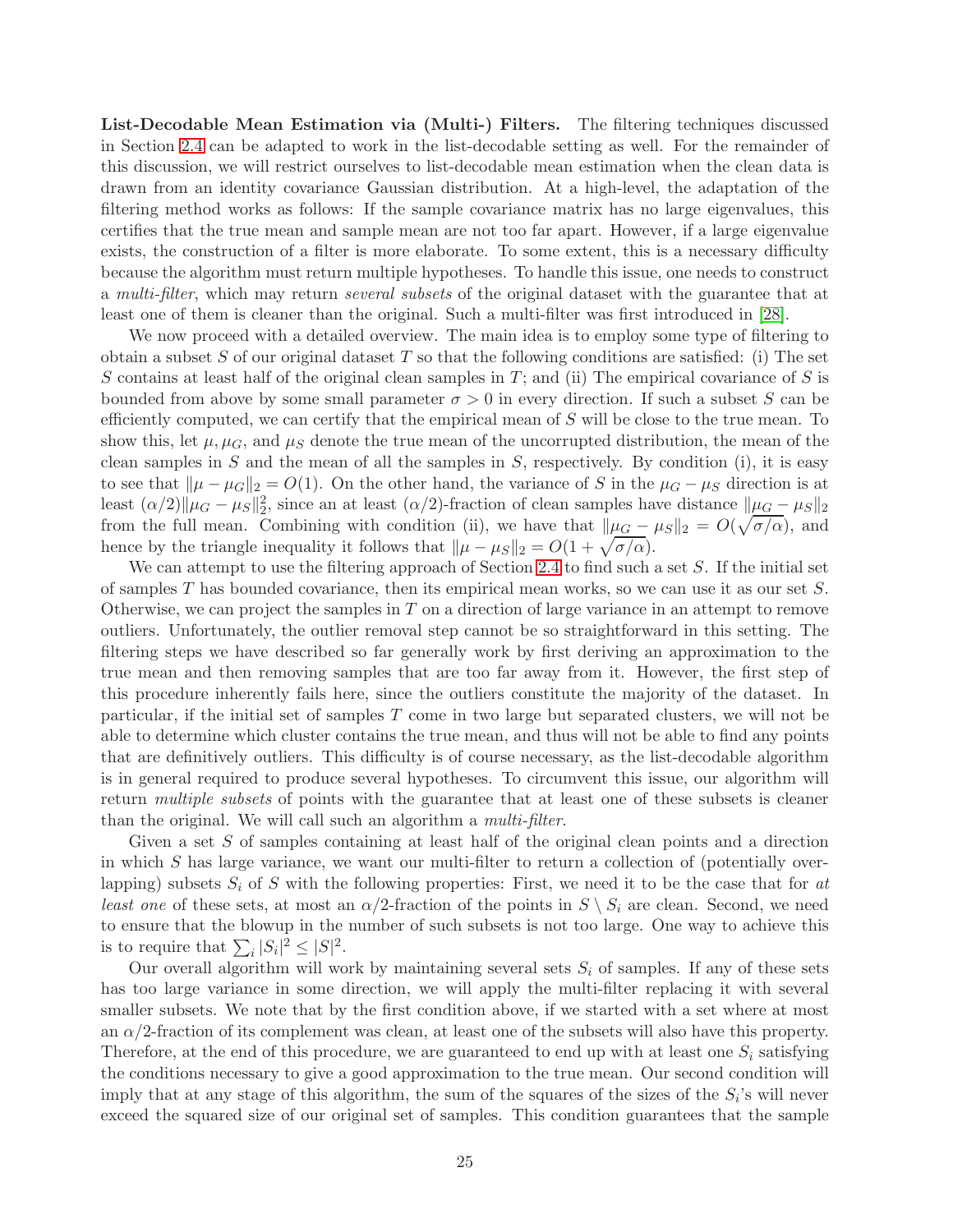complexity and runtime of the overall algorithm are polynomial. In fact, by observing that we only need to return the sample mean of  $S_i$ 's that contain at least an  $\alpha/2$ -fraction of our original set of samples, we will have at most  $O(1/\alpha^2)$  hypotheses. To reduce the list size of returned hypotheses further, there is a simple method [\[28\]](#page-34-7) that shows how to efficiently reduce any set of polynomially many hypotheses (at least one of which is guaranteed to be within  $r$  of the true mean) to a list of  $O(1/\alpha)$  hypotheses at least one of which is nearly as close.

The multi-filter step works as follows: Given a direction  $v$  in which the variance is too large, there are two ways we can attempt to get an appropriate collection of subsets  $S_i$ . First, if there is some interval I so that all but an  $\alpha/10$ -fraction of samples  $x \in S$  have  $v \cdot x \in I$ , we know almost certainly that  $v \cdot \mu \in I$ , since  $v \cdot \mu$  should have at least an  $\alpha/4$ -fraction of samples (coming from the clean samples) on either side of it. This implies that samples x whose v-projections are at distance much further than  $\sqrt{\log(1/\alpha)}$  from the endpoints of I are almost certainly outliers. Using techniques similar to the ones we discussed in Section [2.4,](#page-11-0) if the variance in the v-direction is more than a sufficiently large constant multiple of  $|I|^2 + \log(1/\alpha)$ , one can find a *single* subset S' of S so that with high probability almost all points in  $S \setminus S'$  are outliers.

It remains to handle the complementary case. If for some  $x \in S$  we let  $S_1 = \{y \in S : v \cdot y \geq 0\}$  $x - 10\sqrt{\log(1/\alpha)}\}$  and  $S_2 = \{y \in S : v \cdot y \leq x + 10\sqrt{\log(1/\alpha)}\}\$ , it is not hard to see that at least one of  $S_1$  or  $S_2$  keeps almost all of the clean samples in S. In particular, if  $v \cdot \mu \geq x$ , then S<sub>1</sub> will only throw out clean samples that are at least  $10\sqrt{\log(1/\alpha)}$  to the left of  $\mu$  (i.e., at most an  $\alpha^{10}$ -fraction). Similarly, if  $v \cdot \mu \leq x$ , then  $S_2$  will throw away at most an  $\alpha^{10}$ -fraction of clean samples. If additionally, (i) each of  $S \setminus S_1$  and  $S \setminus S_2$  contain at least an  $\alpha^2$ -fraction of the total samples, and (ii)  $|S_1|^2 + |S_2|^2 \le |S|^2$ , then these subsets will suffice.

The key observation is that if the variance of  $S$  in the v-direction is more than a sufficiently large multiple of  $\log(1/\alpha)$ , we can always apply at least one of the two multi-filters described above. This holds because if we try to apply the second multi-filter for some given value of x, we will find that either the fraction of samples with  $v \cdot y \leq x - 10\sqrt{\log(1/\alpha)}$  is much smaller that the fraction with  $v \cdot y \leq x$  or the fraction of samples with  $v \cdot y \geq x + 10\sqrt{\log(1/\alpha)}$  is much smaller that the fraction with  $v \cdot y \geq x$ . In either case, the tails of  $v \cdot S$  must decay fairly rapidly, at least until they are smaller than  $\alpha^2$ . Thus, if we cannot apply this filter for any x, the contribution to the variance coming from everything except the tails must be small. On the other hand, letting I be the interval excluding the  $\alpha^2$ -tails on either side, we can apply the first multi-filter if the contribution from the  $\alpha^2$ -tails is large. In summary, we can always apply one of the two multi-filters unless the variance of  $v \cdot S$  is small. Overall, this algorithm outputs poly $(1/\alpha)$  many hypotheses, at least one of which is within  $O(\sqrt{\log(1/\alpha)/\alpha})$  of the true mean.

### 3.5 Robust Estimation Using High-Degree Moments

The algorithms presented so far robustly estimate the mean of high-dimensional distributions by leveraging structural information about their covariance matrix. The robust covariance estimation algorithm of Section [3.2](#page-20-0) uses structural information about the fourth moment tensors, but also fits in this framework, as it works by robustly estimating the mean of the random variable  $XX<sup>T</sup>$ . It is natural to ask whether (and to what extent) one can exploit structural information about *higher* degree moments of the uncorrupted distribution to robustly estimate its parameters.

For the basic case that the uncorrupted distribution is a Gaussian, algorithmically exploiting higher-degree moment information to obtain robust estimators with information-theoretically nearoptimal accuracy turns out to be manageable. For a concrete example, we focus here on the problem of robust mean estimation for  $\mathcal{N}(\mu, I)$ . Recall that the convex programming and filtering algorithms of Section [2](#page-5-0) achieve  $\ell_2$ -error  $O(\epsilon \sqrt{\log(1/\epsilon)})$  in the strong contamination model, which is optimal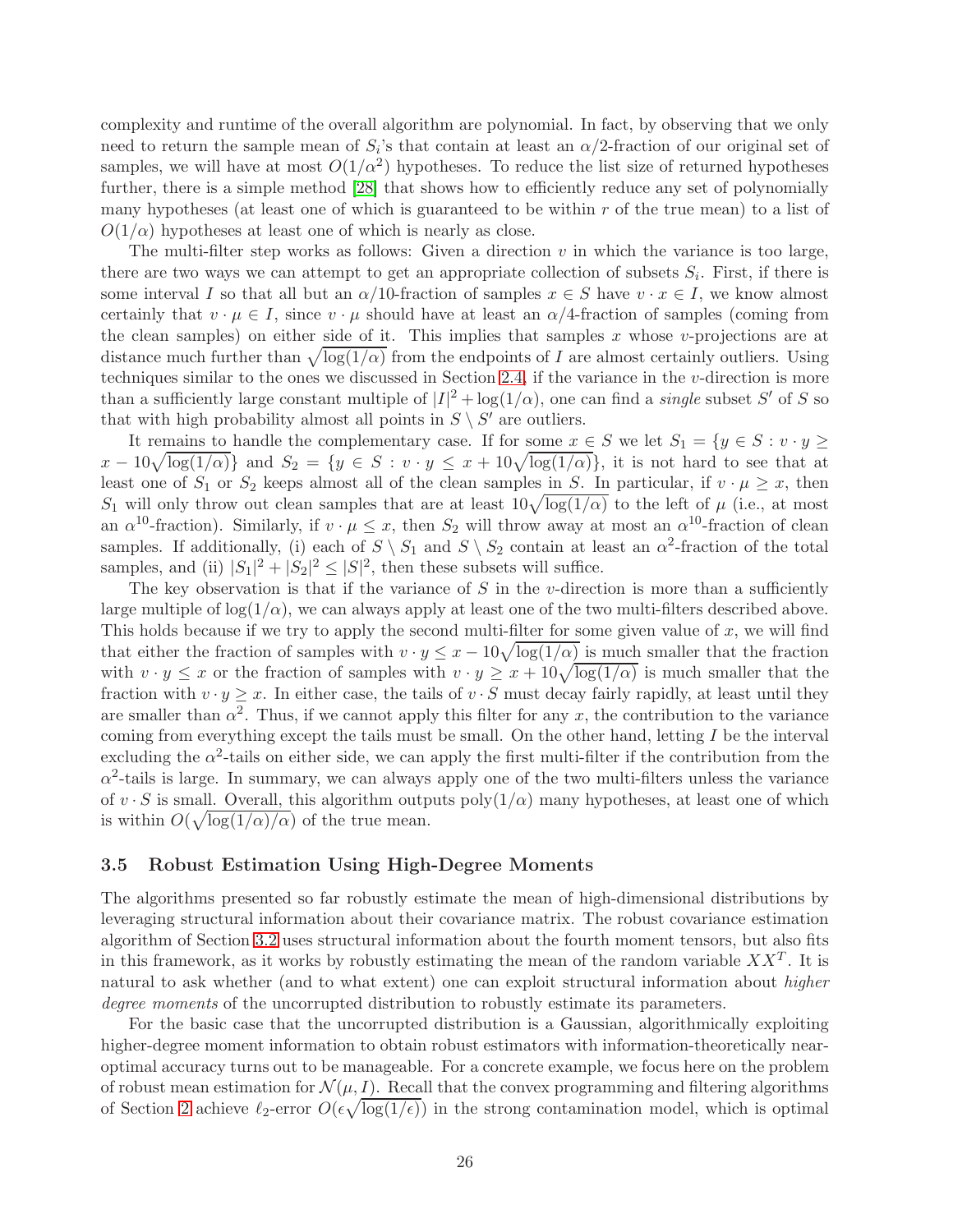for spherical sub-gaussian distributions but suboptimal (up to the  $O(\sqrt{\log(1/\epsilon)})$  multiplicative factor) for spherical Gaussians. The reason for this discrepancy is that the stability condition of Definition [2.1](#page-7-0) and the associated filter/convex programming algorithms only rely on the first two moments of the distribution.

The work of [\[26\]](#page-34-5) showed how to leverage higher-order moment information to improve on the  $O(\epsilon \sqrt{\log(1/\epsilon)})$  error bound. Specifically, this work gave a generalized filtering algorithm that performs "outlier removal" based on higher-order tensor information (of degree  $d = \Omega(\log^{1/2}(1/\epsilon))$ ) to robustly estimate the mean of  $\mathcal{N}(\mu, I)$  in the strong contamination model within  $\ell_2$ -error  $O(\epsilon)$ in time  $O_{\epsilon}(d^{O(\log^{1/2}(1/\epsilon))})$ . (This runtime upper bound is qualitatively matched by an SQ lower bound shown in the same paper; see Section [3.7\)](#page-30-0). This generalized filtering and its correctness analysis leverage properties of the Gaussian distribution, including the a priori knowledge of the higher moments and the concentration of high-degree polynomials.

Subsequently, the work [\[27\]](#page-34-8) (see also [\[25\]](#page-34-9) for the case of discrete distributions) used higherorder moments to robustly learn bounded degree polynomial thresholds functions (PTFs) under various distributions. It should be noted that the latter result does not require knowledge of all the higher degree moments. Specifically, the algorithm of [\[27\]](#page-34-8) requires appropriate concentration and anti-concentration properties, and (approximate) knowledge of the moments up to degree 2d, where  $d$  is the degree of the underlying PTF.

The more general setting where we only have upper bounds on the higher degree moments of the uncorrupted distribution turns out to be substantially more challenging algorithmically. In general, upper bounds on the higher moments imply better information-theoretic error upper bounds for robust estimation. For example, for robust mean estimation of distributions with bounded  $k$ -th central moments, the information-theoretically optimal error is easily seen to be  $\Theta(\epsilon^{1-1/k})$ . However, it is unclear if this error bound is attainable algorithmically for  $k \geq 4$ . Without any additional assumptions on the underlying distribution (beyond the bounded higher moments condition), recent work [\[43\]](#page-35-8) gave evidence that obtaining error  $o(\epsilon^{1/2})$  may be computationally intractable (see Section [3.7\)](#page-30-0).

However, there are circumstances in which higher moment information can be usefully exploited. A number of concurrent works obtained efficient algorithms leveraging higher-degree moments to obtain near-optimal error guarantees [\[28,](#page-34-7) [42,](#page-35-9) [56,](#page-36-10) [54,](#page-36-11) [55\]](#page-36-12). Specifically, the work of [\[28\]](#page-34-7) gave a higher-moment generalization of the multi-filter technique described in Section [3.4](#page-23-0) that leads to a near-optimal error algorithm for list-decodable mean estimation of  $\mathcal{N}(\mu, I)$ . As an application, [\[28\]](#page-34-7) obtained an efficient algorithm to learn the parameters of mixtures of spherical Gaussians under near-optimal separation between the components. The works [\[42,](#page-35-9) [56,](#page-36-10) [54,](#page-36-11) [55\]](#page-36-12) used the Sums-of-Squares meta-algorithm to obtain a number of algorithmic results, including robust mean estimation given a Sums-of-Squares proof certifying bounded central moments [\[42,](#page-35-9) [56\]](#page-36-10), learning mixtures of spherical Gaussians [\[42,](#page-35-9) [54\]](#page-36-11), and list-decodable mean estimation [\[54\]](#page-36-11) (under a similar Sums-of-Squares certifiability assumption). More recently, [\[48,](#page-36-13) [67\]](#page-37-11) used the Sums-of-Squares method to obtain the first non-trivial algorithms for list-decodable linear regression.

In this section, we describe in more detail two important settings where a fairly sophisticated use of higher degree moments is required: list-decodable mean estimation (with near-optimal error guarantees) for Gaussian distributions; and robust mean estimation with certifiably bounded central moments. Our presentation will mainly focus on the methodology developed by the authors in [\[28\]](#page-34-7). We provide a high-level overview of the Sums-of-Square approach to these problems and refer the interested reader to the recent survey [\[66\]](#page-37-12) for a more technical exposition of this approach.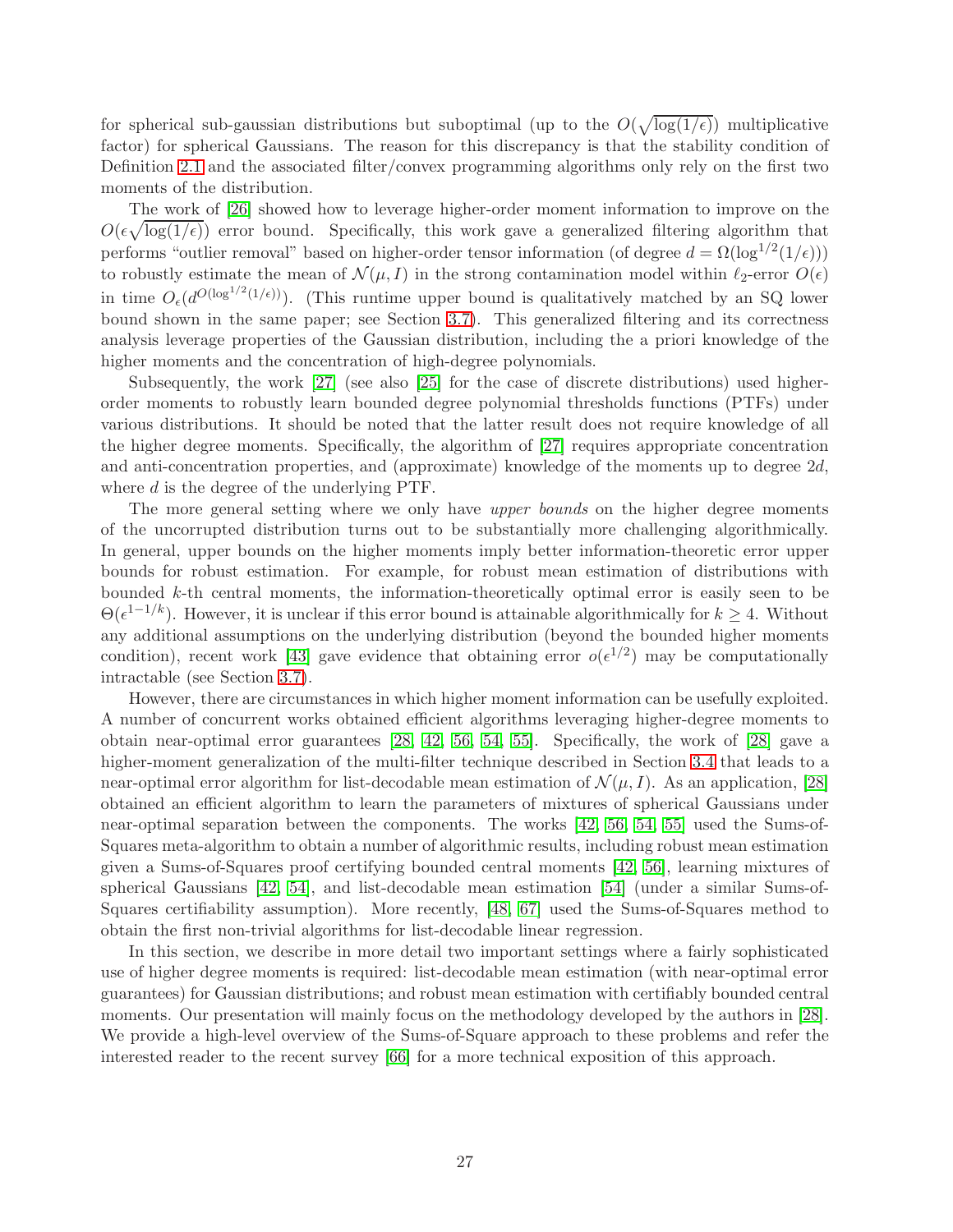Near-Optimal List-Decodable Gaussian Mean Estimation. We consider the problem of list-decodable mean estimation, assuming the uncorrupted samples are drawn from a spherical Gaussian distribution  $\mathcal{N}(\mu, I)$ . The techniques we discussed in Section [3.4](#page-23-0) show how to compute a list of  $O(1/\alpha)$  hypotheses (candidate mean vectors) such that (with high probability over the uncorrupted samples) at least one hypothesis is within  $\ell_2$ -norm  $\tilde{O}(1/\alpha^{1/2})$  from the true mean  $\mu$ . We note that this error bound is actually very far from the information-theoretic optimum. In particular, for a point to be a reasonable hypothesis, there must be a cluster consisting of at least an  $\alpha$ -fraction of the samples that are roughly Gaussian distributed around it. If two such hypotheses are separated by more than a large multiple of  $\sqrt{\log(1/\alpha)}$ , these clusters cannot overlap on more than an  $\alpha$ -fraction of their points (by Gaussian tail bounds). However, by a simple counting argument, this implies that there cannot be more than  $\Omega(1/\alpha)$  many such hypotheses pairwise separated by  $\Omega(\sqrt{\log(1/\alpha)})$ . Hence, information-theoretically, there exists a list of  $O(1/\alpha)$  many hypotheses such that (with high probability) at least one is within distance  $O(\sqrt{\log(1/\alpha)})$  of the true mean. In fact, this upper bound is known to be tight. In [\[28\]](#page-34-7), it is shown how to construct distributions that are consistent with many plausible true means each separated by  $\Omega(\sqrt{\log(1/\alpha)})$ .

Unfortunately, while achieving better error is information-theoretically possible, the algorithm discussed in Section [3.4](#page-23-0) is not able to achieve it. There are inherent structural reasons for this: This algorithm attempts to find subsets of the samples with small variance. Unfortunately, small variance is not sufficient to imply better than  $O(1/\alpha^{1/2})$  error. This is because if our  $\alpha$ -fraction of good samples is located at distance of  $\alpha^{-1/2}$  from the other samples in some direction, the variance in that direction would only be approximately 1, and the true mean would differ from the sample mean by about  $\alpha^{1/2}$ , in  $\ell_2$ -norm. Another way of putting it is that this is a question about concentration. Our existing algorithm manages to produce a set of samples, at least an  $\alpha$ -fraction of which are good, which also has bounded variance. Since bounded variance ensures some measure of concentration, this ensures that the mean of the clean samples in this set (close to the true mean) cannot be too far from the sample mean of this set. Unfortunately, the bounded variance condition can only take us so far, and in fact is consistent with the mean of the good samples being as far as  $\alpha^{1/2}$  from the sample mean.

To improve our error guarantee, we want to find a set of samples with stronger concentration bounds. A natural way to do this is to ensure that our set of samples has bounded higher moments. Specifically, we say that a set of points S has bounded  $d^{th}$  central moments if for every unit vector v we have that  $\mathbf{E}_{x\sim_{u}S}[|v\cdot(x-\mu)|^{d}] \leq C$ , for some constant  $C > 0$ . We note that if S has bounded  $d^{th}$  central moments, the mean of any  $\alpha$ -fraction of the points is no more than  $(C/\alpha)^{1/d}$  far from the overall mean. Thus, if we could find a set with a large fraction of clean points which also had bounded  $d^{th}$  central moments for some  $d \geq 2$ , we would be able to obtain better error bounds.

The above paragraph naturally gives the outline for a better algorithm. We start with some set S of samples. If its  $d^{th}$  central moments are small, we return the mean of S. Otherwise, we find some direction  $v$  which has large central moments, project onto that direction and use this information to create a multi-filter and repeat.

Unfortunately, it is not clear how to implement this algorithm efficiently. Recent results show that determining whether a *generic* point set has bounded central moments, for  $d > 2$ , seems to be computationally intractable [\[43\]](#page-35-8). However, we are not dealing with arbitrary point sets. We can take advantage of the fact that Gaussian distributions will satisfy stronger conditions on their higher moments than simply bounded central moments, and we can design algorithms that attempt to find sets of samples satisfying these more stringent (and hopefully computationally checkable) conditions instead. There are two different ways to implement this idea: the squares of polynomials method [\[28\]](#page-34-7) and the Sums-of-Squares method.

For the squares of polynomials method, we note that the  $d = 2$  case is easy, as it amounts to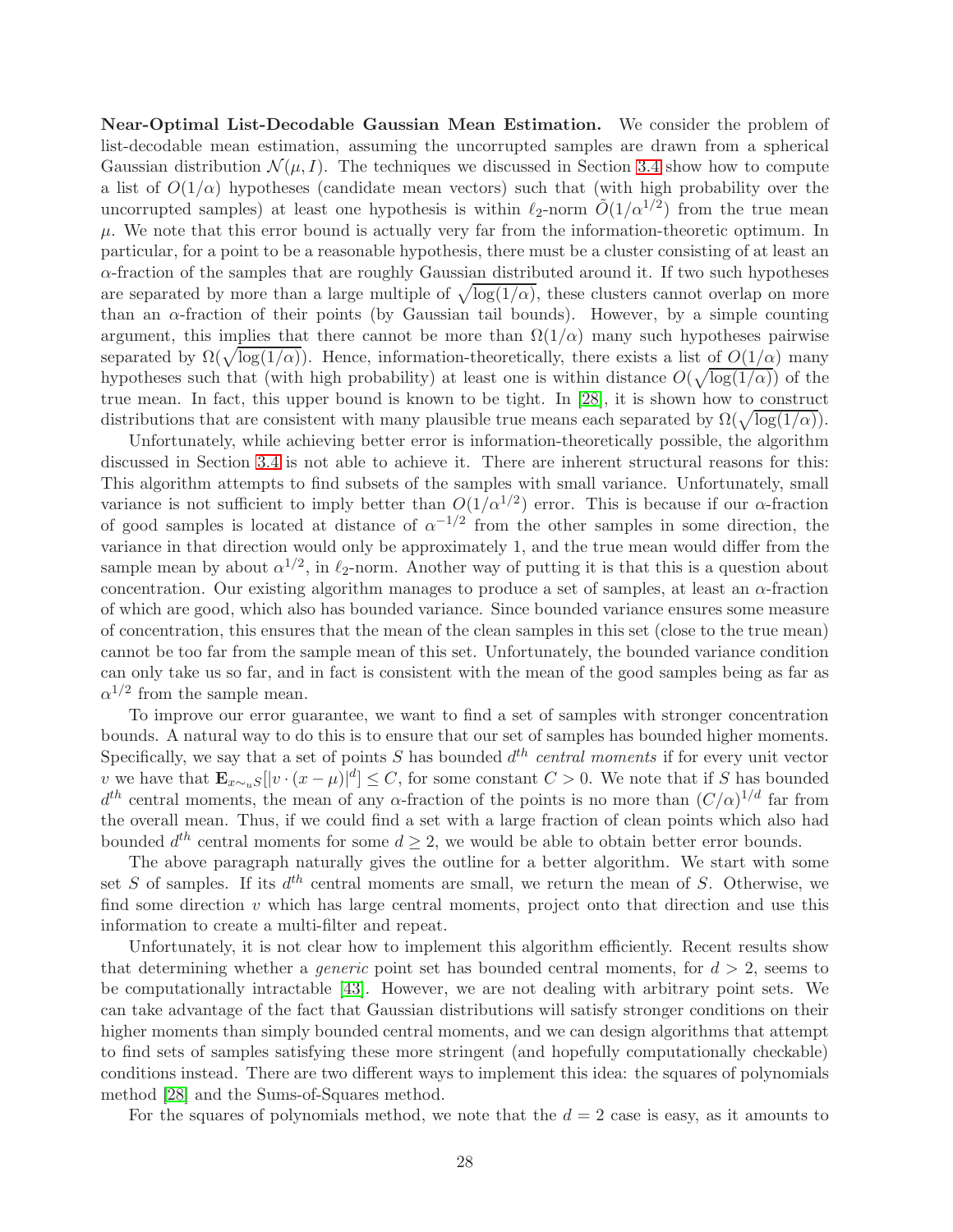finding the maximum value of a quadratic polynomial on a sphere (which can be solved by spectral methods). For  $d > 2$ , the problem requires that we optimize a higher-degree polynomial, which is not that simple. However, if our good samples are Gaussian with a given mean, we know what the expectations of higher degree polynomials should be and can thus check for it. In particular, in order to verify that the sample set has bounded  $2d^{th}$  central moments, one can check if there is any degree-d polynomial p where the average value of  $p^2$  is too large. This can be checked by considering the problem of optimizing a quadratic form over polynomials  $p$ , and it is sufficient by considering  $p(x) = (v \cdot (x - \mu))^d$ . If such a p is found, we can use it to construct a multi-filter, though the mechanism for doing so is highly non-trivial and invokes many special properties of the Gaussian distribution. The interested reader can find the full details in [\[28\]](#page-34-7).

The other method makes use of the Sums-of-Squares proof system. In particular, it is shown that the Gaussian bounded central moments can be proved in the Sum-of-Squares proof system. Thus, the goal is to find subsets of the samples for which a similar Sums-of-Squares proof allows one to show bounded central moments. These techniques were developed in [\[42,](#page-35-9) [55\]](#page-36-12).

For list-decodable mean estimation, both of these methods allow one to learn the mean of a Gaussian to  $\ell_2$ -error approximately  $\alpha^{-1/(2d)}$  by considering the  $2d^{th}$  moments. These algorithms will have runtime poly $(n^d)$  and, by making d super-constant, we can in fact obtain poly-logarithmic error in quasi-polynomial time. The Sums-of-Squares method has the advantage that it is much more general and applies not just to Gaussians but to any distribution whose bounded central moments can be certified by Sums-of-Squares proofs of small degree. However, these systems must search for Sums-of-Squares proofs, which require solving large convex optimization problems, meaning that these algorithms will be slower in practice.

Robust Mean Estimation with Certifiably-Bounded Higher Moments. Another interesting application of the Sums-of-Squares method in this context is in reducing the conditions needed for robust mean estimation. Recall that the definition of stability (Definition [2.1\)](#page-7-0) has two conditions: First, it requires strong concentration on the uncorrupted samples, to ensure that removing any small fraction does not substantially alter the mean (a condition that is informationtheoretically necessary in some contexts). Second, to satisfy the definition for  $\delta = o(\sqrt{\epsilon})$ , the algorithm needs to know the covariance matrix of the good samples. This latter condition is not required for information-theoretic reasons, but for computational ones. The algorithm needs to know the covariance matrix of the clean samples so that it can detect even small increases in this covariance caused by corrupted samples.

The above implies for example, that if we have a distribution with, say, bounded fourth central moments, the first stability condition holds with  $\delta = O(\epsilon^{3/4})$ ; while the second part will only hold with  $\delta = \Omega(\sqrt{\epsilon})$ , as the actual covariance matrix with no errors might be modestly far from the identity. The first condition implies that information-theoretically, it should be possible to learn the mean to error  $O(\epsilon^{3/4})$  (for example by looking at a truncated mean in each direction), but the standard filter will not get error better than  $\Omega(\sqrt{\epsilon})$ , as an adversary can add errors to keep the covariance matrix at most the identity and yet corrupt the sample mean by this much.

To circumvent this natural bottleneck, one would similarly need a way to take advantage of higher moments and leverage this stronger concentration. Once again, the Sums-of-Squares method can be used to achieve this under certain assumptions. Roughly speaking, if the uncorrupted distribution has bounded  $d^{th}$  central moments provable by low degree Sums-of-Squares proofs, then by searching for sets of samples with such a proof, one can obtain error  $O_d(\epsilon^{1-1/d})$ .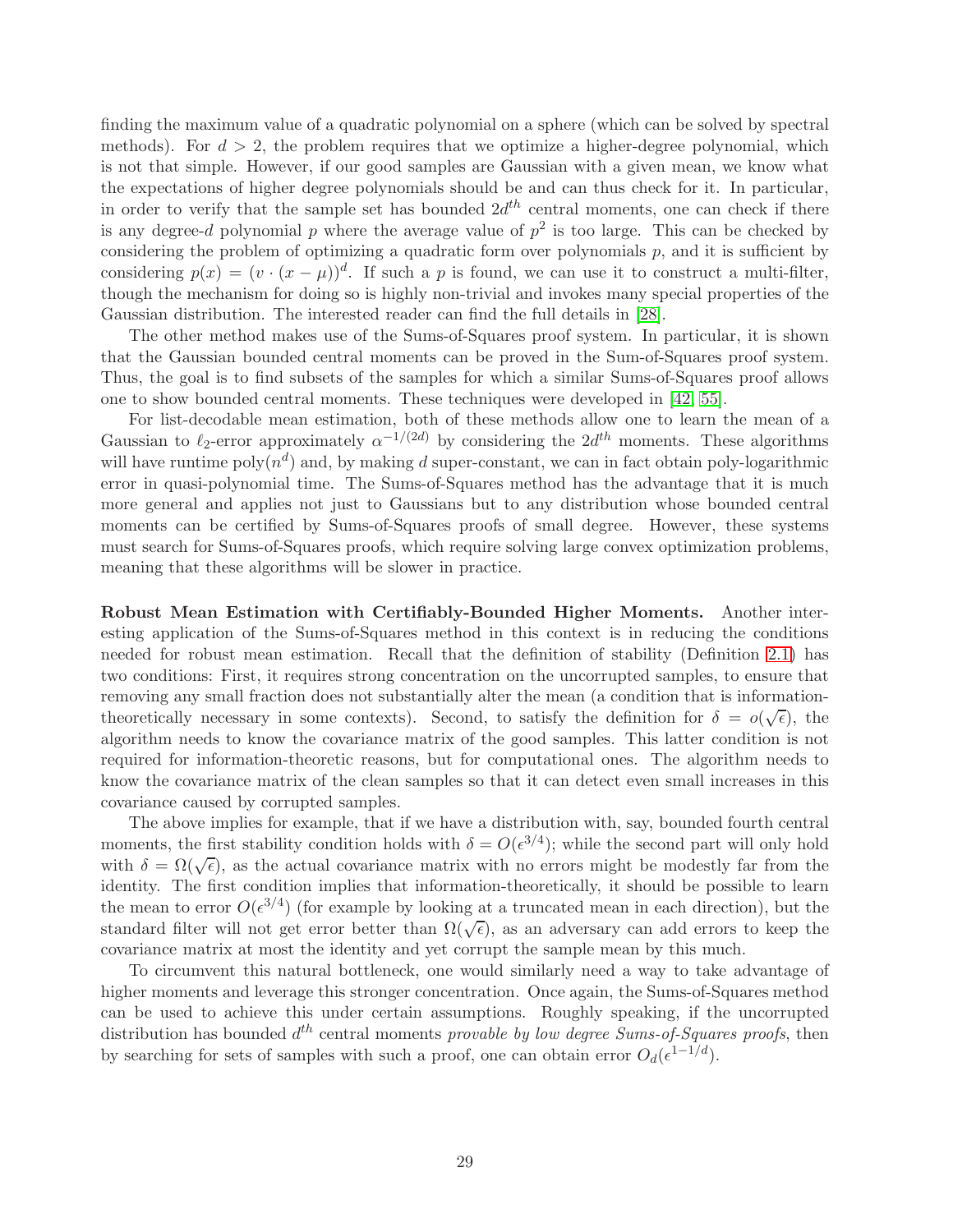#### 3.6 Fast Algorithms for High-Dimensional Robust Estimation

The main focus of the recent algorithmic work in this field has been on obtaining polynomial-time algorithms for various high-dimensional robust estimation tasks. Once a polynomial-time algorithm for a computational problem is discovered, the natural next step is to develop faster algorithms for the problem – with linear time as the ultimate goal. While recent work has led to polynomial-time robust learners for several fundamental tasks, these algorithms are significantly slower than their non-robust counterparts (e.g., the sample average for mean estimation). This raises the following question: Can we design robust estimators that are as efficient as their non-robust analogues? In addition to its potential practical implications, making progress on this general direction is of fundamental theoretical interest, as it can elucidate the effect of the robustness requirement on the computational complexity of high-dimensional statistical learning.

The above direction was initiated by [\[16\]](#page-34-10) in the context of robust mean estimation. More specifically, [\[16\]](#page-34-10) gave a robust mean estimation algorithm for bounded covariance distributions on  $\mathbb{R}^d$  that is near-minimax optimal, achieves the optimal  $\ell_2$ -error guarantee of  $O(\sqrt{\epsilon})$ , and runs in time  $O(nd)/poly(\epsilon)$ , where n is the number of samples. That is, the algorithm of [\[16\]](#page-34-10) has the same (optimal) sample complexity and error guarantee as previous polynomial-time algorithms [\[21,](#page-34-0) [22\]](#page-34-1), while running in near-linear time when the fraction of outliers  $\epsilon$  is a small constant. At the technical level, [\[16\]](#page-34-10) builds on the convex programming approach of Section [2.3.](#page-10-0)

Subsequent work [\[20\]](#page-34-11) observed that a simple preprocessing step allows one to reduce to the case when the fraction of corruptions is a small universal constant. As a corollary, it was shown in [\[20\]](#page-34-11) that a simple modification of the [\[16\]](#page-34-10) algorithm runs in  $O(nd)$  time. More importantly, [20] gave a probabilistic analysis that leads to a fast mean estimation algorithm that is simultaneously outlier-robust and achieves sub-gaussian tail bounds. (We note that the question of designing estimators for the mean of heavy-tail distributions with sub-gaussian rates has been of substantial interest recently. The interested reader is referred to [\[41,](#page-35-10) [19,](#page-34-12) [62,](#page-36-14) [63\]](#page-36-15)) for recent developments on this topic.) Independently and concurrently to [\[20\]](#page-34-11), [\[32\]](#page-35-11) built on the filtering framework of Section [2.4](#page-11-0) to give a different  $O(nd)$  time robust mean estimation algorithm. Moreover, [\[32\]](#page-35-11) gave an empirical evaluation showing the practical performance of their algorithm.

Prior to the aforementioned developments, the fastest known runtime for robust mean estimation was  $\tilde{O}(nd^2)$  and was achieved by the filtering algorithm of Section [2.4.](#page-11-0) While we did not provide a detailed runtime analysis in Section [2.4,](#page-11-0) it is not hard to show that each filter iteration can be implemented in  $O(nd)$  time (using power iteration) and that the number of iterations can be bounded from above by  $O(d)$ . While the filtering algorithm has been observed to run very fast in practice, taking at most a small constant number of iterations on real datasets [\[22,](#page-34-1) [24\]](#page-34-2), one can construct examples where an  $\epsilon$ -fraction of outliers force the algorithm to take  $\Omega(d)$  iterations. This can be achieved by placing the outliers in  $\Omega(d)$  orthogonal directions at appropriate distances from the true mean. Conceptually, the bottleneck of the filtering method is that it relies on a certificate (Lemma [2.4\)](#page-8-0) that allows the algorithm to remove outliers from one direction at each iteration.

A detailed explanation and comparison of the techniques in [\[16,](#page-34-10) [20,](#page-34-11) [32\]](#page-35-11) is beyond the scope of this survey. At a high-level, a conceptual commonality of these works is that they leverage techniques from continuous optimization to develop iterative methods (with each iteration taking near-linear time) that are able to deal with multiple directions in parallel. In particular, the total number of iterations in each of these methods is at most poly-logarithmic in  $d/\epsilon$ .

Beyond robust mean estimation, the work [\[17\]](#page-34-13) recently studied the problem of robust covariance estimation with a focus on designing faster algorithms. By building on the techniques of [\[16\]](#page-34-10), they obtained an algorithm for this problem with runtime  $\tilde{O}(d^{3.26})$ . Rather curiously, this runtime is not linear in the input size, but nearly matches the (best known) runtime of the corresponding non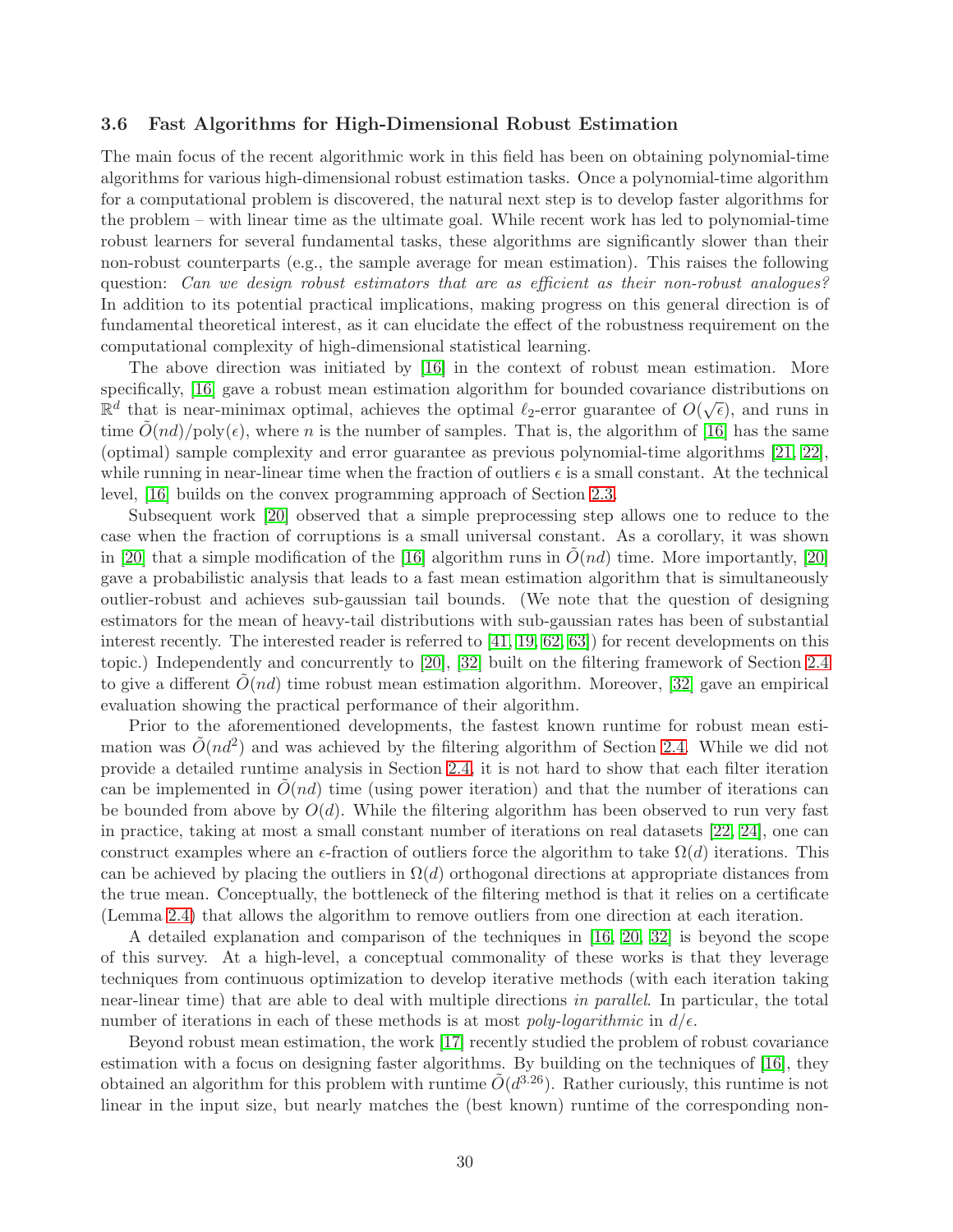robust estimator (i.e., computing the empirical covariance). Intriguingly, [\[17\]](#page-34-13) also provided evidence that the runtime of their algorithm may be best possible with current algorithmic techniques.

### <span id="page-30-0"></span>3.7 Computational-Statistical Tradeoffs in Robust Estimation

The golden standard in robust estimation is to design computationally efficient algorithms with optimal sample complexities and error guarantees. A conceptual message of the recent body of algorithmic work in this area is that robustness may not pose computational impediments to highdimensional estimation. Indeed, for a range of fundamental statistical tasks, recent work has developed computationally efficient robust estimators with *dimension-independent* (and, in some cases, near-optimal) error guarantees. However, it turns out that, in some settings, robustness creates computational-statistical tradeoffs. Specifically, for several natural high-dimensional robust estimation tasks, we now have compelling evidence that achieving, or even approximating, the information-theoretically optimal error is computationally intractable.

Progress in this direction was first made in [\[26\]](#page-34-5), which used the framework of Statistical Query (SQ) algorithms [\[50\]](#page-36-16) to establish computational-statistical trade-offs for a range of robust estimation tasks involving Gaussian distributions. More specifically, it was shown in [\[26\]](#page-34-5) that even for the basic problems of robust mean and covariance estimation of a high-dimensional Gaussian with contamination in total variation distance, achieving the optimal error requires super-polynomial time. The same work established computational-statistical trade-offs for the problem of robust sparse mean estimation, even in Huber's contamination model, showing that efficient algorithms require quadratically more samples than the information-theoretic minimum. Interestingly, both these SQ lower bounds are matched by the performance of recently developed robust learning algorithms [\[21,](#page-34-0) [2\]](#page-33-9).

Motivated by this progress, [\[43\]](#page-35-8) made a first step towards proving computational lower bounds for robust mean estimation based on *worst-case hardness* assumptions. In particular, this work established that current algorithmic techniques for robust mean estimation may not be improvable in terms of their error guarantees, in the sense that they stumble upon a well-known computational barrier – the so-called small set expansion hypothesis (SSE), closely related to the unique games conjecture (UGC). More recently, [\[12\]](#page-33-12) proposed a k-partite variant of the planted clique problem [\[46\]](#page-35-12) and gave a reduction, inspired by the SQ lower bound of [\[26\]](#page-34-5), implying (subject only to the hardness of the proposed problem) a statistical–computational gap for this problem. An interesting open problem is to establish compelling evidence (e.g., in the form of a Sums-of-Squares lower bound) of the *average-case hardness* of the proposed k-partite variant of planted clique.

In the following paragraphs, we provide a more detailed description of [\[26,](#page-34-5) [43\]](#page-35-8).

Statistical Query Lower Bounds. For the statistical estimation tasks studied in this article, the input is a set of samples drawn from a probability distribution of interest. Statistical Query (SQ) algorithms [\[50\]](#page-36-16) are a restricted class of algorithms that are only allowed to (adaptively) query expectations of bounded functions of the distribution – rather than directly access samples.

In particular, if f is any bounded function, one may attempt to approximate  $\mathbf{E}[f(X)]$  by taking samples from the distribution X. With  $O(1/\tau^2)$  samples, one can obtain the correct answer within additive accuracy  $\tau$  with high probability. By doing this for several different functions f, perhaps chosen adaptively, one can try to learn properties of the underlying distribution  $X$ . In the SQ model, the algorithm gets to ask queries (with some given accuracy  $\tau$ ) of an oracle. These queries are in the form of a function f with range contained in  $[-1,1]$  and a desired accuracy  $\tau$ . The oracle then returns  $\mathbf{E}[f(X)]$  to accuracy  $\tau$ , and the algorithm gets to (adaptively) chose another f up to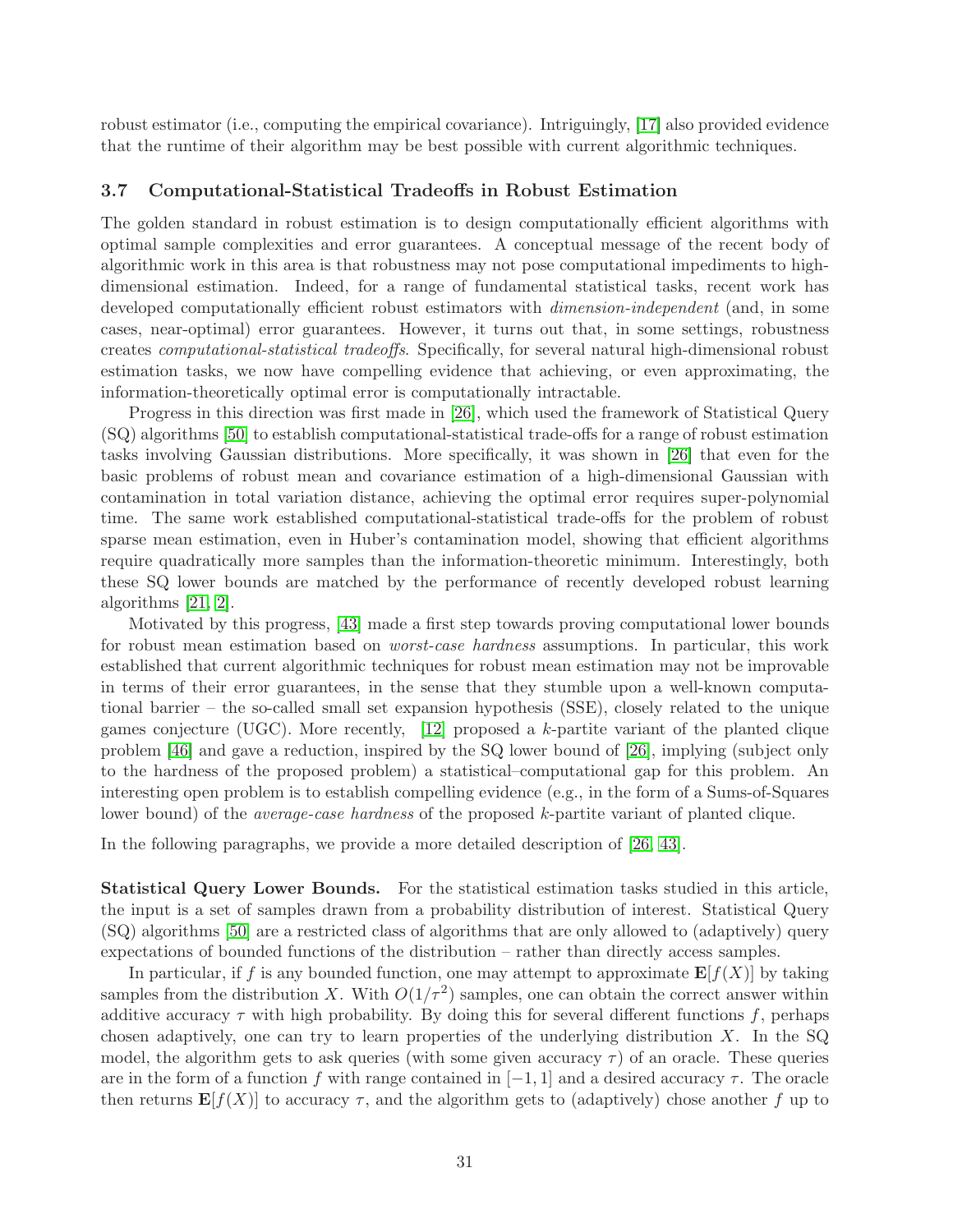Q times. Roughly speaking, an SQ algorithm with accuracy  $\tau$  and Q queries corresponds to an actual algorithm using  $O(1/\tau^2)$  samples and  $O(Q)$  time.

The Statistical Query (SQ) model is actually quite powerful: a wide range of known algorithmic techniques in machine learning are known to be implementable using SQs. These include spectral techniques, moment and tensor methods, local search (e.g., Expectation Maximization), and many others (see, e.g., [\[34\]](#page-35-13)). In fact, nearly every known statistical algorithm (with a small number of exceptions) with provable performance guarantees can be simulated with small loss of efficiency in the SQ model. This makes the SQ model very useful for proving lower bounds, as a lower bound in this model applies to a broad family of algorithms.

It is easy to see that one can estimate moments and approximate medians in the SQ model. In fact, without difficulty, various filter algorithms described in this article can be implemented in the SQ framework. Indeed, moment computations allow one to estimate the covariance matrix. If large eigenvalues are found, further measurements can approximate the cumulative density distribution of the projection and decide on a filter. From then on, measurements can be made conditional on passing the filter (by measuring  $f(x)$  times the indicator function of x passing the filter).

A recent line of work [\[34,](#page-35-13) [36,](#page-35-14) [35,](#page-35-15) [33\]](#page-35-16) developed a framework of SQ algorithms for search problems over distributions. One can prove unconditional lower bounds on the computational complexity of SQ algorithms via a notion of *Statistical Query dimension*. This complexity measure was introduced in [\[11\]](#page-33-13) for PAC learning of Boolean functions and was recently generalized to the unsupervised setting [\[34,](#page-35-13) [33\]](#page-35-16). A lower bound on the SQ dimension of a learning problem provides an unconditional lower bound on the computational complexity of any SQ algorithm for the problem. Suppose we want to estimate the parameters of an unknown distribution  $X$  that belongs in a known family  $D$ . Roughly speaking, the aforementioned work has shown that if there are many possible distributions  $X \in \mathcal{D}$  whose density functions are pairwise nearly orthogonal with respect to an appropriate inner product, any SQ algorithm with insufficient accuracy will require many queries to determine which of these distributions it is sampling from.

The work of [\[26\]](#page-34-5) gives an SQ lower bound for the statistical task of non-Gaussian component analysis (NGCA) [\[10\]](#page-33-14). Intuitively, this is the problem of finding a non-Gaussian direction in a high-dimensional dataset. In more detail, let A be the pdf of a univariate distribution with the property that the first m moments of A match the corresponding moments of the standard univariate Gaussian  $\mathcal{N}(0,1)$ . For a unit vector  $v \in \mathbb{R}^d$ , let  $\mathbf{P}_v$  be the pdf of the distribution on  $\mathbb{R}^d$  defined as follows: The projection of  $P_v$  in the v-direction is equal to A, and  $P_v$  is a standard Gaussian in the orthogonal complement  $v^{\perp}$ . Given sample access to a distribution  ${\bf P}_{v^*}$ , for some unknown direction (unit vector)  $v^* \in \mathbb{R}^d$ , the goal of NGCA is to approximate the hidden vector  $v^*$ . It is shown in [\[26\]](#page-34-5) that any SQ algorithm to approximate  $v^*$  requires either queries of accuracy  $d^{-\Omega(m)}$ or exponentially many  $2^{d^{\Omega(1)}}$  oracle queries.

The aforementioned SQ lower bound can be used in essentially a black-box manner to obtain nearly tight SQ lower bounds for a range of high-dimensional estimation tasks involving Gaussian distributions, including learning mixtures of Gaussians, robust mean and covariance estimation, and robust sparse mean estimation. At a high-level, this is achieved by constructing instances of these problems that amount to an NGCA instance for an appropriate parameter  $m$  of matching moments. The main idea is to add noise to the distribution in question so that the noisy distribution is of the form  $P_{v^*}$  for some moment-matching distribution A. Using these techniques, it was shown that super-polynomial complexity (in terms of either number of queries or accuracy) is required to learn the mean of an  $\epsilon$ -corrupted Gaussian to  $\ell_2$ -error  $o(\epsilon \sqrt{\log(1/\epsilon)})$  or to learn its covariance to Frobenius error  $o(\epsilon \log(1/\epsilon))$ , both of which are tight [\[21\]](#page-34-0). It was also be shown that to robustly learn the mean of a k-sparse Gaussian to constant  $\ell_2$ -error requires either super-polynomially many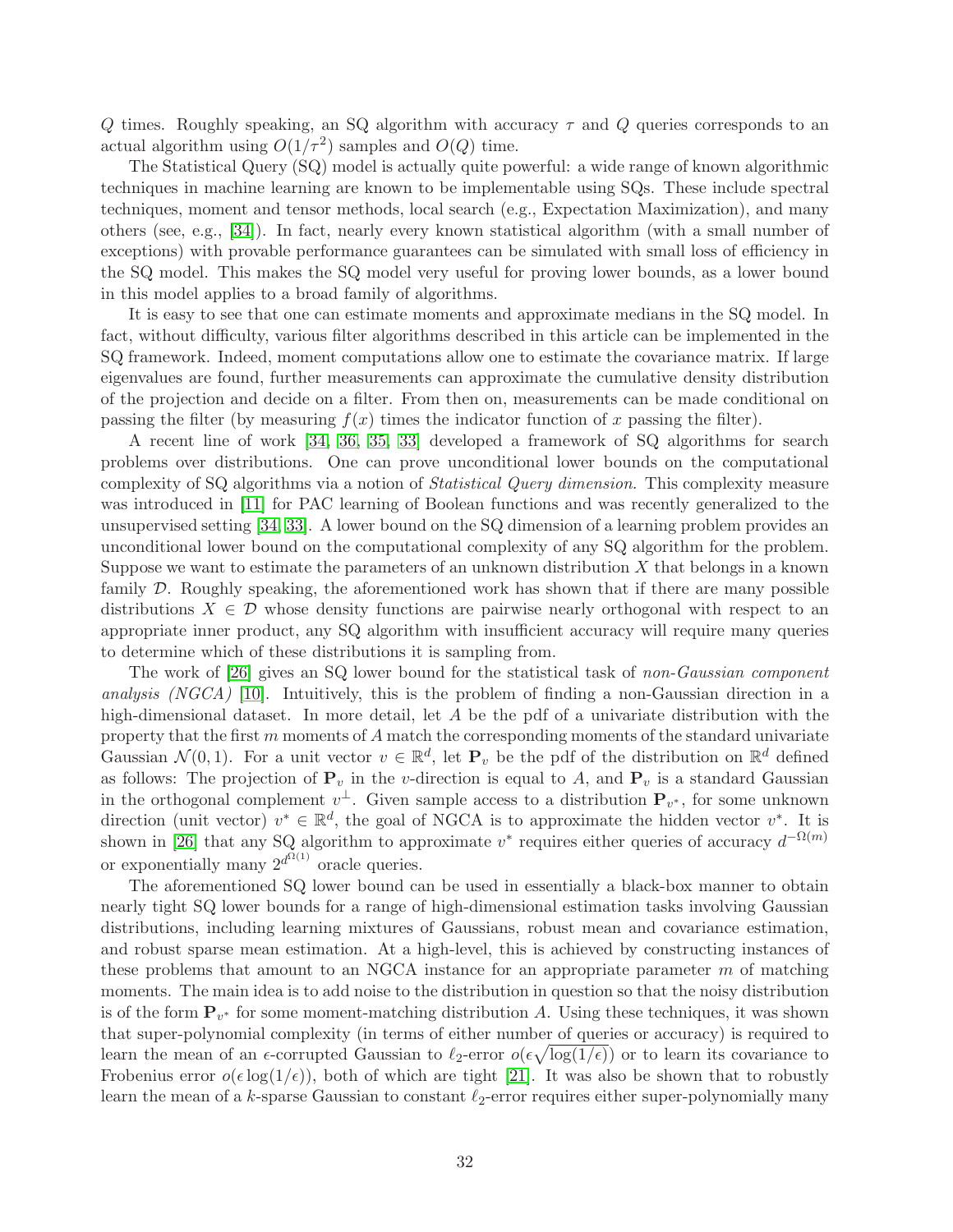queries or queries with accuracy  $O(\max(1/k, 1/\sqrt{d}))$ , which morally corresponds to taking at least  $\Omega(\min\{d, k^2\})$  samples, nearly matching the sample complexity of known algorithms [\[2\]](#page-33-9).

Reductions from Worst-case Hard Problems. Proving computational lower bounds via reductions from worst-case hard problems has proved to be a rather challenging goal for statistical estimation tasks. Some recent progress was made on this front in the context of robust mean estimation. Specifically, the work [\[43\]](#page-35-8) established computational lower bounds against algorithmic techniques operating along the same lines as existing ones. In particular, existing algorithms for robust mean estimation depend on being able to find a computationally verifiable certificate that (under appropriate conditions) implies that the sample mean is close to the true mean (analogous to Lemma [2.5\)](#page-9-0). It is shown in [\[43\]](#page-35-8) that, in some cases, finding natural certificates may be computationally intractable.

As a specific example, consider the class of distributions on  $\mathbb{R}^d$  with bounded fourth central moments. For such distributions, it is not hard to show that the trimmed mean correctly estimates the mean of any one-dimensional projection within error  $O(\epsilon^{3/4})$ , showing that this error rate is information-theoretically optimal, within constant factors. However, for an algorithm to achieve this, using techniques like those already known, it would need to have a way to certify whether or not the sample mean of a given point set is close to the true mean. A natural way to do this would involve verifying whether the point set itself has bounded fourth central moments. However, [\[43\]](#page-35-8) show that, subject to the Small-Set-Expansion Hypothesis, this is computationally intractable. In fact, the certification problem remains intractable even if one needs to distinguish between a distribution which has many bounded central moments and one that lacks bounded fourth central moments. While this hardness result is hardly definitive (as it leaves space for a variety of different kinds of algorithms), it excludes some of the most natural approaches of extending existing techniques.

### <span id="page-32-0"></span>4 Conclusions

In this article, we gave an overview of the recent developments on algorithmic aspects of highdimensional robust statistics. While substantial progress has been made in this field during the past few years, the results obtained so far merely scratch the surface of the possibilities ahead. A major goal going forward is to develop a general algorithmic theory of robust estimation. This involves (1) developing novel algorithmic techniques that lead to efficient robust estimators for more general probabilistic models and estimation tasks; (2) obtaining a deeper understanding of the computational limits of robust estimation; (3) developing mathematical connections to related areas, including non-convex optimization and privacy; and (4) exploring applications of algorithmic robust statistics to exploratory data analysis, safe machine learning, and deep learning.

One of the main conceptual contributions of the classical theory of robust statistics has been to challenge traditional statistical assumptions about the data generating process, thereby enabling the design of methods that are stable to deviations from these assumptions. The precise form of such deviations depends on the setting and can give rise to various models of robustness. We believe that a central objective in a modern theory of robustness is to rethink old models and develop new ones that enable the design of new practical algorithms with provable guarantees.

## Acknowledgments

We thank Alistair Stewart for extensive collaboration in this area. We thank Tim Roughgarden, Ankur Moitra, and Greg Valiant for useful comments on a shorter version of this article.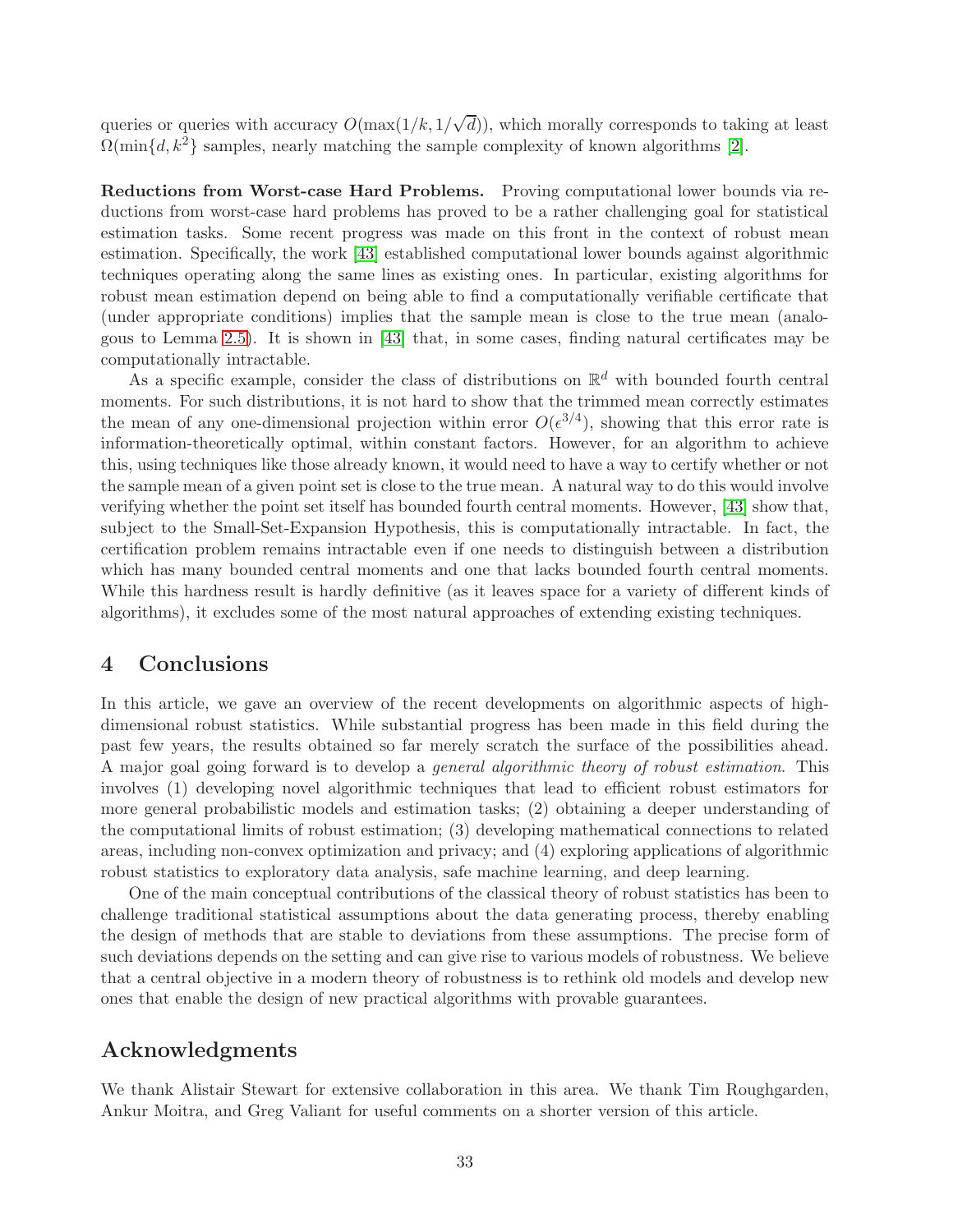# <span id="page-33-5"></span>References

- <span id="page-33-9"></span>[1] P. Awasthi, M. F. Balcan, and P. M. Long. The power of localization for efficiently learning linear separators with noise. J. ACM, 63(6):50:1–50:27, 2017.
- [2] S. Balakrishnan, S. S. Du, J. Li, and A. Singh. Computationally efficient robust sparse estimation in high dimensions. In Proc. 30th Annual Conference on Learning Theory, pages 169–212, 2017.
- <span id="page-33-11"></span><span id="page-33-0"></span>[3] M. F. Balcan, A. Blum, and S. Vempala. A discriminative framework for clustering via similarity functions. In STOC, pages 671–680, 2008.
- <span id="page-33-2"></span>[4] M. Barreno, B. Nelson, A. D. Joseph, and J. D. Tygar. The security of machine learning. Machine Learning, 81(2):121–148, 2010.
- <span id="page-33-10"></span>[5] T. Bernholt. Robust estimators are hard to compute. Technical report, University of Dortmund, Germany, 2006.
- [6] Q. Berthet and P. Rigollet. Complexity theoretic lower bounds for sparse principal component detection. In COLT 2013 - The 26th Annual Conference on Learning Theory, pages 1046–1066, 2013.
- <span id="page-33-8"></span>[7] K. Bhatia, P. Jain, P. Kamalaruban, and P. Kar. Consistent robust regression. In Advances in Neural Information Processing Systems 30: Annual Conference on Neural Information Processing Systems 2017, pages 2107–2116, 2017.
- <span id="page-33-7"></span>[8] K. Bhatia, P. Jain, and P. Kar. Robust regression via hard thresholding. In Advances in Neural Information Processing Systems 28: Annual Conference on Neural Information Processing Systems 2015, pages 721–729, 2015.
- <span id="page-33-1"></span>[9] B. Biggio, B. Nelson, and P. Laskov. Poisoning attacks against support vector machines. In Proceedings of the 29th International Conference on Machine Learning, ICML 2012, 2012.
- <span id="page-33-14"></span>[10] G. Blanchard, M. Kawanabe, M. Sugiyama, V. G. Spokoiny, and K.-R. M¨uller. In search of non-gaussian components of a high-dimensional distribution. J. Mach. Learn. Res., 7:247–282, 2006.
- <span id="page-33-13"></span>[11] A. Blum, M. Furst, J. Jackson, M. Kearns, Y. Mansour, and S. Rudich. Weakly learning DNF and characterizing statistical query learning using Fourier analysis. In *Proceedings of the* Twenty-Sixth Annual Symposium on Theory of Computing, pages 253–262, 1994.
- <span id="page-33-12"></span><span id="page-33-3"></span>[12] M. Brennan and G. Bresler. Average-case lower bounds for learning sparse mixtures, robust estimation and semirandom adversaries. CoRR, abs/1908.06130, 2019.
- [13] N. Bshouty, N. Eiron, and E. Kushilevitz. PAC Learning with Nasty Noise. Theoretical Computer Science, 288(2):255–275, 2002.
- <span id="page-33-6"></span>[14] M. Charikar, J. Steinhardt, and G. Valiant. Learning from untrusted data. In Proc. 49th Annual ACM Symposium on Theory of Computing, pages 47–60, 2017.
- <span id="page-33-4"></span>[15] M. Chen, C. Gao, and Z. Ren. Robust covariance and scatter matrix estimation under Huber's contamination model. Ann. Statist., 46(5):1932–1960, 10 2018.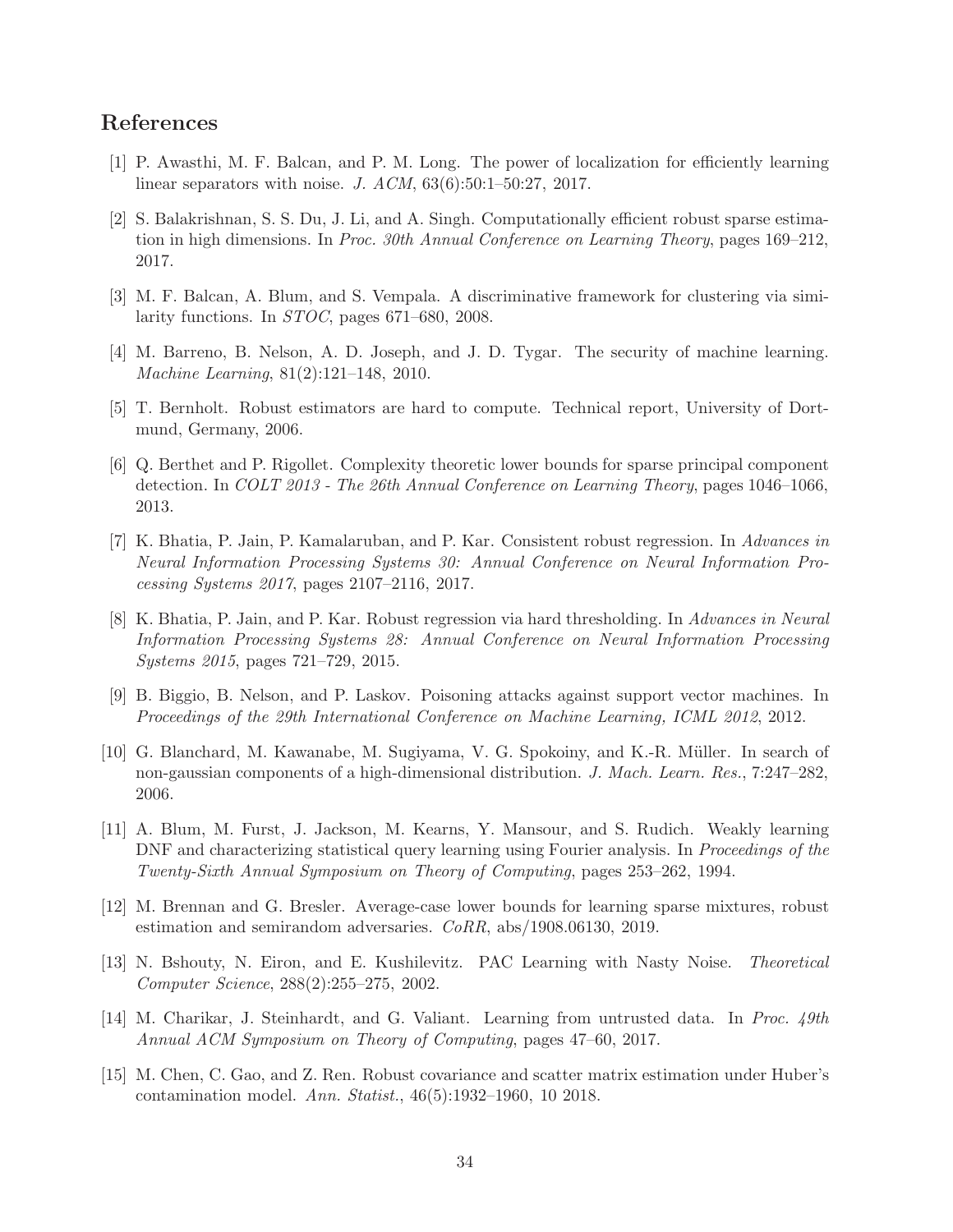- <span id="page-34-13"></span><span id="page-34-10"></span>[16] Y. Cheng, I. Diakonikolas, and R. Ge. High-dimensional robust mean estimation in nearlylinear time. CoRR, abs/1811.09380, 2018. Conference version in SODA 2019, p. 2755-2771.
- [17] Y. Cheng, I. Diakonikolas, R. Ge, and D. P. Woodruff. Faster algorithms for high-dimensional robust covariance estimation. In Conference on Learning Theory, COLT 2019, pages 727–757, 2019.
- <span id="page-34-3"></span>[18] Y. Cheng, I. Diakonikolas, D. M. Kane, and A. Stewart. Robust learning of fixed-structure Bayesian networks. In Proc. 33rd Annual Conference on Neural Information Processing Systems (NeurIPS), pages 10304–10316, 2018.
- <span id="page-34-12"></span><span id="page-34-11"></span>[19] Y. Cherapanamjeri, N. Flammarion, and P. L. Bartlett. Fast mean estimation with subgaussian rates. In Conference on Learning Theory, COLT 2019, pages 786–806, 2019.
- <span id="page-34-0"></span>[20] J. Depersin and G. Lecue. Robust subgaussian estimation of a mean vector in nearly linear time. CoRR, abs/1906.03058, 2019.
- [21] I. Diakonikolas, G. Kamath, D. M. Kane, J. Li, A. Moitra, and A. Stewart. Robust estimators in high dimensions without the computational intractability. In Proc. 57th IEEE Symposium on Foundations of Computer Science (FOCS), pages 655–664, 2016.
- <span id="page-34-1"></span>[22] I. Diakonikolas, G. Kamath, D. M. Kane, J. Li, A. Moitra, and A. Stewart. Being robust (in high dimensions) can be practical. In Proc. 34th International Conference on Machine Learning (ICML), pages 999–1008, 2017.
- <span id="page-34-4"></span>[23] I. Diakonikolas, G. Kamath, D. M. Kane, J. Li, A. Moitra, and A. Stewart. Robustly learning a Gaussian: Getting optimal error, efficiently. In Proc. 29th Annual Symposium on Discrete Algorithms, pages 2683–2702, 2018.
- <span id="page-34-2"></span>[24] I. Diakonikolas, G. Kamath, D. M. Kane, J. Li, J. Steinhardt, and A. Stewart. Sever: A robust meta-algorithm for stochastic optimization. CoRR, abs/1803.02815, 2018. Conference version in ICML 2019.
- <span id="page-34-9"></span>[25] I. Diakonikolas and D. M. Kane. Degree-d chow parameters robustly determine degree-d ptfs (and algorithmic applications). In Proceedings of the 51st Annual ACM SIGACT Symposium on Theory of Computing, STOC 2019, pages 804–815, 2019. Full version available at https://arxiv.org/abs/1811.03491.
- <span id="page-34-5"></span>[26] I. Diakonikolas, D. M. Kane, and A. Stewart. Statistical query lower bounds for robust estimation of high-dimensional Gaussians and Gaussian mixtures. In Proc. 58th IEEE Symposium on Foundations of Computer Science (FOCS), pages 73–84, 2017.
- <span id="page-34-8"></span>[27] I. Diakonikolas, D. M. Kane, and A. Stewart. Learning geometric concepts with nasty noise. In Proc. 50th Annual ACM Symposium on Theory of Computing (STOC), pages 1061–1073, 2018.
- <span id="page-34-7"></span>[28] I. Diakonikolas, D. M. Kane, and A. Stewart. List-decodable robust mean estimation and learning mixtures of spherical Gaussians. In Proc. 50th Annual ACM Symposium on Theory of Computing (STOC), pages 1047–1060, 2018.
- <span id="page-34-6"></span>[29] I. Diakonikolas and D.M. Kane. Recent advances in high-dimensional robust statistics. STOC 2019 Tutorial. Slides available at http://www.iliasdiakonikolas.org/stoc-robust-tutorial.html, 2019.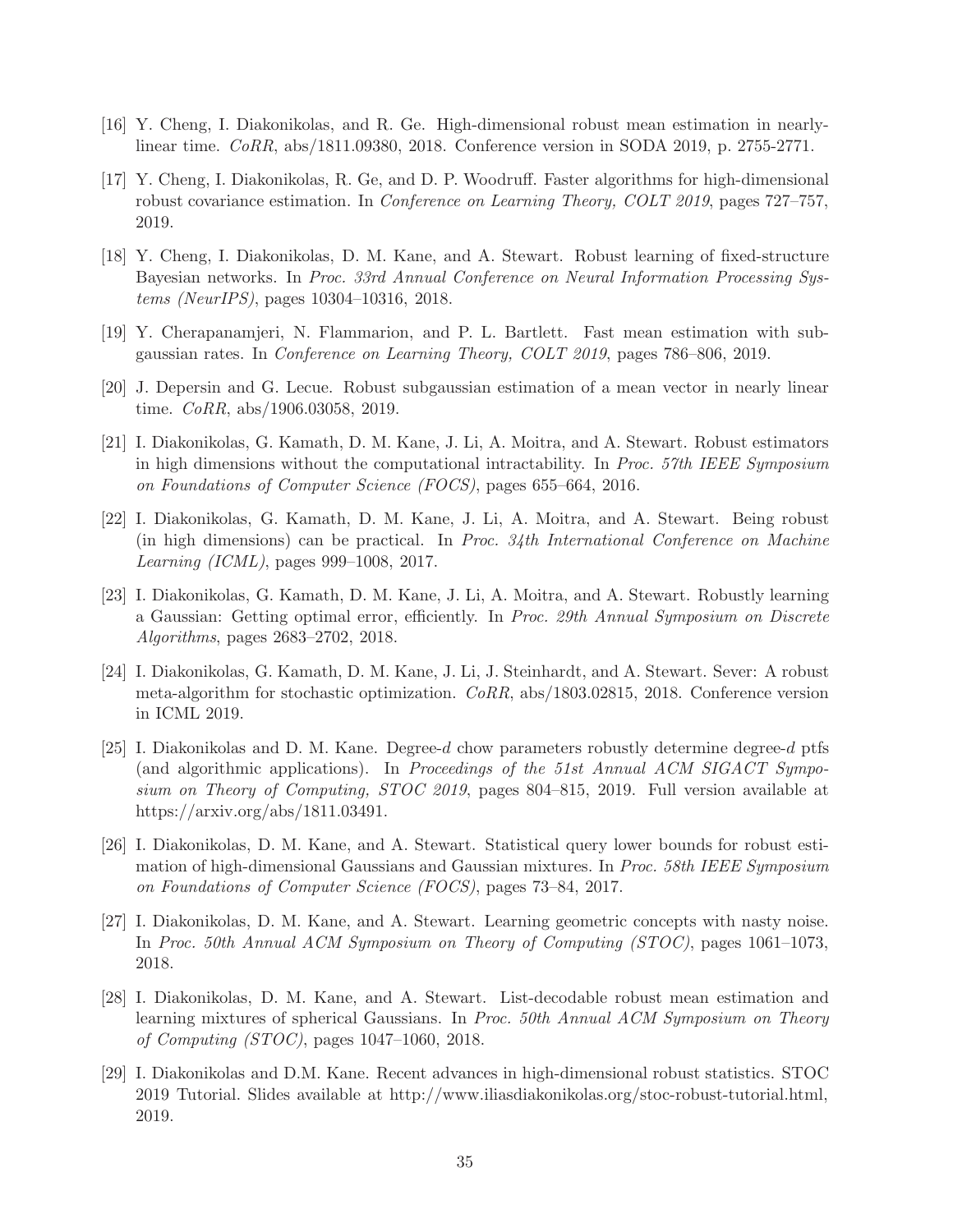- <span id="page-35-7"></span>[30] I. Diakonikolas, S. Karmalkar, D. Kane, E. Price, and A. Stewart. Outlier-robust highdimensional sparse estimation via iterative filtering. In Advances in Neural Information Processing Systems 33, NeurIPS 2019, 2019.
- <span id="page-35-6"></span>[31] I. Diakonikolas, W. Kong, and A. Stewart. Efficient algorithms and lower bounds for robust linear regression. In Proc. 30th Annual Symposium on Discrete Algorithms (SODA), pages 2745–2754, 2019.
- <span id="page-35-11"></span>[32] Y. Dong, S. B. Hopkins, and J. Li. Quantum entropy scoring for fast robust mean estimation and improved outlier detection. CoRR, abs/1906.11366, 2019. Conference version in NeurIPS 2019.
- <span id="page-35-16"></span>[33] V. Feldman. A general characterization of the statistical query complexity. CoRR, abs/1608.02198, 2016.
- <span id="page-35-15"></span><span id="page-35-13"></span>[34] V. Feldman, E. Grigorescu, L. Reyzin, S. Vempala, and Y. Xiao. Statistical algorithms and a lower bound for detecting planted cliques. In *Proceedings of STOC'13*, pages 655–664, 2013.
- <span id="page-35-14"></span>[35] V. Feldman, C. Guzman, and S. Vempala. Statistical query algorithms for stochastic convex optimization. CoRR, abs/1512.09170, 2015.
- [36] V. Feldman, W. Perkins, and S. Vempala. On the complexity of random satisfiability problems with planted solutions. In Proceedings of the Forty-Seventh Annual ACM on Symposium on Theory of Computing, STOC, 2015, pages 77–86, 2015.
- <span id="page-35-4"></span><span id="page-35-1"></span>[37] F. R. Hampel. A general qualitative definition of robustness. Ann. Math. Statist.,  $42(6):1887-$ 1896, 12 1971.
- <span id="page-35-3"></span>[38] F. R. Hampel, E. M. Ronchetti, P. J. Rousseeuw, and W. A. Stahel. Robust statistics. The approach based on influence functions. Wiley New York, 1986.
- <span id="page-35-5"></span>[39] M. Hardt and A. Moitra. Algorithms and hardness for robust subspace recovery. In Proc. 26th Annual Conference on Learning Theory (COLT), pages 354–375, 2013.
- <span id="page-35-10"></span>[40] D. Haussler. Decision theoretic generalizations of the PAC model for neural net and other learning applications. Information and Computation, 100:78–150, 1992.
- <span id="page-35-9"></span>[41] S. B. Hopkins. Sub-gaussian mean estimation in polynomial time. CoRR, abs/1809.07425, 2018.
- [42] S. B. Hopkins and J. Li. Mixture models, robustness, and sum of squares proofs. In Proc. 50th Annual ACM Symposium on Theory of Computing (STOC), pages 1021–1034, 2018.
- <span id="page-35-8"></span><span id="page-35-0"></span>[43] S. B. Hopkins and J. Li. How hard is robust mean estimation? In Conference on Learning Theory, COLT 2019, pages 1649–1682, 2019.
- <span id="page-35-2"></span>[44] P. J. Huber. Robust estimation of a location parameter. Ann. Math. Statist., 35(1):73–101, 03 1964.
- <span id="page-35-12"></span>[45] P. J. Huber and E. M. Ronchetti. Robust statistics. Wiley New York, 2009.
- [46] M. Jerrum. Large cliques elude the metropolis process. Random Struct. Algorithms, 3(4):347– 360, 1992.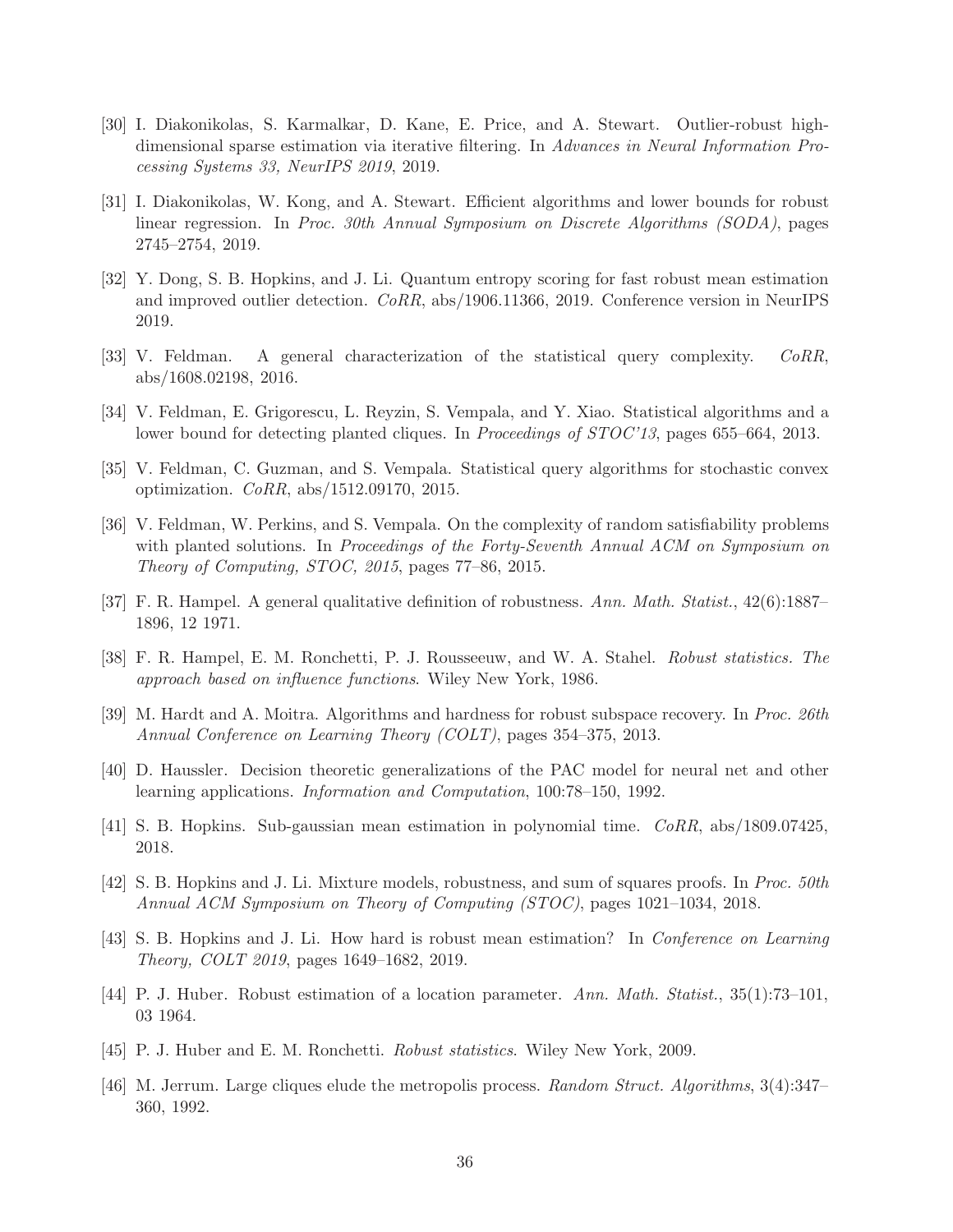- <span id="page-36-13"></span><span id="page-36-1"></span>[47] D. S. Johnson and F. P. Preparata. The densest hemisphere problem. Theoretical Computer Science, 6:93–107, 1978.
- <span id="page-36-3"></span>[48] S. Karmalkar, A. R. Klivans, and P. K. Kothari. List-decodable linear regression. CoRR, abs/1905.05679, 2019. To appear in NeurIPS'19.
- <span id="page-36-16"></span>[49] M. Kearns, R. Schapire, and L. Sellie. Toward Efficient Agnostic Learning. Machine Learning,  $17(2/3):115-141$ , 1994.
- <span id="page-36-4"></span>[50] M. J. Kearns. Efficient noise-tolerant learning from statistical queries. In Proc. 25th Annual ACM Symposium on Theory of Computing (STOC), pages 392–401. ACM Press, 1993.
- <span id="page-36-7"></span>[51] M. J. Kearns and M. Li. Learning in the presence of malicious errors. *SIAM Journal on* Computing, 22(4):807–837, 1993.
- <span id="page-36-6"></span>[52] A. Klivans, P. Kothari, and R. Meka. Efficient algorithms for outlier-robust regression. In Proc. 31st Annual Conference on Learning Theory (COLT), pages 1420–1430, 2018.
- <span id="page-36-11"></span>[53] A. Klivans, P. Long, and R. Servedio. Learning halfspaces with malicious noise. *Journal of* Machine Learning Research, 10:2715–2740, 2009.
- <span id="page-36-12"></span>[54] P. K. Kothari and J. Steinhardt. Better agnostic clustering via relaxed tensor norms. CoRR, abs/1711.07465, 2017.
- [55] P. K. Kothari, J. Steinhardt, and D. Steurer. Robust moment estimation and improved clustering via sum of squares. In Proc. 50th Annual ACM Symposium on Theory of Computing (STOC), pages 1035–1046, 2018.
- <span id="page-36-10"></span><span id="page-36-2"></span>[56] P. K. Kothari and D. Steurer. Outlier-robust moment-estimation via sum-of-squares. CoRR, abs/1711.11581, 2017.
- <span id="page-36-0"></span>[57] K. A. Lai, A. B. Rao, and S. Vempala. Agnostic estimation of mean and covariance. In Proc. 57th IEEE Symposium on Foundations of Computer Science (FOCS), pages 665–674, 2016.
- [58] J.Z. Li, D.M. Absher, H. Tang, A.M. Southwick, A.M. Casto, S. Ramachandran, H.M. Cann, G.S. Barsh, M. Feldman, L.L. Cavalli-Sforza, and R.M. Myers. Worldwide human relationships inferred from genome-wide patterns of variation. Science, 319:1100–1104, 2008.
- <span id="page-36-5"></span>[59] H. Liu and C. Gao. Density estimation with contamination: minimax rates and theory of adaptation. Electron. J. Statist., 13(2):3613–3653, 2019.
- <span id="page-36-9"></span>[60] L. Liu, T. Li, and C. Caramanis. High dimensional robust estimation of sparse models via trimmed hard thresholding. CoRR, abs/1901.08237, 2019.
- <span id="page-36-8"></span>[61] L. Liu, Y. Shen, T. Li, and C. Caramanis. High dimensional robust sparse regression. CoRR, abs/1805.11643, 2018.
- <span id="page-36-14"></span>[62] G. Lugosi and S. Mendelson. Mean estimation and regression under heavy-tailed distributions: A survey. Foundations of Computational Mathematics, 19(5):1145–1190, 2019.
- <span id="page-36-15"></span>[63] G. Lugosi and S. Mendelson. Robust multivariate mean estimation: the optimality of trimmed mean. CoRR, abs/1907.11391, 2019.